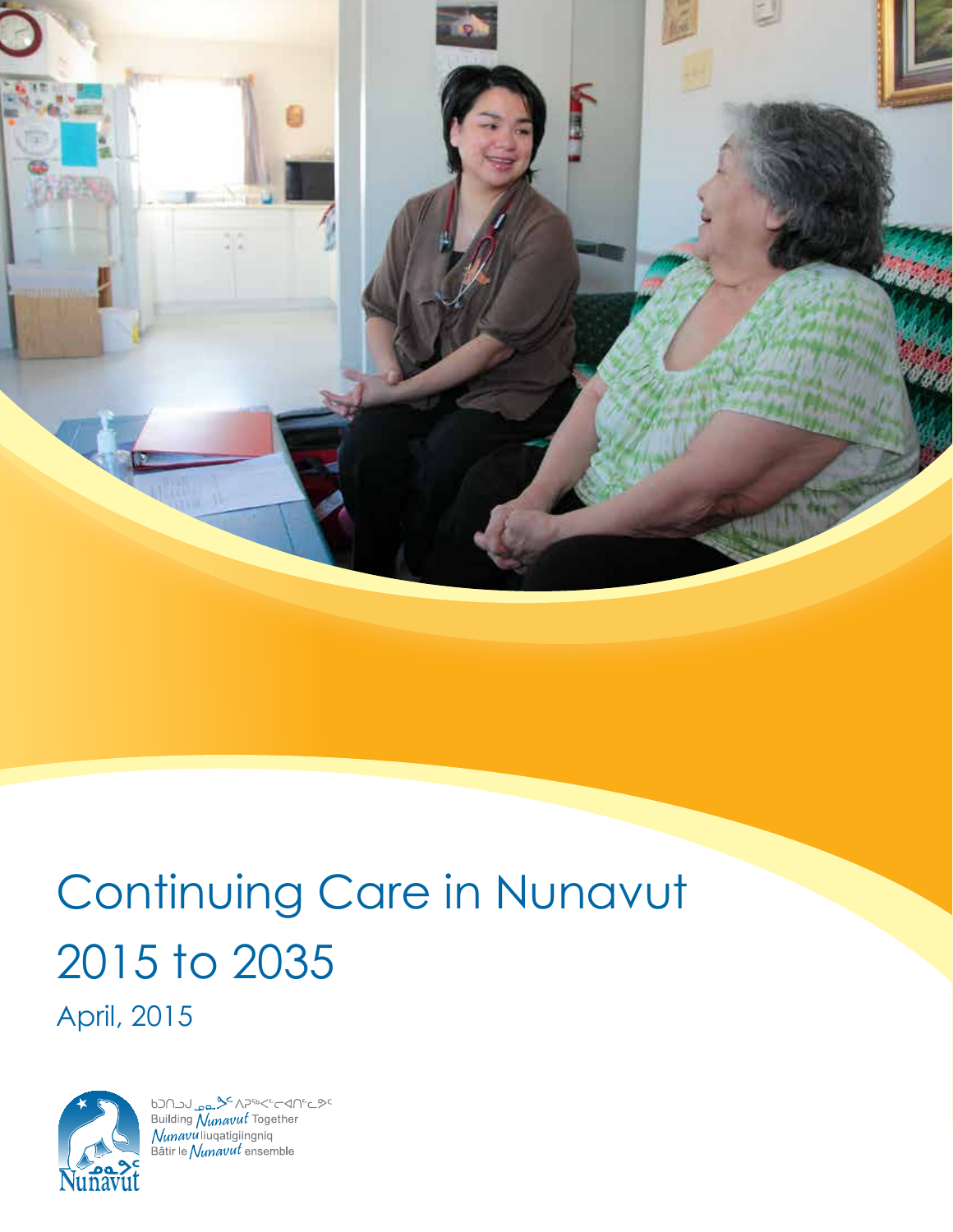## **Contents**

| <b>EXECUTIVE SUMMARY</b>                                                                                                          | 1                    |
|-----------------------------------------------------------------------------------------------------------------------------------|----------------------|
| <b>INTRODUCTION</b>                                                                                                               | 3                    |
| <b>CONTINUING CARE IN CANADA</b>                                                                                                  | 4                    |
| <b>Care Assessment</b>                                                                                                            | $\overline{4}$       |
| Home and Community care                                                                                                           | $\overline{4}$       |
| <b>Single Entry Access (SEA)</b>                                                                                                  | 5                    |
| Residential long-term care                                                                                                        | 5                    |
| Alternate Level of Care (ALC) in Hospital                                                                                         | 5                    |
| Respite and other family caregiver supports                                                                                       | 6                    |
| Palliative care                                                                                                                   | 6                    |
| Administration, policy and planning                                                                                               | $\overline{7}$       |
| <b>CONTINUING CARE IN CIRCUMPOLAR COUNTRIES</b>                                                                                   | 8                    |
| Denmark and Greenland                                                                                                             | 8                    |
| Finland                                                                                                                           | 8                    |
| Iceland                                                                                                                           | 8                    |
| Norway                                                                                                                            | 9                    |
| Sweden                                                                                                                            | 9                    |
| <b>CONTINUING CARE IN THE NORTHWEST TERRITORIES</b>                                                                               | 10                   |
| <b>CONTINUING CARE IN NUNAVUT 2014</b>                                                                                            | 10                   |
| <b>Home and Community Care</b>                                                                                                    | 11                   |
| Care Assessment and Single Entry Access (SEA)<br>Levels of Care Descriptions with examples                                        | 13<br>14             |
| <b>Residential Long-term Care</b><br><b>Elders Homes</b><br><b>Continuing Care Centres (CCC)</b><br>Naja Isabelle Childrens' Home | 15<br>15<br>15<br>16 |

11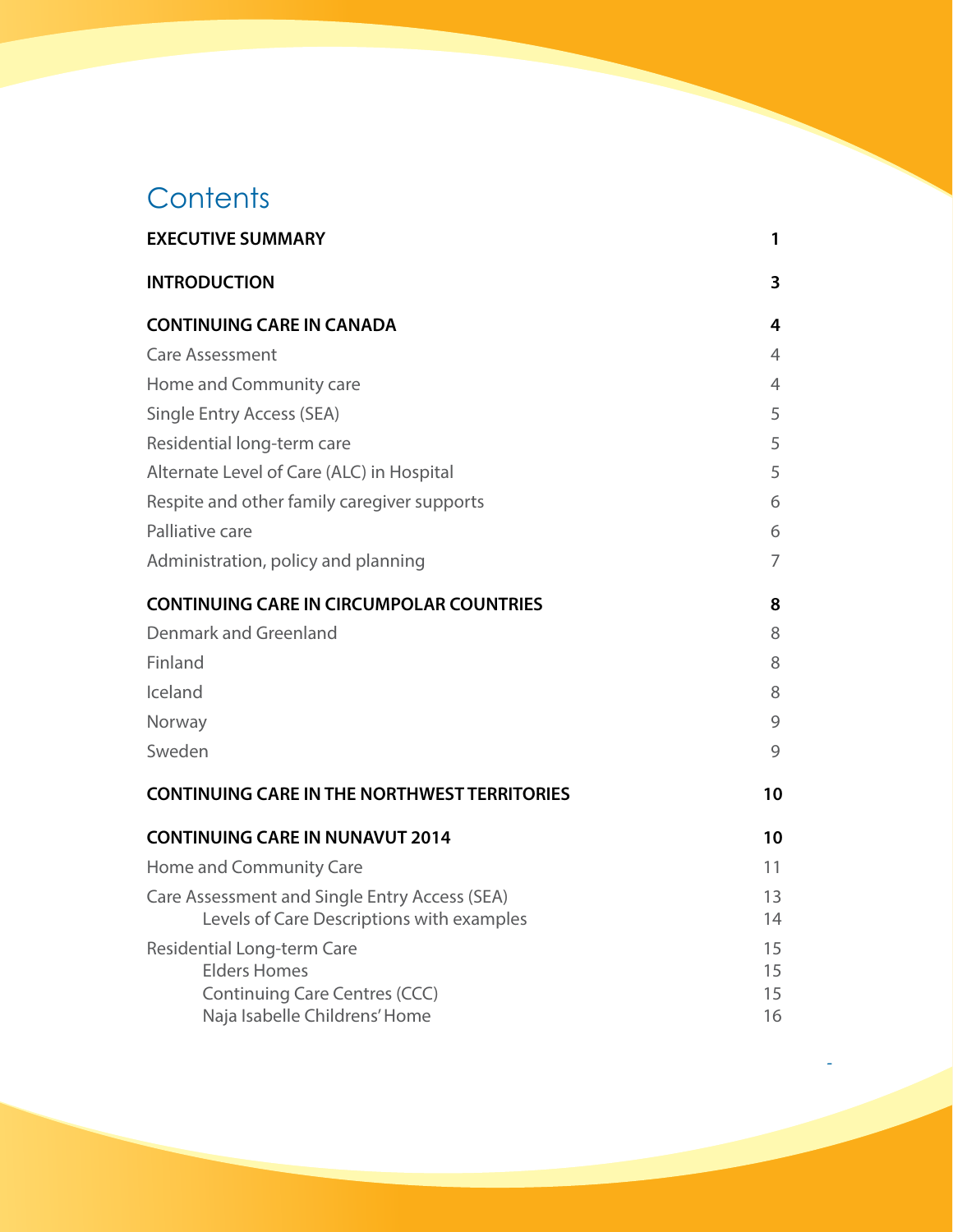| Alternate Level of Care (ALC) in Qikiqtani General Hospital (QGH)<br>Out of Territory (OOT) Placement<br>Locations of care (chart) | 16<br>16<br>17 |
|------------------------------------------------------------------------------------------------------------------------------------|----------------|
| Payment for residential long-term care (cost recovery)<br><b>Family Travel Benefit</b>                                             | 18<br>19       |
| Administration, policy and planning                                                                                                | 19             |
| <b>NEEDS ASSESSMENT</b>                                                                                                            | 20             |
| Scope                                                                                                                              | 20             |
| <b>Documents Reviewed</b>                                                                                                          | 20             |
| Source of statistics                                                                                                               | 20             |
| <b>Community Engagement</b><br><b>Elders</b><br>Health Care Professionals and Government Stakeholders                              | 21<br>23<br>24 |
| <b>Needs Assessment Limitations</b>                                                                                                | 26             |
| <b>DISCUSSION OF NEEDS</b>                                                                                                         | 27             |
| Housing                                                                                                                            | 27             |
| Home and Community Care                                                                                                            | 27             |
| <b>Single Entry Access (SEA)</b>                                                                                                   | 28             |
| Demand for Residential Long-term Care                                                                                              | 28             |
| Administration, Policy, and Planning                                                                                               | 36             |
| <b>RECOMMENDATIONS</b>                                                                                                             | 37             |
| Consolidate the Continuing Care system                                                                                             | 37             |
| <b>Support Aging in Place</b>                                                                                                      | 38             |
| Increase capacity of residential long-term care                                                                                    | 40             |
| Conclusion                                                                                                                         | 42             |
| <b>Appendix A:</b>                                                                                                                 |                |
| Prioritization Criteria for Admission of Long-term Care Residents<br>to Facilities providing Level 4-5 Care                        | 43             |

22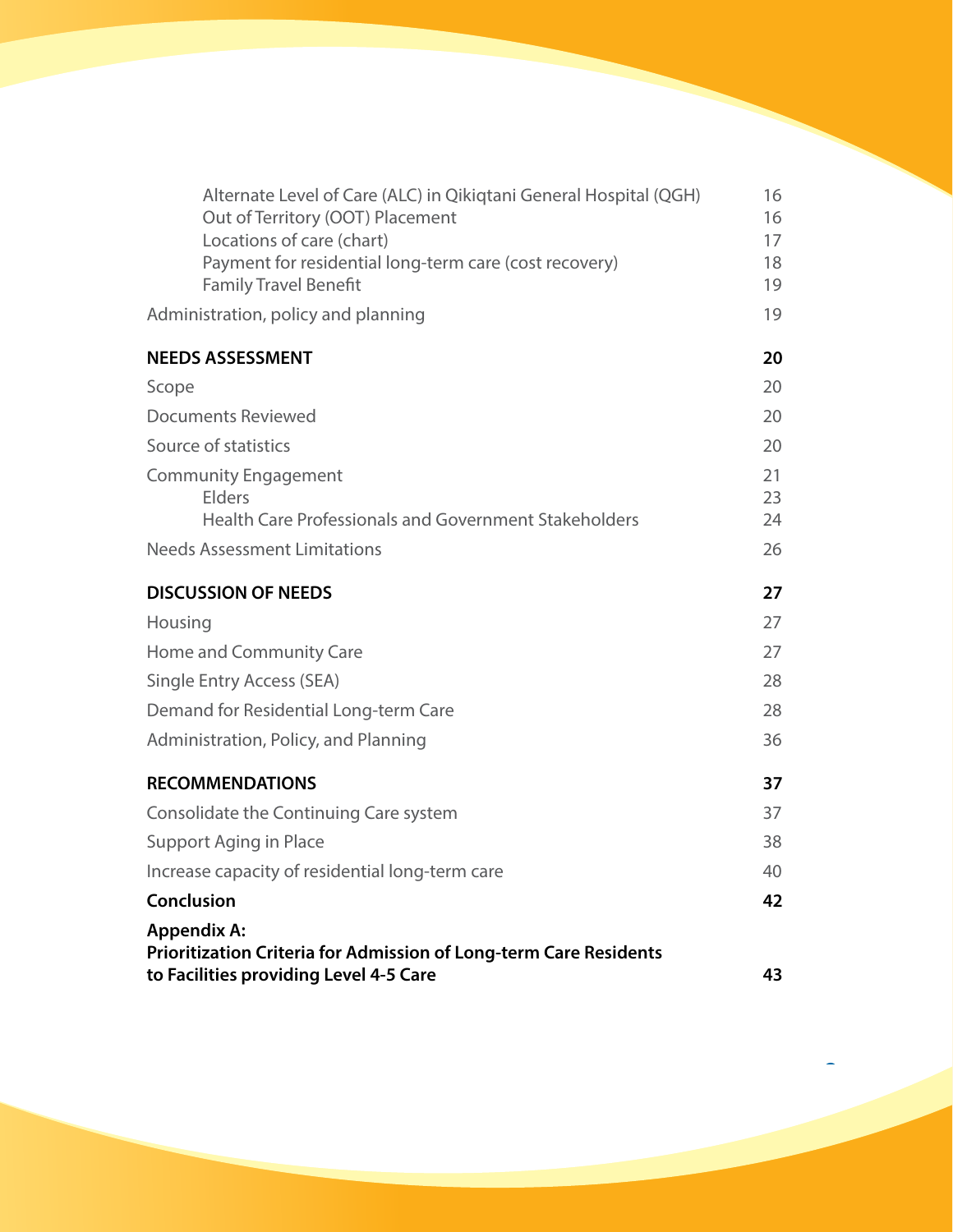## <span id="page-3-0"></span>EXECUTIVE SUMMARY

In April 2014, the Department of Health initiated a needs assessment of residential long-term care. This report provides a description of the elements of a Continuing Care system in Canada, a brief overview of continuing care in circumpolar countries, and a description of the Continuing Care system in Nunavut. The findings of the needs assessment are presented in terms of pressures on the Continuing Care system in Nunavut for 2015 – 2035. The report goes on to provide recommendations to address the ongoing pressures.

A Continuing Care system is a collection of programs and services to provide medical care and psychosocial support for anyone who requires ongoing support because of frailty, chronic disease, cognitive impairment or physical disability. The programs and services offered in a Canadian provincial or territorial Continuing Care system generally include: assessment of need, home help and home nursing care, central intake and waiting list for placement in residential care, residential supportive living, residential long-term care facilities, alternate level of care in hospital, respite, family caregiver supports, palliative care, and dementia care. In Canadian jurisdictions, either regional health authorities or the provincial/territorial governments are responsible for legislation, policies, processes and standards designed to guide and support delivery of Continuing Care services.

In Nunavut, Continuing Care programs and services are provided to adults and children with chronic illness, physical disability or cognitive impairment, according to assessed need. As of December 2014, the programs and services consist of:

- the Home and Community Care (HCC) Program;
- two Continuing Care Centres (CCCs), owned and operated by the Department of Health;
- three Elders Homes and a facility for children with significant disability funded by the Department of Family Services;
- beds as needed in the Qikiqtani General Hospital; and
- placement in residential long-term care out-of-territory.

These programs and services are delivered regionally by Government of Nunavut staff, agency contracted staff, and non-profit societies. There are no user fees for home care or for residential care.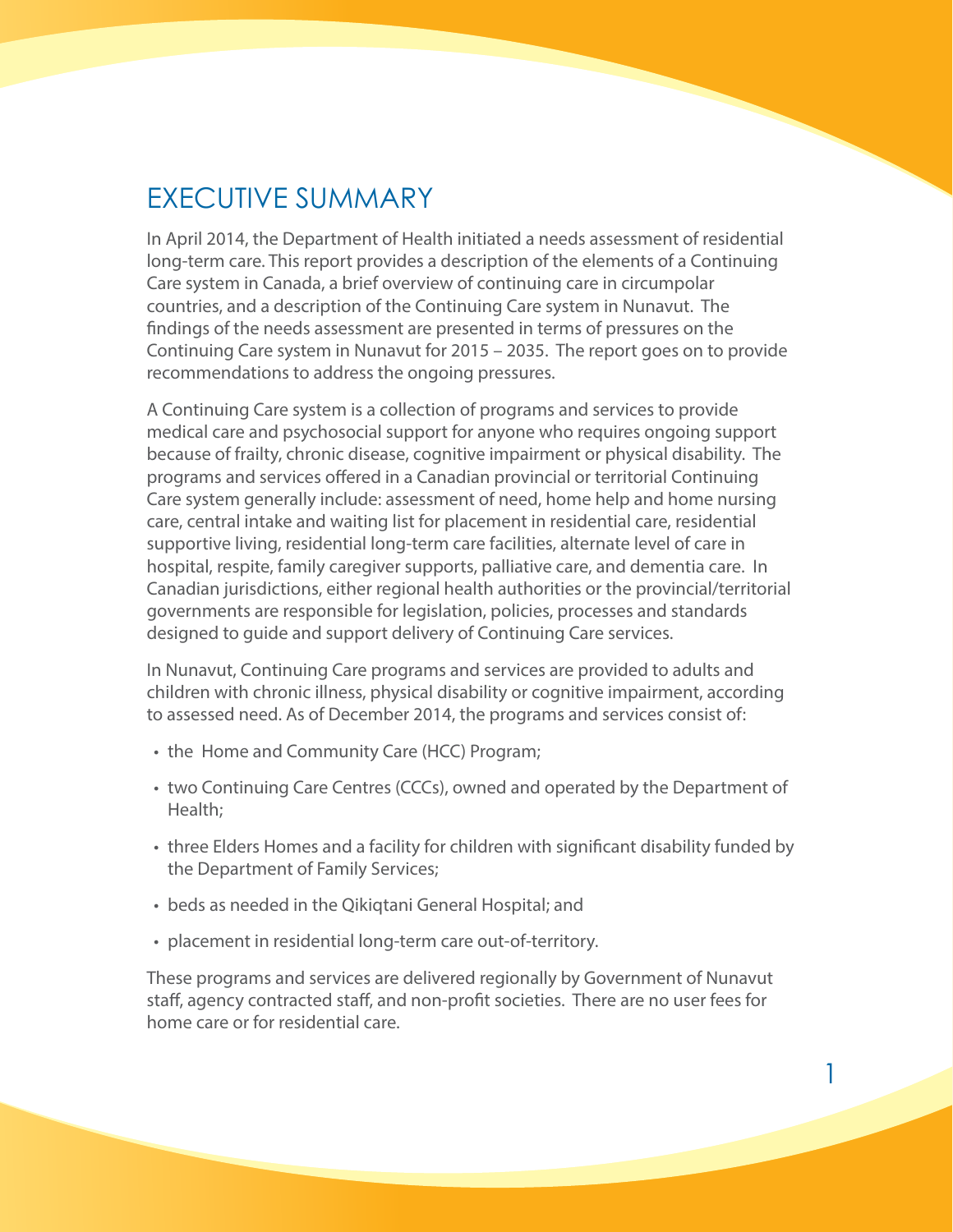Currently there are 44 beds for adults in the system, with an additional 7 beds in the Kitikmeot Regional Health Centre expected to be operational in 2015, bringing the total complement to 51 beds. In addition, there are 10 beds for children. All residential long-term care facilities in Nunavut for both the adult and child populations are consistently fully occupied. At any given time there are approximately 30 adults on the waiting list for residential long-term care.

Demand for residential long-term care, driven by an aging population, increasing life expectancy and a projected increase in the number of Nunavummiut living with dementia in the next 20 years, will necessitate adding capacity to the system.

In the short term, assuming no changes to the current utilization pattern, the waiting list will be cleared if at least 25 beds are added to the system as soon as possible, bringing the total complement to 76 beds.

In addition to those 25 beds, there is an estimated need for as few as 53 and as many as 72 more beds by 2035, depending on the method of calculating the estimate.

This report contains recommendations to address pressures on the Continuing Care system. The key recommendations include the following:

#### **Consolidate the Continuing Care system**

- • Consolidate the continuing care system so that all residential long-term care facilities, for adults and children, are the responsibility of the Department of Health.
- Formally disseminate information about the Single Entry Access system to all health care professionals in the territory.

#### **Support Aging in Place**

- Investigate options to add programming to seniors 4 plexes in the hamlets so that Nunavummiut can age in place.
- Increase home care service hours to include evenings and weekends.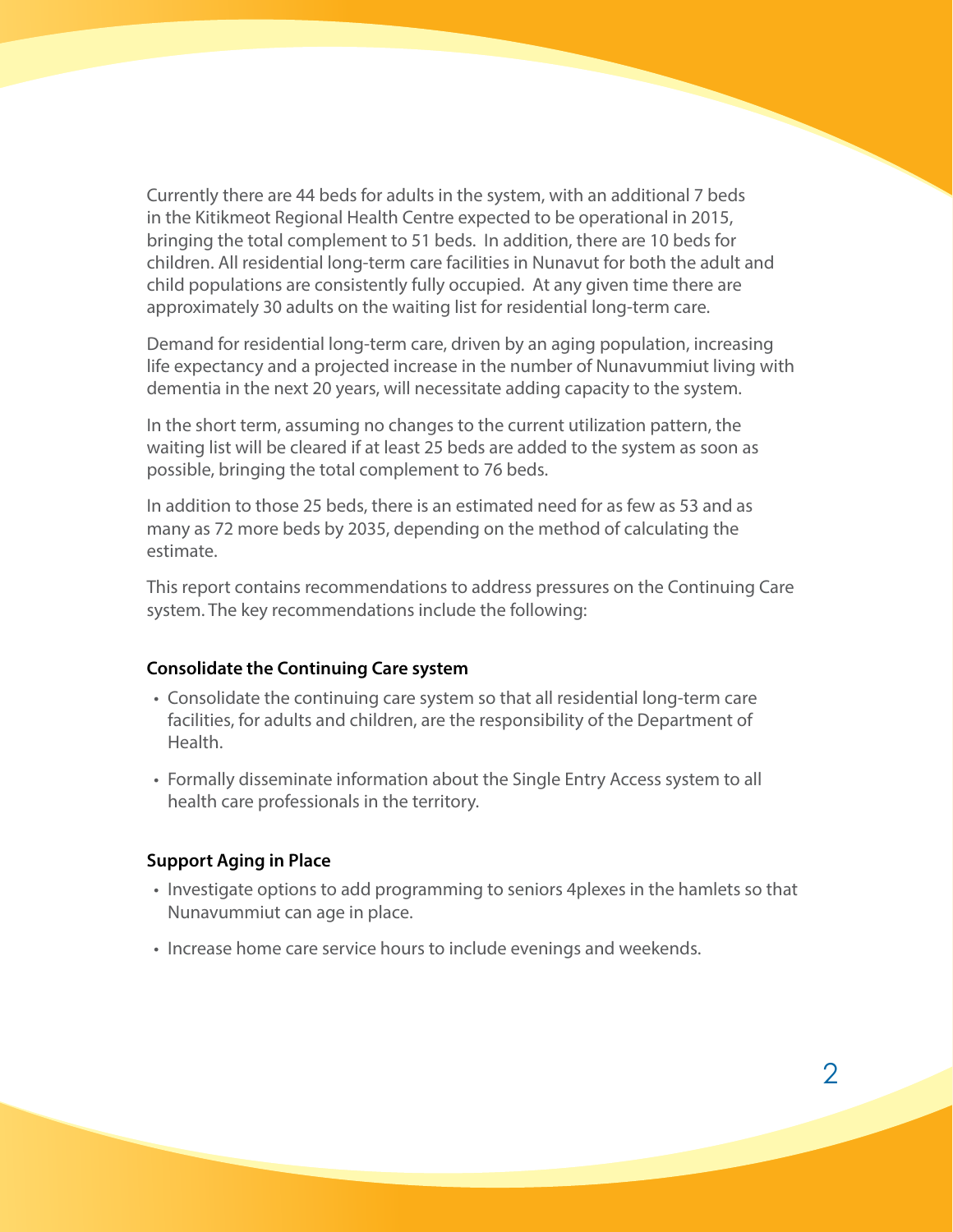#### <span id="page-5-0"></span>**Increase capacity of residential long-term care**

- Create a secure dementia care unit in Nunavut.
- • Seek opportunities to re-purpose existing infrastructure in order to add beds in a timely manner.
- • Work with the Nunavut Housing Corporation to mitigate the impact of public housing policies on seniors who require placement in residential long-term care.
- • Begin planning for new Continuing Care Centre(s), taking into account potential economies of scale.

## INTRODUCTION

In April 2014, the Department of Health initiated a needs assessment of residential long-term care. This report provides a description of the elements of a Continuing Care system in Canada, a brief overview of continuing care in circumpolar countries, and a description of the Continuing Care system in Nunavut. The findings of the needs assessment are presented in terms of pressures on the Continuing Care system in Nunavut for 2015 – 2035. The report goes on to provide recommendations to address the ongoing pressures.

The terms "long-term care" and "continuing care" are often used interchangeably to convey the idea that ongoing care is being provided in response to a chronic condition rather than a short-term response to an acute condition. In Nunavut both terms are used extensively. For example, the residential long-term care facilities in Gjoa Haven and Igloolik are called Continuing Care Centres. In the Legislative Assembly, the Members generally use the phrase "long-term care" when discussing health care issues related to seniors. For the purpose of this report, both terms will be used according to common practice.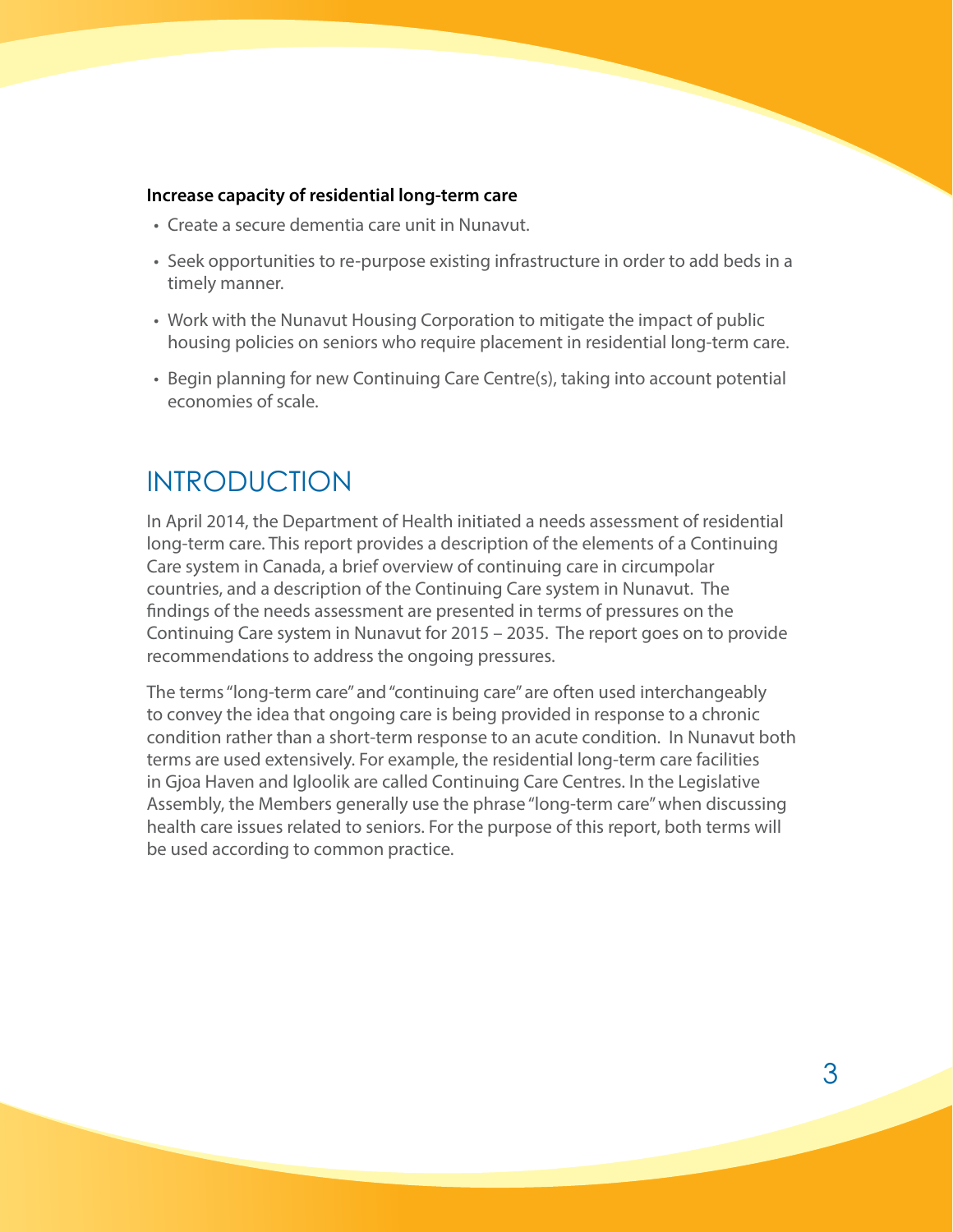## <span id="page-6-0"></span>CONTINUING CARE IN CANADA

A Continuing Care system is a collection of programs and services to provide medical care and psychosocial support for anyone who requires ongoing support because of frailty, chronic disease, cognitive impairment or physical disability. The programs and services offered in a provincial or territorial Continuing Care system generally include: assessment of need, home help and home nursing care, central intake and waiting list for placement in residential care, residential supportive living, residential long-term care facilities, alternate level of care in hospital, respite, family caregiver supports, palliative care, and dementia care. In Canadian jurisdictions, either regional health authorities or the provincial/territorial governments are responsible for legislation, policies, processes and standards designed to guide and support delivery of Continuing Care services.

### Care Assessment

The process of assessment to determine access to the Continuing Care system is relatively new. Just fifty years ago, Canadian seniors could live in a nursing home of their choice at will, and receive government-funded room and board but continue independent living to the extent of driving their own cars and coming and going as they pleased. Now, in all jurisdictions, the type of service provided is based on assessed need for medical and psychosocial support. In many jurisdictions the assessments are performed using standardized tools such as the RAI (Resident Assessment Instrument), or the MAPLe (Method for Assigning Priority Levels) score. The result of an assessment is to match the level of need with available supports.

#### Home and Community care

The purpose of home care is to support an individual to live at home with the goal of delaying or eliminating the need for placement in a residential long-term care facility. Home care can be divided into two broad categories: of home help and home nursing. Home help generally includes assistance with meal preparation, housekeeping, personal care, and providing companionship. Home nursing generally includes skilled medical care such as wound management, medication management, and palliative care. In most Canadian jurisdictions, home nursing is provided at no cost to the recipient but there are fees for home help services.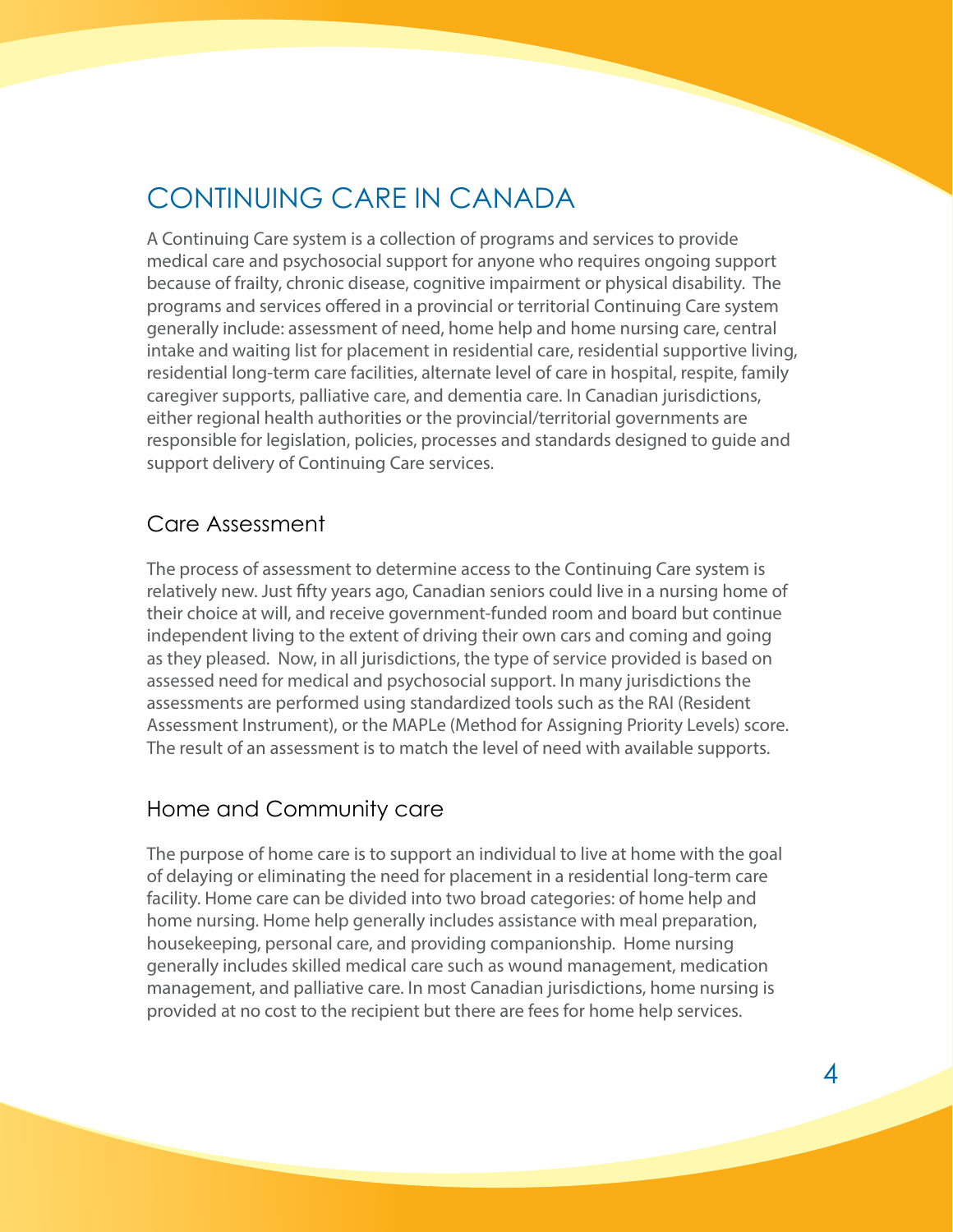### <span id="page-7-0"></span>Single Entry Access (SEA)

An individual who does not have sufficient support in the community may require placement in a congregate living arrangement. Many Canadian jurisdictions use a Single Entry Access (SEA) system, in which an individual is added to a central or regional waiting list until a place becomes available in a facility providing the needed level of care. A case manager periodically reassesses the care recipient to monitor changes in need and offer as much support in the home as possible during the waiting period.

### Residential long-term care

Residential long-term care can range from very small 2 or 3 bed supportive living houses to large institutional nursing homes of a hundred beds or more. Canadian facilities can be government owned and operated, privately owned but government funded and licensed, non-profit society owned and operated, or privately owned for-profit. Residential long-term care is not an insured service under the Canada Health Act. The costs of residential long-term care can be separated into two components; a medical care portion for nursing care, personal care and similar services and a room and board portion for accommodations, meals and leisure activity programs. All provincial and territorial governments pay for the medical care portion and partially or completely subsidize the room and board portion. Residents in most Canadian jurisdictions can choose between government-licensed facilities with a long waiting list for entry or private for-profit homes for which the costs are not subsidized and the waiting lists are shorter.

### Alternate Level of Care (ALC) in Hospital

The term Alternate Level of Care is used in the acute care sector regarding patients who could be discharged from hospital because they no longer require acute care services but they do require an alternate level of care, such as in a residential facility. Instead of being discharged, these patients are occupying a hospital bed while waiting for placement in residential long-term care.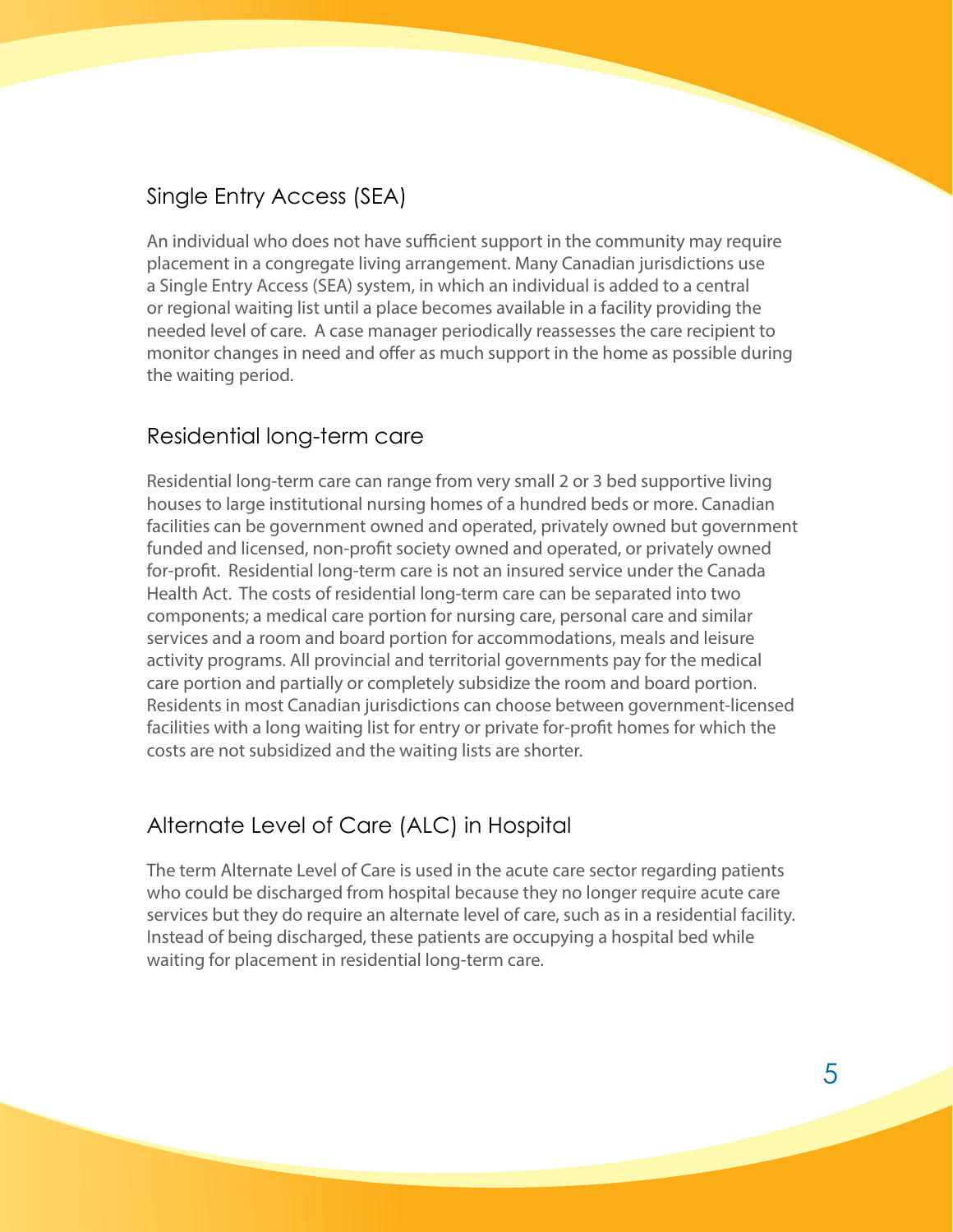### <span id="page-8-0"></span>Respite and other family caregiver supports

The majority of care for chronically ill or disabled individuals is provided by family members and friends. Respite provides a break so that a family caregiver feels refreshed and ready to continue with the caregiving responsibilities. A care recipient can be placed in a residential long-term care facility for a short stay, such as two weeks, so the caregiver can take a vacation. In other cases, home care support may be provided periodically so the caregiver can leave the house to attend a movie, visit with friends or engage in a hobby.

The contribution of family caregivers to the health care system is increasingly being recognized by government policies and programs. For example, Nova Scotia provides a Caregiver Benefit<sup>1</sup> payment of \$400 per month to family caregivers of care recipients with high needs. Other jurisdictions provide indirect compensation to family caregivers in the form of tax relief, including but not limited to the federal Family Caregiver Amount<sup>2</sup> and the Manitoba Primary Caregiver Tax Credit<sup>3</sup>.

Peer support groups in which caregivers can support each other, and educational workshops that offer information about their care recipient's condition, are also important. These are often provided by non-profit organizations and by long-term care facilities as part of their outreach programs.

### Palliative care

The purpose of palliative care is to enhance the quality of life and relieve suffering of an individual who is living with an illness for which a cure is no longer possible.<sup>4</sup> The psychological, social, spiritual and emotional needs of the patient and family members are also the focus of care.<sup>5</sup> Palliative care is provided in the home, in longterm care facilities and in hospitals.

3 http://www.gov.mb.ca/finance/tao/faq.html

<sup>1</sup> http://novascotia.ca/dhw/ccs/caregiver-benefit.asp

<sup>2</sup> http://www.cra-arc.gc.ca/tx/ndvdls/tpcs/ncm-tx/rtrn/cmpltng/ddctns/ lns300-350/fmlcrgvr-eng.html

<sup>4</sup> http://www.hc-sc.gc.ca/hcs-sss/palliat/index-eng.php

<sup>5</sup> http://www.chpca.net/family-caregivers/faqs.aspx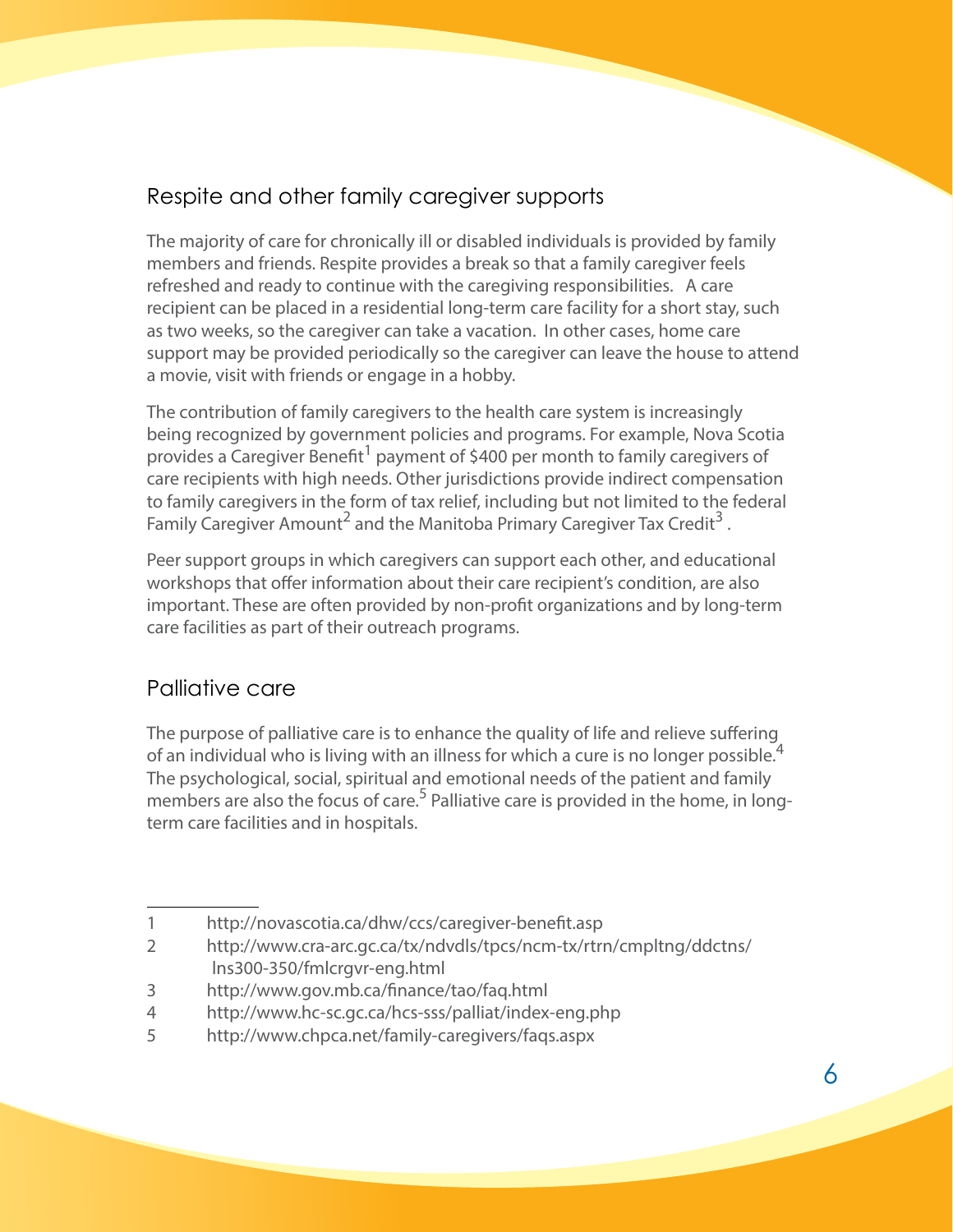### <span id="page-9-0"></span>Administration, policy and planning

In Canadian jurisdictions, either regional health authorities or the provincial/ territorial governments are responsible for legislation, policies, processes and standards designed to guide and support delivery of Continuing Care services. Since 2005, many jurisdictions have created and/or updated their Continuing Care strategic plans in the face of pressures on the system from Canada's aging population.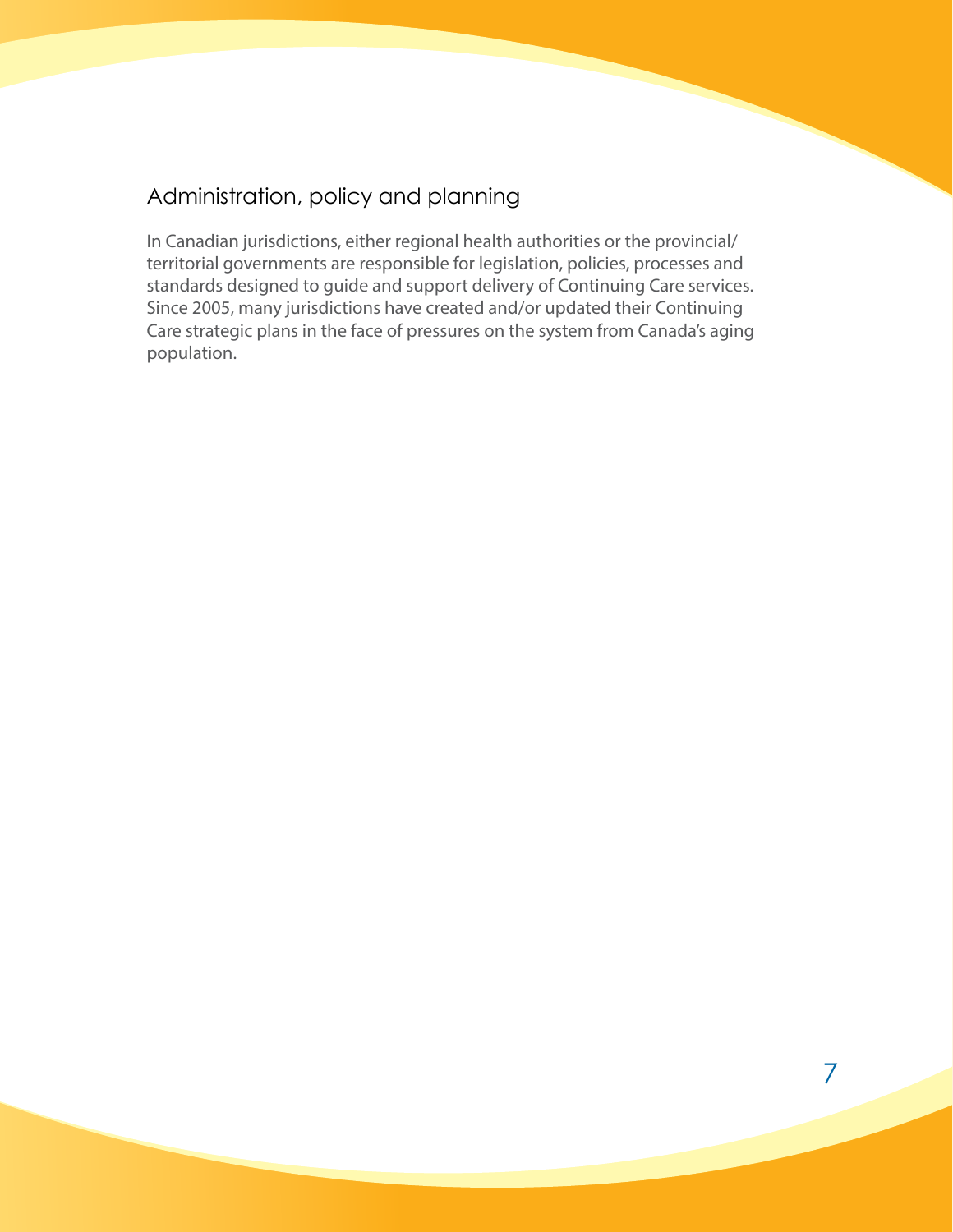## <span id="page-10-0"></span>CONTINUING CARE IN CIRCUMPOLAR **COUNTRIES**

The following information is contained in the report titled Conceptual Framework and Methods for Analysis of Data Sources for Long-term Care Expenditure, by the Organisation for Economic Co-operation and Development (OECD), December 2007.6

### Denmark and Greenland

In Denmark (and Greenland) home care is provided at no cost to the recipient. There is a user fee for residential care. Since 1987, no new nursing homes have been built and many older institutions have been closed, instead care is provided at home or in smaller facilities with single occupancy rooms. Everyone aged 75+ receives at least two preventative home visits annually to be assessed for care. Family caregivers receive an allowance in recognition of lost wages.

### Finland

In Finland, home care is provided at no cost to the recipient. There is a user fee for residential care charged on a sliding scale based on income. Since the 1990s the emphasis has been on decreasing nursing home placements and increasing smaller "service housing" facilities. An allowance is available for family caregivers.

### Iceland

Information about Icelandic home care was not readily obtainable. There is a fee for residential care which is paid from pension income. The extent of family caregiving is not well documented.

<sup>6</sup> http://www.oecd.org/els/health-systems/Conceptual%20Framework%20 and%20Methods%20for%20Analysis%20of%20Data%20Sources%20for%20Long-Term%20Care%20Expenditure.pdf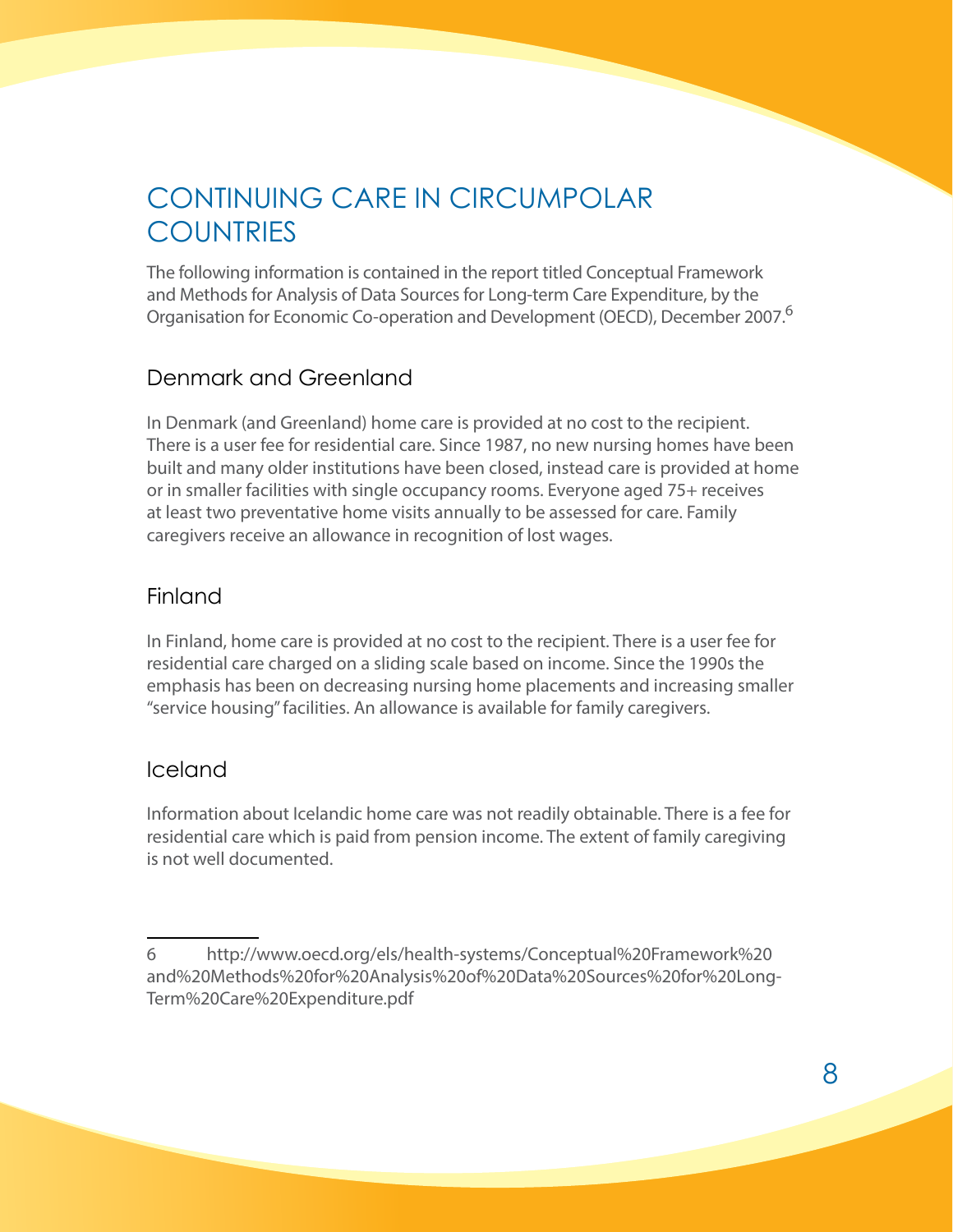### <span id="page-11-0"></span>Norway

In Norway, home nursing is provided at no cost to the recipient but there is a user fee for home help. Nursing homes and residential care homes are the responsibility of each municipality. Family and friend caregivers can receive a care attendance allowance, a carer wage, or a pension credit.

### Sweden

In Sweden, home help and home nursing are provided at no cost to the recipient. There is an income-based user fee for both the nursing care and room and board components of residential long-term care. Family caregivers can receive direct compensation or a pension credit.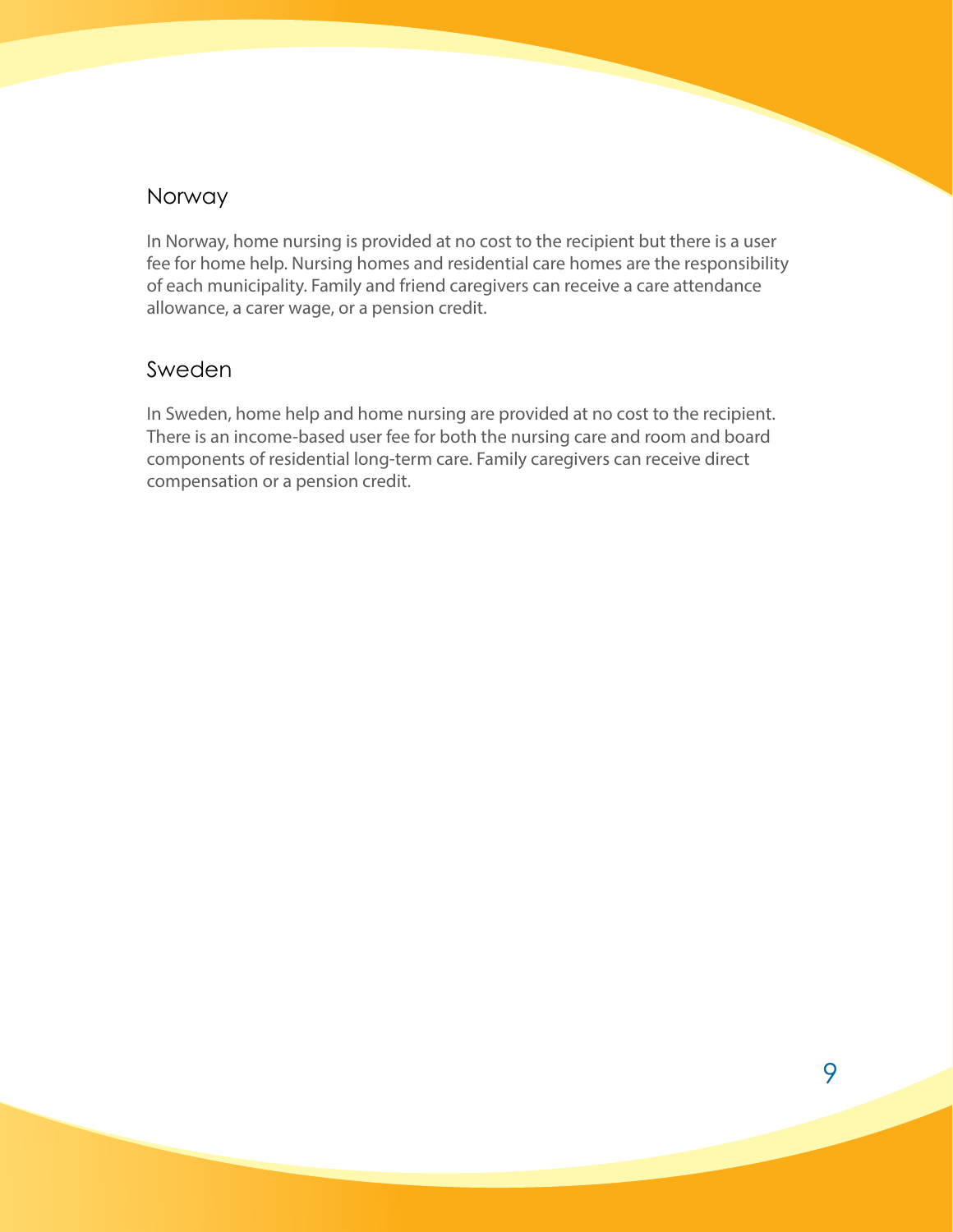## <span id="page-12-0"></span>CONTINUING CARE IN THE NORTHWEST **TERRITORIES**

A description of the Northwest Territories (NWT) Continuing Care system is of interest because the NWT has a total population comparable in size to Nunavut, a shared history, and similar geographic challenges. The following information is contained in the report titled Government of Northwest Territories, Department of Health and Social Services, Continuing Care Review, November, 2013.

The total population in 2012 was 43,349, in 33 communities, of which 10.6% were aged 60+. Approximately 2,000 residents of the NWT received home care. The 2012/2013 budget for home care was \$6.1 million core funding and \$3.7 million FNIHCC funding for a total of \$9.8 million.

There are nine residential long-term care facilities with a total of 160 beds, 12 respite beds and one palliative care bed in the NWT. Seven of the 9 facilities are accredited. The largest facility has 29 beds and the smallest has seven beds. The occupancy rate is over 95% and the majority of residents are aged 70+. There are no privately owned and operated for-profit residential long-term care facilities in the NWT. Actual combined expenditure for fiscal 2010/2011 was \$18.8 million and for fiscal 2011/2012 was \$20.7 million.

|                                            | Nunavut                   | <b>Northwest</b>          |
|--------------------------------------------|---------------------------|---------------------------|
|                                            |                           | <b>Territories</b>        |
| Population                                 | 35,500                    | 43,350                    |
| Estimated aged 60+                         | 970                       | 4,600                     |
| # home care recipients                     | 730                       | 2,000                     |
| Home care expenditures                     | \$8.7 million (2012/2013) | \$9.8 million (2012/2013) |
| # residential long-term<br>care facilities | 5                         | 9                         |
| # beds                                     | 44                        | 160                       |
| <b>Facility expenditures</b>               | \$6 million (2012/13)     | \$18.8 million (2010/11)  |
|                                            | \$6.4 million (2013/14)   | \$20.7 million (2011/12)  |

7 http://www.hss.gov.nt.ca/sites/default/files/continuing-care-review.pdf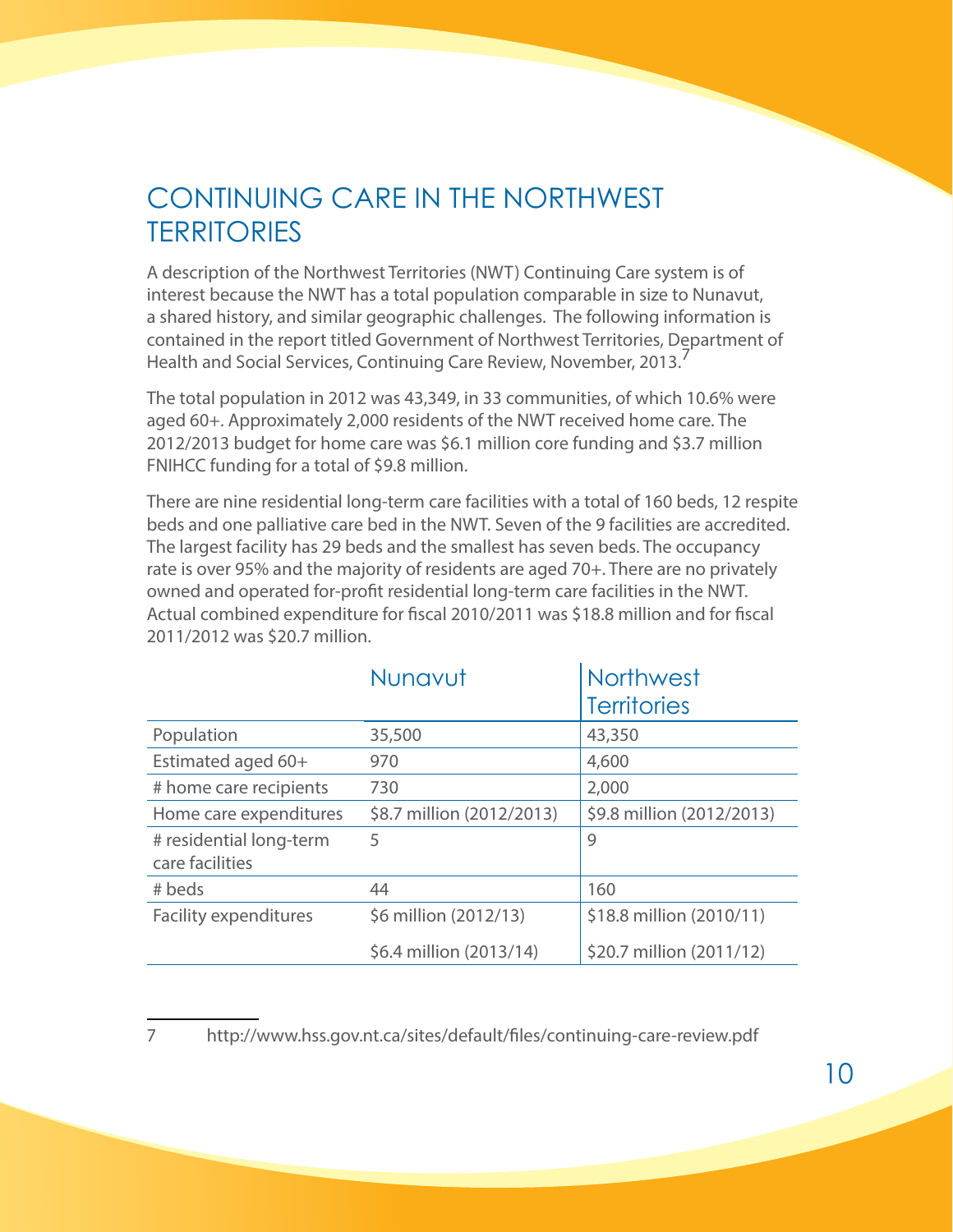## <span id="page-13-0"></span>CONTINUING CARE IN NUNAVUT 2014

In Nunavut, Continuing Care programs and services are provided to adults and children with chronic illness, physical disability or cognitive impairment, according to assessed need. As of December 2014, the programs and services consist of:

- the Home and Community Care Program;
- • two Continuing Care Centres, owned and operated by the Department of Health;
- three Elders Homes and a facility for children with significant disability funded by the Department of Family Services;
- beds as needed in the Qikiqtani General Hospital; and
- placement in residential long-term care out-of-territory (OOT).

 These programs and services are delivered regionally by Government of Nunavut staff, agency contracted staff, and non-profit societies. There are no user fees for home care or for residential care.

### Home and Community Care

Family members and friends from all generations are the first providers of care in the home in all Canadian jurisdictions, including Nunavut. Government-provided service supplements existing care or, in rare cases, is the only support when there are no friends or family members available, willing, or able to provide care.

The following information is contained in the report titled Home and Community Care Program in Nunavut, Evaluation Report, March 2012, prepared by Aarluk Consulting.

 The Home and Community Care (HCC) program provides levels 1, 2, and 3 care, and palliative care. An individual may self-refer to the HCC program or be referred by a health care professional or a family member. A standard comprehensive Health and Social Services Assessment is completed to determine the level of care required.

The main services provided by the HCC program in Nunavut include:

• Acute Care Replacement: services provided to clients who are experiencing an acute illness, but who have the potential to return to a pre-illness level of functioning and self-care;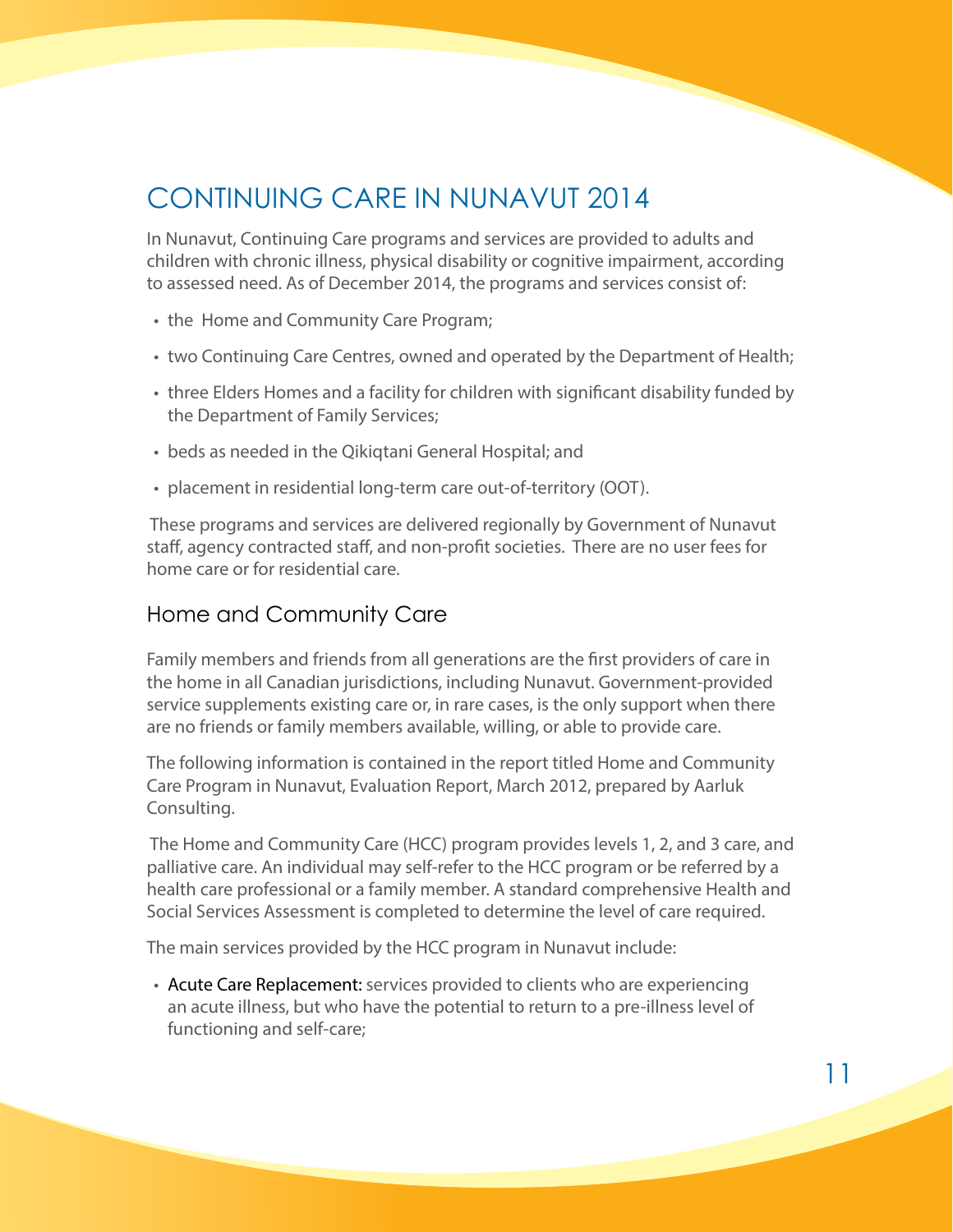- Chronic Disease Management: services provided to clients with advanced disease(s) who can be maintained at home, with ongoing home care services and family assistance;
- Long-Term Care Replacement: services provided to home care clients with illness/ disability to aid them to increase their level of functioning or self-care so that they can function without the supports of home care services;
- Palliative Care Active: compassionate care offered to a person living with a progressive, life-threatening illness that does not respond to curative treatment. The primary objective is maintenance of the best possible quality of life. Palliative care provides family support, prevention, assessment, and treatment of pain and other distressing symptoms, and integrates the psychological, social, cultural and spiritual aspects of care; and
- Post-Hospital Care: short-term home care services, of an expected duration of 6 weeks or less, provided to stable clients who are post-surgical or have had an acute illness which has been diagnosed and treated.

The HCC program service delivery is funded by Vote 1 funds from the Government of Nunavut, and enhanced with Vote 4 funds from the federal government.

| <b>Home &amp; Community</b> | 2012/13     | 2013/14     |
|-----------------------------|-------------|-------------|
| <b>Care Program</b>         | Actual      | Actual      |
| Vote 1                      | \$2,486,000 | \$2,600,000 |
| Vote 4                      | \$6,181,000 | \$6,181,040 |
| Total                       | \$8,667,000 | \$8,781,040 |

In 2012/2013, 751 Nunavummiut received services through the HCC program. In 2013/2014 this increased to 830 Nunavummiut.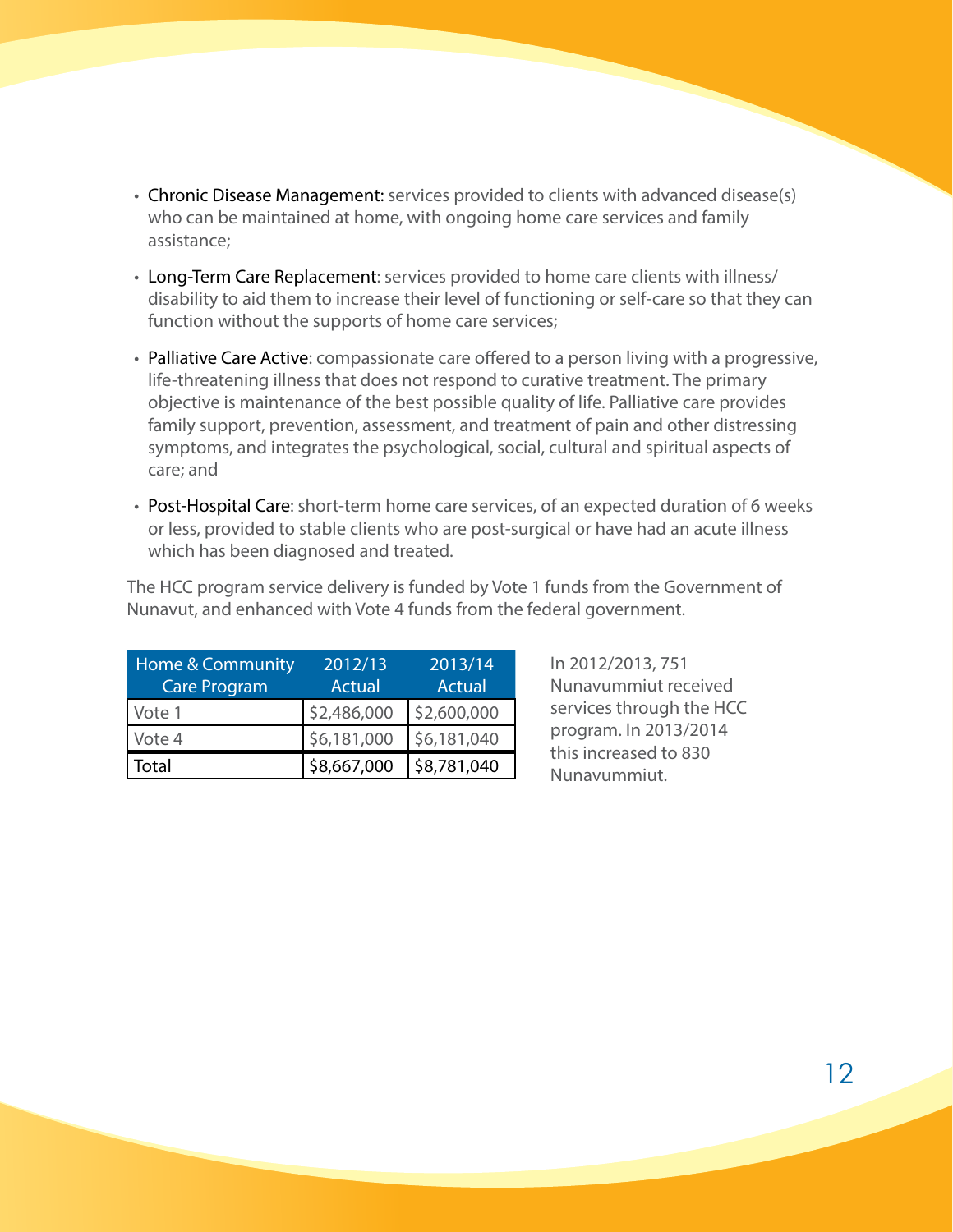## <span id="page-15-0"></span>Care Assessment and Single Entry Access (SEA)

The Department of Health assesses need based on 5 categories, known as the levels of care. A Social Services Care Assessment form unique to Nunavut is used across the territory. This is completed by a clinician in the community, and is then sent to the Territorial Home and Continuing Care Coordinator who acts as the Single Entry Access and maintains a central waiting list for residential long-term care. As part of this process, many conversations with front-line clinicians are held to support case management and to authorize increased hours of home care service during the wait for placement.

Referrals are also made by clinicians in the communities to the SEA process for individuals who require palliative care services.

An individual's care needs may increase due to catastrophic injury, chronic illness, or age to the extent that those needs are no longer manageable in a private home. As a result, the individual transitions along the continuum of care to congregate living in a supportive environment for levels 2 and 3 care needs, such as in an Elders Home. If the care needs are more significant, the individual may require placement in a Continuing Care facility that provides level 3 and 4 care.

In 2014 the Department of Health established a Central Intake Committee with representation from across the territory, Family Services, and Qikiqtani General Hospital; with the mandate to streamline the intake and waiting list for placement in the Elders Homes and the Continuing Care Centres. Prior to 2014, referrals for placement were made to an individual facility which had its own waiting list. In May 2014, the Department of Health finalized criteria to determine the priority of placement when a bed becomes available in a Continuing Care Centre. First priority is given to an individual who is waiting at home or in Qikiqtani General Hospital and is in crisis due to lack of community or family support needed to meet care needs. The second priority is spousal reunification, transfer for cultural reasons, or someone who is waiting in the community but will likely require admission within the next three months. A complete list of priority criteria can be found in Appendix A.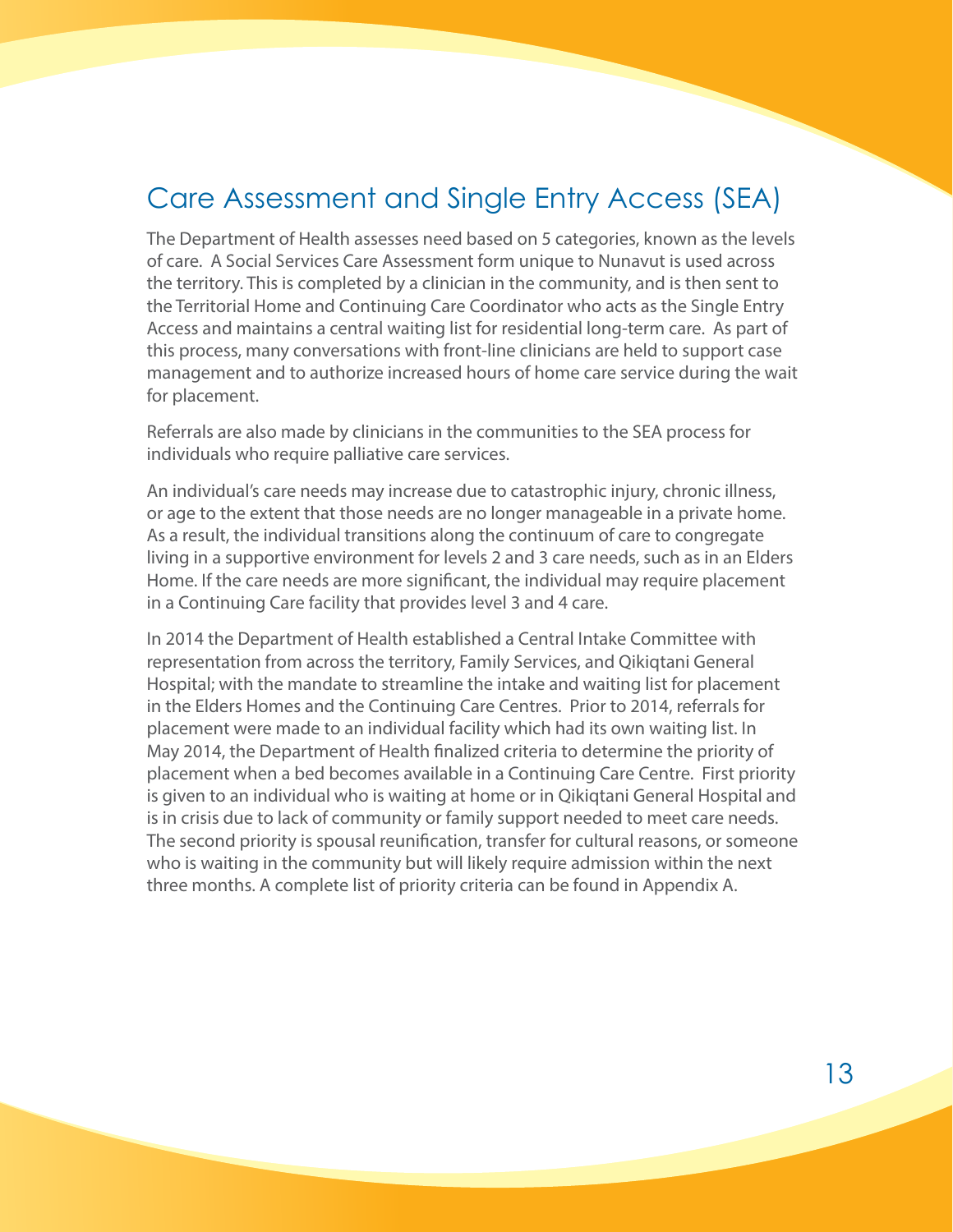### <span id="page-16-0"></span>Levels of Care Descriptions with examples

LEVEL 1 <4 hours of care

Mary, 43, lives alone. She has arthritis and can manage most tasks, but receives support for light housekeeping from home and community care.

**LEVEL 1: The client** can live independently with occasional support from family members and/or the home care program.

LEVEL 2  $4 - 8$ hours of care

Pauloosie, 55, has a heart condition. He needs help with bathing and meal preparation. He and his family are supported by home and community care.

**LEVEL 2: The client** requires some assistance to be mobile, may display some behavioral issues and requires minimal to moderate daily support, all of which can be provided at home with significant support from the home care program or in a facility that provides supportive care.

LEVEL 3  $8 - 12$ hours of care

Jacobie, 26, needs evening and weekend care that is not available from home and community care, so he requires placement in an Elders Home.

**LEVEL 3: The client** requires care and support that can be provided at home with significant support from the home care program or in a facility that provides supportive care.

LEVEL 4  $12 - 16$ hours of care

Solomon, 92, had a severe stroke. He now has physical disabilities and cognitive decline. He requires placement in a Continuing Care Centre.

LEVEL 4: The individual requires significant care and support in a **Continuing Care** Centre.

LEVEL 5 >16 hours of care

Rita, 76, is in the late stage of dementia. She is non-verbal and wanders. She requires placement in a secure dementia care unit.

LEVEL 5: The individual requires 24 hour supervision and care. May include Nunavummiut who have been diagnosed with dementia.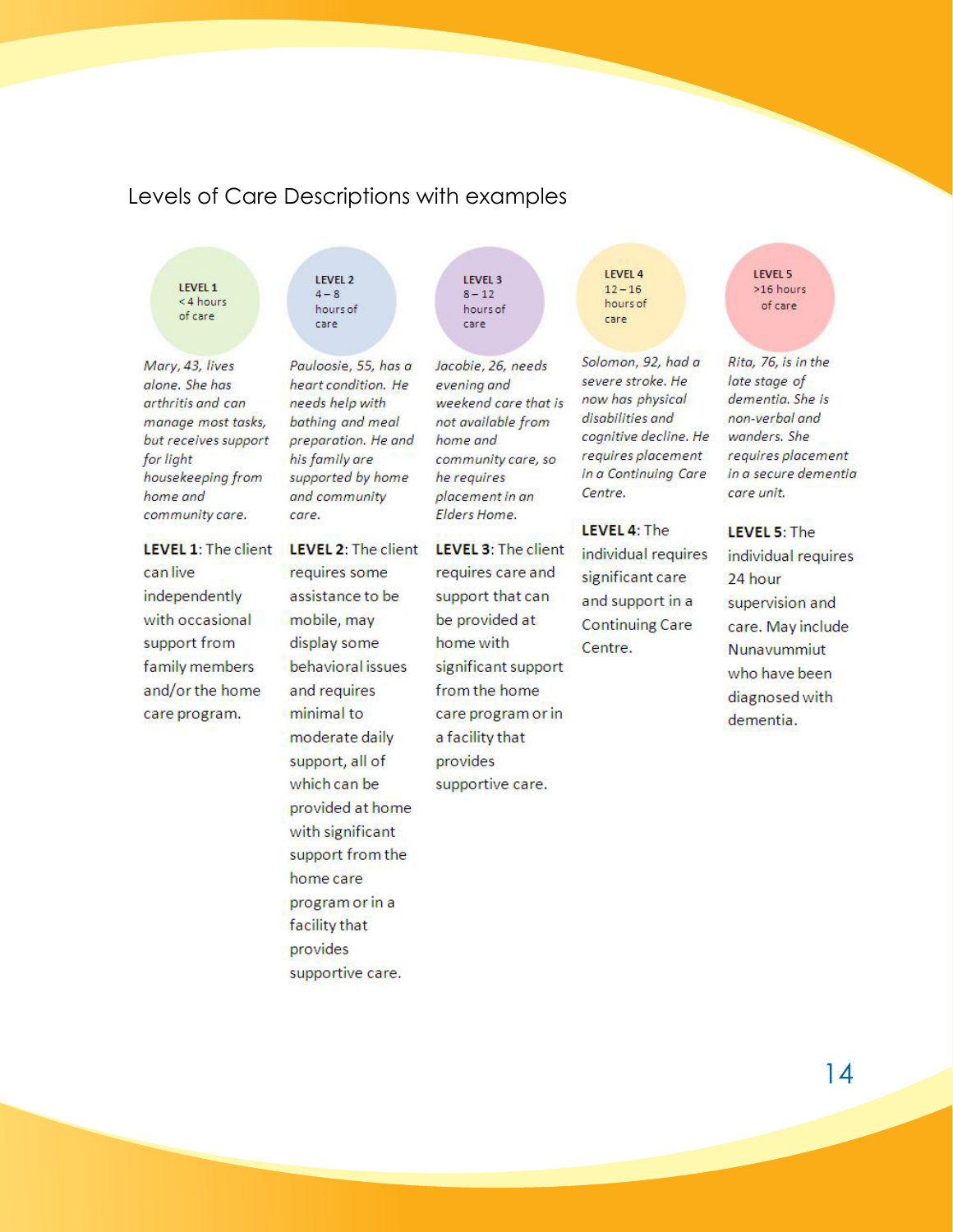### <span id="page-17-0"></span>Residential Long-term Care

### Elders Homes

In Nunavut, Levels 2 and 3 care are provided in residential long-term care facilities known as Elders Homes. There are three Elders Homes in the territory that are the responsibility of the Department of Family Services and operated by third party organizations. The Pairijait Tigumivik Society operates the Elders Home in Iqaluit. This facility provides supportive care for eight residents. The catchment area is territorial. The Andy Aulatjut Personal Care Centre in Arviat, operated by the Pimakslirvik Corporation, provides supportive care for eight residents. The catchment area is territorial. The Baker Lake Hospice Society operates the Martha Taliruq Centre in Baker Lake. This eight-bed facility provides supportive care. In practice, for some time in 2014, this facility operated five of the eight beds and accepted residents from Baker Lake only until. In 2015 the Martha Taliruq Centre is returning to full occupancy.

The Elders Homes have a mandate to provide Level 2 and 3 care for adults, but Level 4 care is also being provided as residents age-in-place.

### Continuing Care Centres (CCC)

In the throne speech of November 2004, the government announced a commitment to open one 24-hour Continuing Care facility in each year of its fouryear mandate. In 2005, the Interdepartmental Continuing Care Task Force presented to Cabinet a report with recommendations to address the impact of an aging population on the territorial continuum of care and site selection criteria for the mandated four Continuing Care facilities.

In 2009 and 2010, a Continuing Care Centre was built in each of Igloolik and Gjoa Haven. Each facility provides Level 3 and 4 nursing care to ten residents. Each Centre has one bed that can be used for short-term stays for palliative care or respite. The remaining two mandated Continuing Care Centres have not been built. Operations and Maintenance funding for the facilities is completely Vote 1.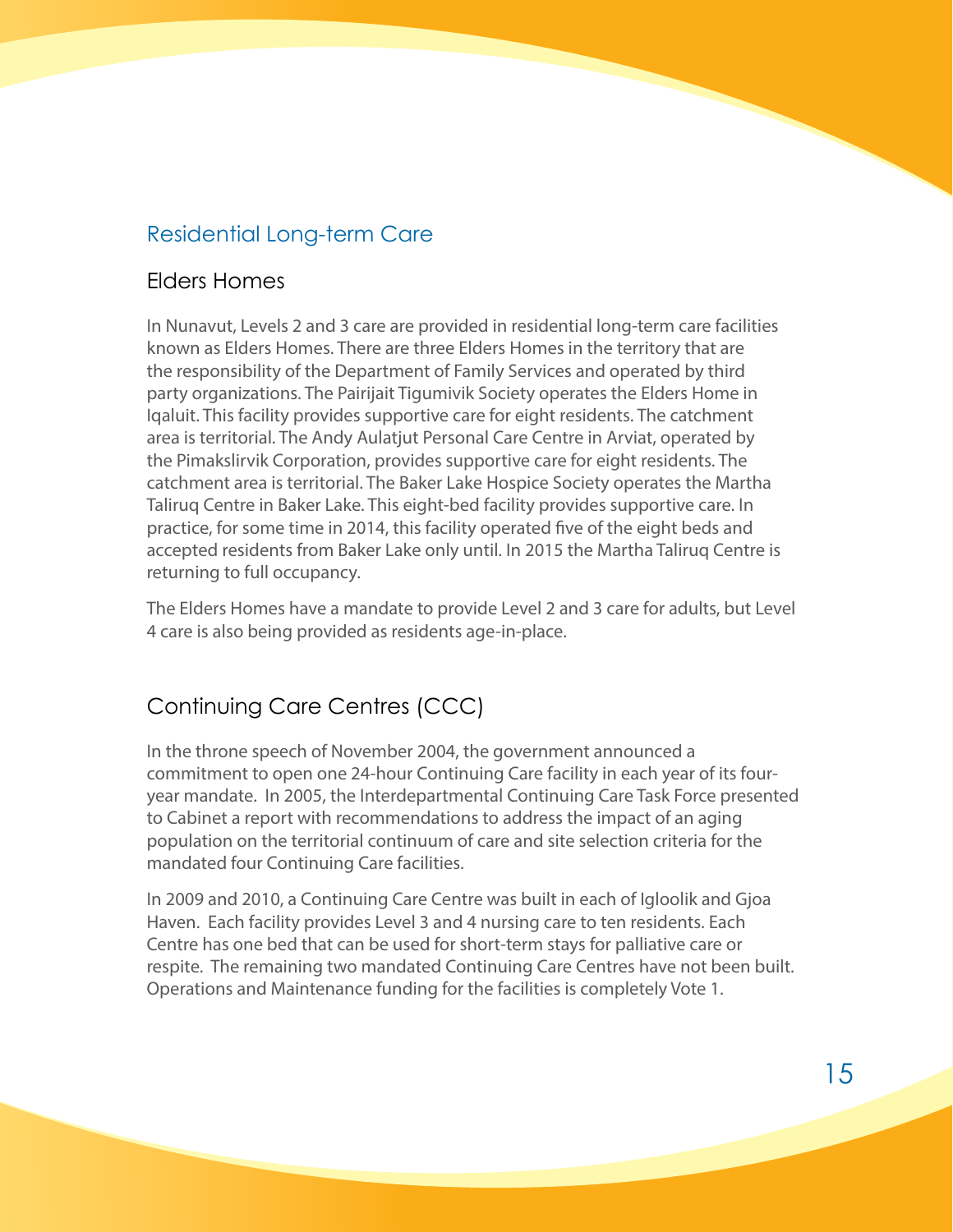### <span id="page-18-0"></span>Naja Isabelle Childrens' Home

The Naja Isabelle is a 10-bed facility in Chesterfield Inlet providing level 4 and 5 care for severely disabled children. As of early 2015 there are eight children and two adult residents. There is one child on the waiting list. Residents can continue to live at Naja Isabelle as they get older when there are no beds in the adult facilities, although the stated age limit for eligibility is 40. Some residents move back to the family home or are placed in foster homes.

### Alternate Level of Care (ALC) in Qikiqtani General Hospital (QGH)

The term Alternate Level of Care is used in the acute care sector regarding patients who could be discharged from hospital because they no longer require acute care services but they do require an alternate level of care, such as in a residential facility. Instead of being discharged, these patients are occupying a hospital bed while waiting for placement in residential long-term care.

The Qikiqtani General hospital does not have formal ALC processes or protocols, however there have been ALC patients in GH for extended periods of time in the recent past.

### Out of Territory (OOT) Placement

As of December, 2014 several Nunavummiut have been placed in residential longterm care out of the territory. The monthly cost ranges from \$3,900 to \$5,900 for each out-of-territory long-term care resident. Family Services is funding at least one of the out-of-territory long-term care residents.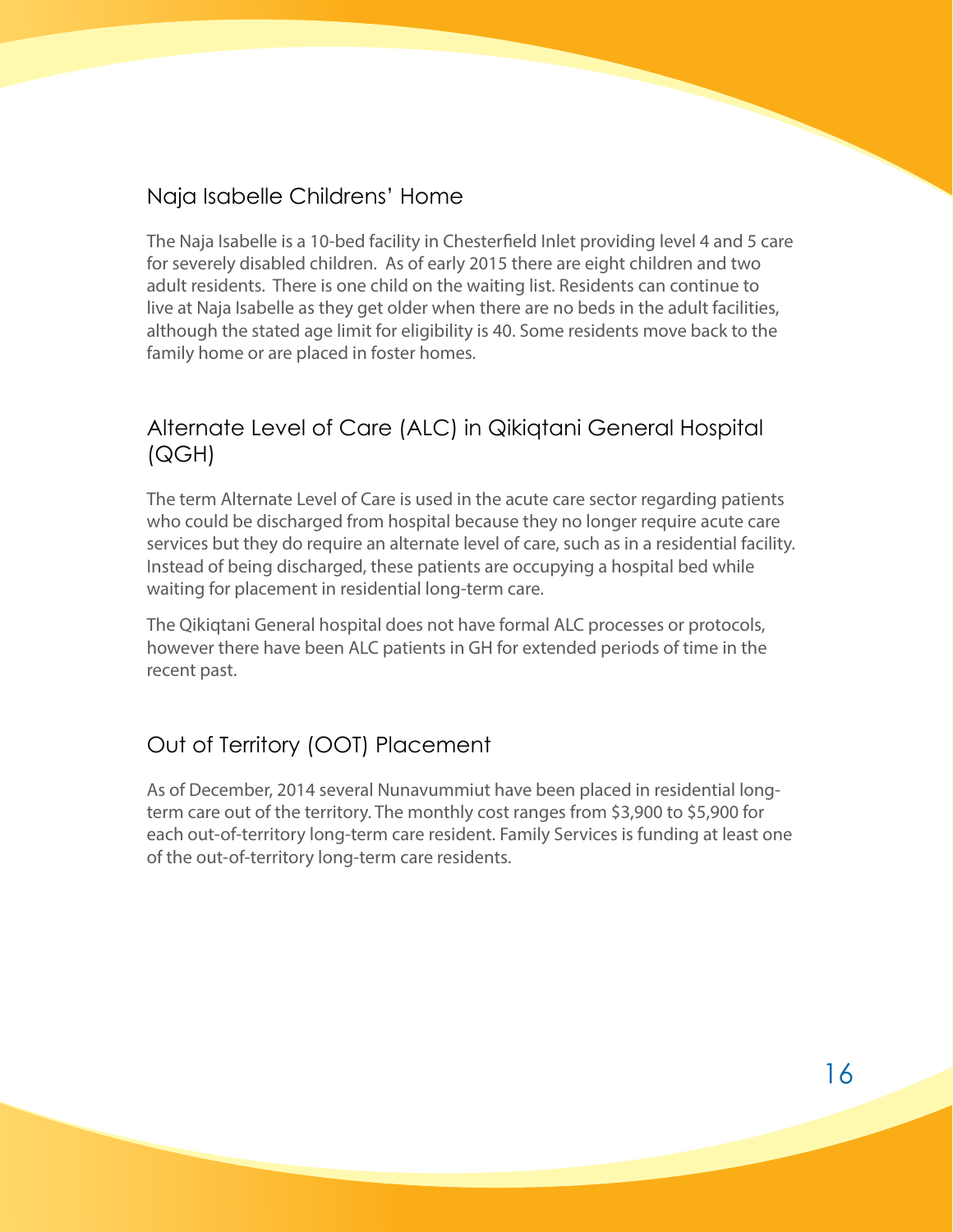## <span id="page-19-0"></span>Locations of care (chart)

| Location of<br>Care                                     | Palliative Respite Level 2 Level 3 Level 4 Level 5 ALC |                         |             |                         |              |              |             | Secured<br>dementia |
|---------------------------------------------------------|--------------------------------------------------------|-------------------------|-------------|-------------------------|--------------|--------------|-------------|---------------------|
| Kivallig<br>Regional<br><b>Health Centre</b>            | $\overline{X}$                                         | $\mathsf X$             |             |                         |              |              | $\mathsf X$ |                     |
| Kitikmeot<br>Regional<br><b>Health Centre</b>           | $\overline{\mathsf{X}}$                                | $\mathsf X$             |             | $\overline{\mathsf{X}}$ | $\mathsf X$  |              |             |                     |
| <b>Gjoa Haven</b><br>CCC                                | $\times$                                               | $\mathsf X$             |             | $\mathsf{X}$            | $\mathsf{X}$ |              |             |                     |
| <b>Igloolik CCC</b>                                     | $\overline{\mathsf{X}}$                                | $\overline{\mathsf{X}}$ |             | $\overline{\mathsf{X}}$ | $\mathsf{X}$ |              |             |                     |
| <b>Arviat Elders</b><br>Home                            | $\overline{\mathsf{X}}$                                | $\mathsf X$             | $\mathsf X$ | $\mathsf{X}$            | $\mathsf{X}$ |              |             |                     |
| <b>Baker Lake</b><br><b>Elders Home</b>                 | $\overline{\mathsf{X}}$                                | $\mathsf{X}$            | $\mathsf X$ | $\overline{X}$          | $\mathsf X$  |              |             |                     |
| <b>Igaluit Elders</b><br>Home                           | $\overline{\mathsf{X}}$                                | $\mathsf{X}$            | $\mathsf X$ | $\overline{\mathsf{X}}$ | $\mathsf{X}$ |              |             |                     |
| Naja Isabelle<br>in Chesterfield<br>Inlet<br>(children) |                                                        |                         |             |                         | $\mathsf{X}$ | $\mathsf{X}$ |             |                     |
| <b>QGH</b>                                              | $\mathsf{X}$                                           | $\mathsf X$             |             |                         |              |              | $\mathsf X$ |                     |
| Out-of-territory:<br>Edmonton,<br>Ottawa,<br>Churchill  |                                                        | X                       |             |                         |              | $\times$     |             | $\times$            |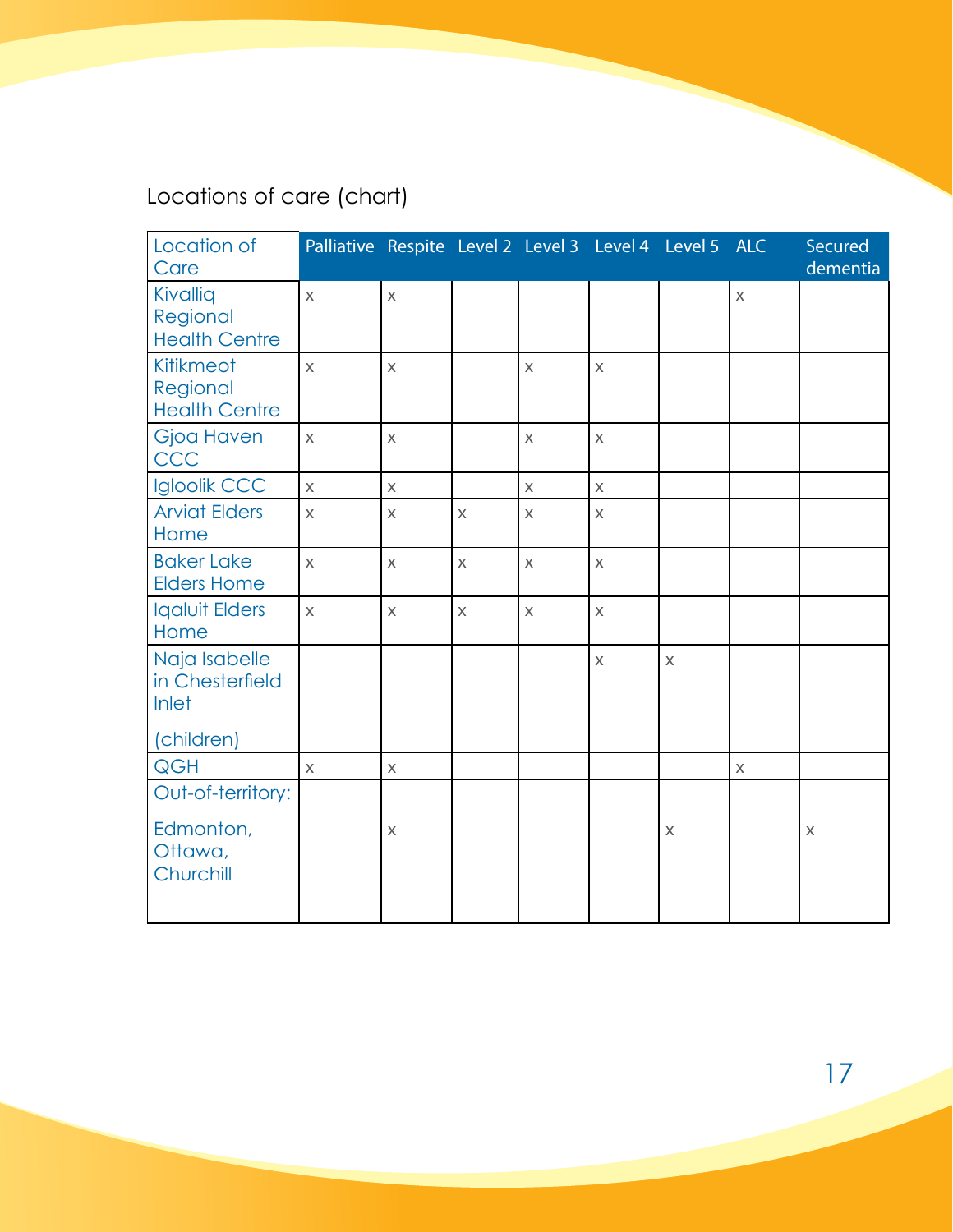### <span id="page-20-0"></span>Payment for residential long-term care (cost recovery)

Every Canadian jurisdiction except Nunavut charges residents for the room and board portion of residential long-term care costs as a mechanism for cost recovery. The charge can be subsidized by the government based on the resident's income.<sup>8</sup> For example, in Ontario the maximum monthly payment expected from a resident is \$1,731.62 for a bed in a 4-bed ward, but this can be reduced depending on the resident's income and number of dependents. The charge for a semi-private room is \$2,066.21 and for a private room is \$2,438.81. There are no subsidies for semi-private and private rooms.<sup>9</sup>

| Jurisdiction | Monthly accommodation<br>rate / bed : government<br>subsidized | Monthly combined accommodation<br>and medical care rate / bed : Private<br>facility |
|--------------|----------------------------------------------------------------|-------------------------------------------------------------------------------------|
| <b>NWT</b>   | 761                                                            | No private facilities in the territory                                              |
| Alberta      | 1,500                                                          | $1,000 - 4,500$                                                                     |
| Manitoba     | 1,700                                                          | $1,500 - 2,500$                                                                     |
| Ontario      | 1,700                                                          | $1,200 - 6,500$                                                                     |

The combined monthly cost for medical care and room and board in Igloolik is \$25,500 and in Gjoa Haven is \$27,120 per bed. There is no charge to the residents.

|                            | 2012/13<br>Actual | 2013/14<br>Actual |
|----------------------------|-------------------|-------------------|
| $CCC - Igloolik (10627)$   | \$2,457,580       | \$3,156,868       |
| $CCC - Gjoa Haven (10628)$ | \$3,132,893       | \$3,254,620       |
| Total                      | \$5,590,473       | \$6,411,488       |

Nunavut has a mechanism for cost recovery that is not being used. Subsection 11(1) of the Territorial Hospital Insurance Services Act contains a provision regarding charges to patients receiving nursing home care or chronic extended care for their accommodation and meals in a hospital. The term "hospital" is defined to include a facility providing nursing home care for the purposes of the statute. This regulation has not been enforced to date.

8 http://irpp.org/wp-content/uploads/assets/research/faces-of-aging/ residential-long-term-care-for-canadas-seniors/IRPP-Study-no1.pdf

www.ontario.ca/health-and-wellness/find-long-term-care-home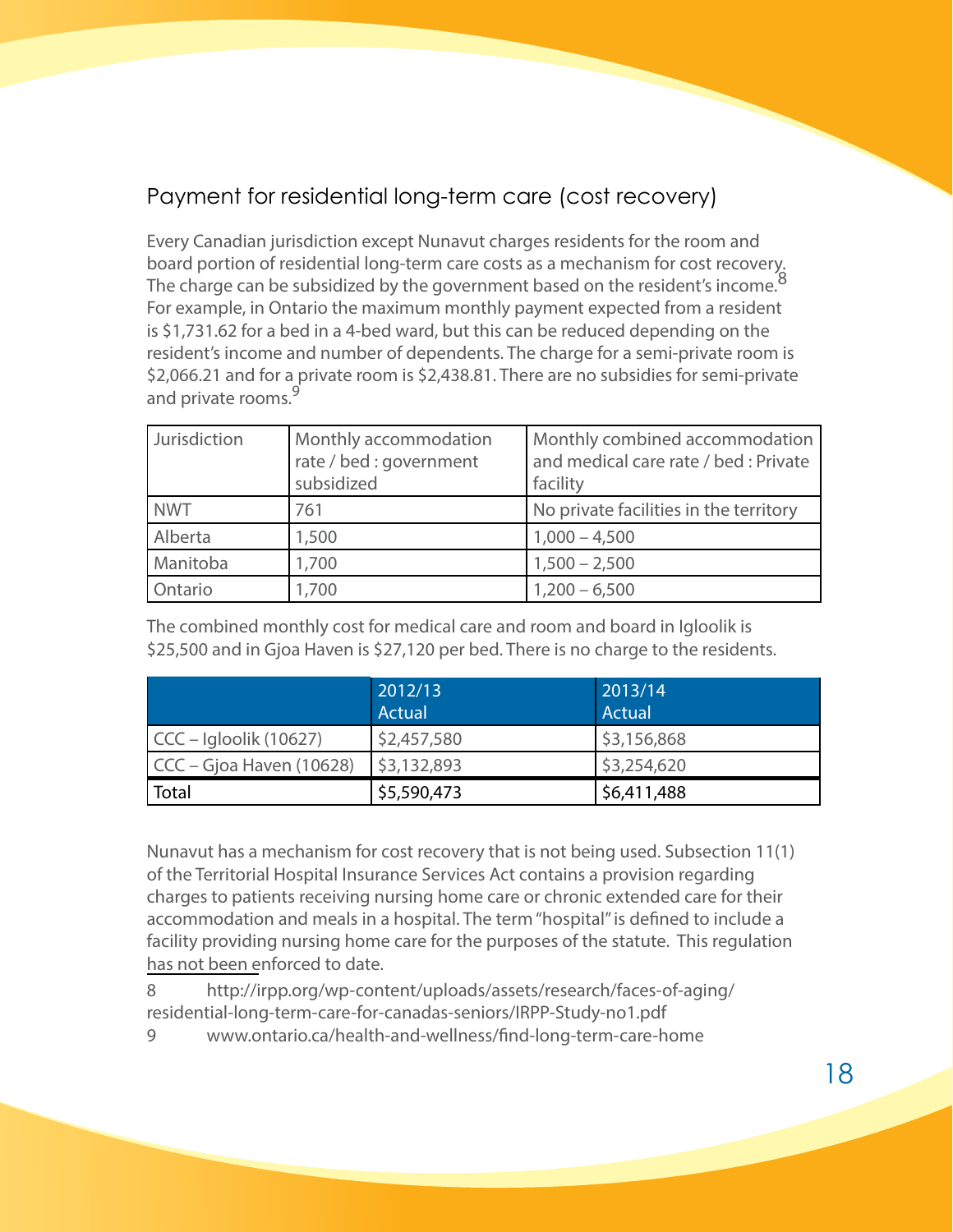### <span id="page-21-0"></span>Family Travel Benefit

Until 2012, the Health and Social Services Client Travel Policy enabled government payment of travel and accommodation expenses for family members to visit residents of the Continuing Care Centers and Elders Homes. Since the Department of Health and Social Services divided into two departments, application is made by families under the Department of Family Services (DFS) Client Travel Policy. The DFS defines an adult "client" as being a person under court ordered public guardianship. This definition does not include all of the residents of Continuing Care Centers and Elders' Homes. As a result, families who were eligible for the family travel benefit in the past became ineligible.

As of early 2015, the two departments are actively working together to resolve this matter. In the meantime, the DFS is covering the costs of the family travel benefit.

### Administration, policy and planning

The Continuing Care system is administered by the Department of Health – Operations Division for territory-wide planning, standards and policies. At the regional level, the Regional Directors provide leadership for the Home and Community Care program and the Continuing Care Centres.

Currently, there is no legislation in Nunavut to provide a framework for Continuing Care services. There are Continuing Care Standards for the Continuing Care Centres and Residential Care Standards for the Elders Homes.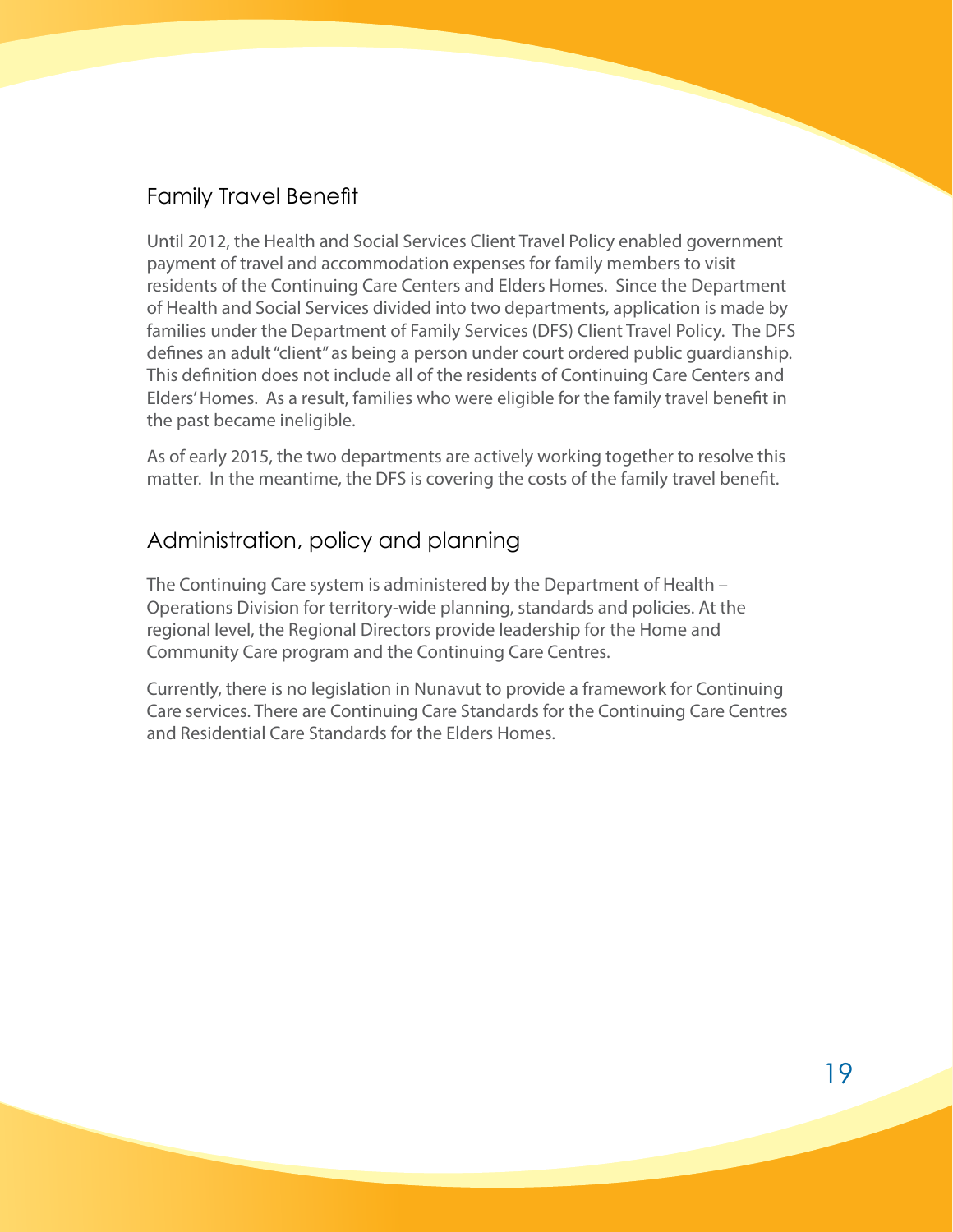## <span id="page-22-0"></span>NEEDS ASSESSMENT

### Scope

In a Continuing Care system the need for care and eligibility for service throughout the life course can change with age. This assessment focused on residential long-term care for adults with a chronic physical or cognitive disability or illness, excluding adults receiving long-term residential mental health or addictions treatment. Residential care for children was not a focus because this sector is the responsibility of Family Services rather than Health.

In Nunavut, the term "Elder" refers to an individual with a role and status in his or her community that is not linked to age. The term "senior" refers to an adult who has reached the age of eligibility stipulated for program or service. For example, the Nunavut home and community care program refers to clients aged 55+ as seniors, although age is not a requirement for service.

For the purpose of this report, an adult is aged 19+, and the term "senior" is used instead of "Elder" because care needs change with age and chronic disease progression rather than with community status. The term "Elder" is used when referring to an individual who does have the role and status that are not linked to age.

### Documents Reviewed

- 1. Recommendations for Continuing Care Services in Nunavut, January 2005
- 2. Home and Community Care Program in Nunavut Evaluation Report, March 2012
- 3. Nunavut Home & Community Care 2003 2013, April 2015
- 4. Government of Northwest Territories Department of Health and Social Services Continuing Care Review, November 2013
- 5. Chronic Disease Summary: Nunavut (Fiscal Years 2004 2012)

### Source of statistics

The Nunavut Bureau of Statistics publishes population estimates by age group, region and community. The Bureau provided population estimates in increments of 5 year age groups for Nunavummiut aged 45 to 80+ for 2020, 2025, 2030, and 2035 by region and by community. These estimates were prepared in December, 2014.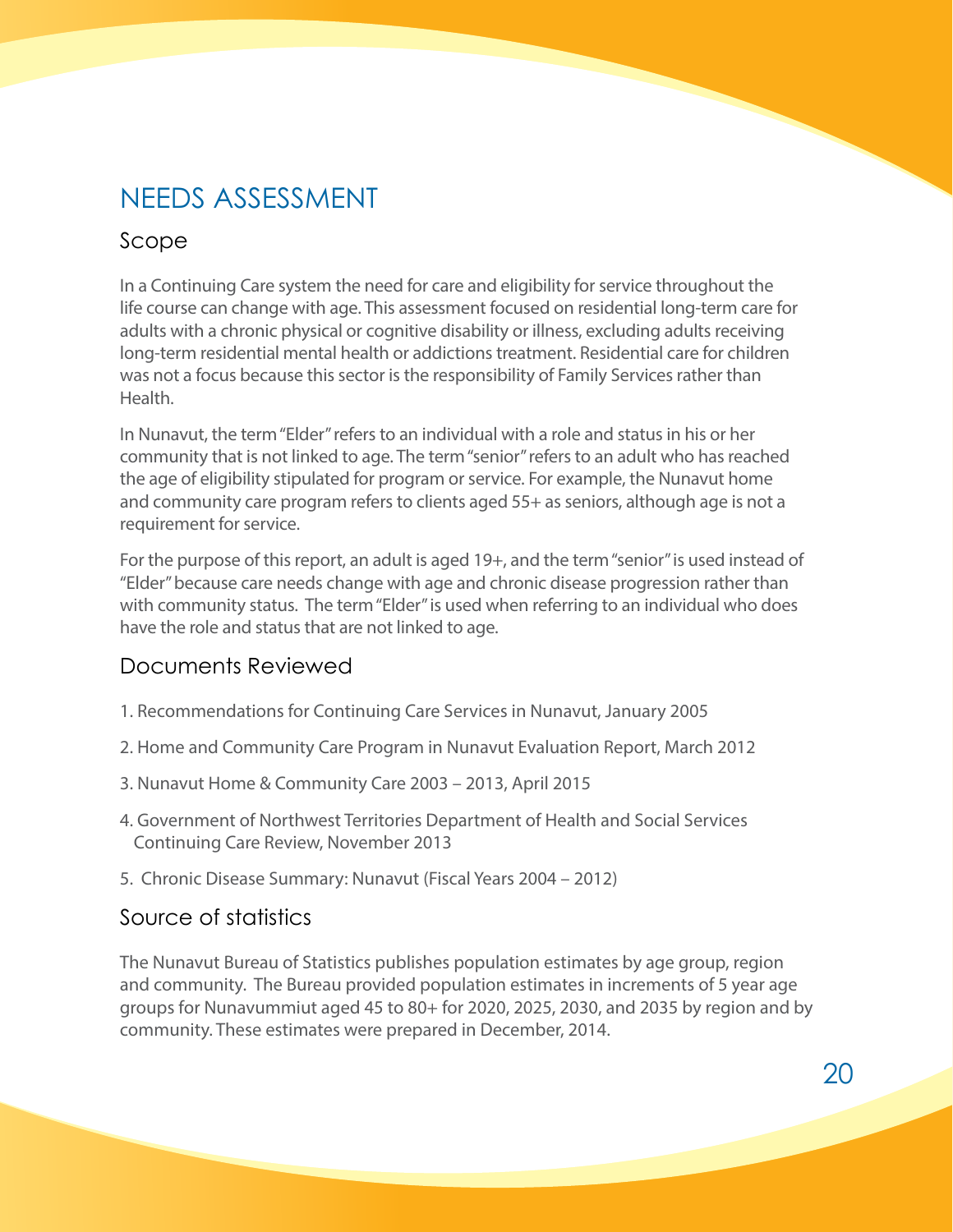### <span id="page-23-0"></span>Community Engagement

Obtaining the input of Nunavummiut is vital to any assessment of need for programs and services, however the geography of Nunavut presents challenges to community engagement. Efforts were made to facilitate input from Elders and other key informants in each community.

| <b>GROUP</b>                                                                                                               | <b>WHO WAS APPROACHED</b>                                                                                                                                             | <b>RESPONSE</b>                                                                                                                                                           |
|----------------------------------------------------------------------------------------------------------------------------|-----------------------------------------------------------------------------------------------------------------------------------------------------------------------|---------------------------------------------------------------------------------------------------------------------------------------------------------------------------|
| Individuals identified by hamlet<br>officials as being Elders in the<br>community                                          | Letter from the Minister to<br>every Mayor, followed by<br>emails and phone calls to every<br>hamlet office to arrange a<br>teleconference with a group of<br>Elders. | Arctic Bay, Hall Beach,<br>Sanikiluaq, Kugaaruk, and<br>Iqaluit.                                                                                                          |
| Home and community care<br>program clients                                                                                 | Some Home Care nurses were<br>provided with a survey and<br>asked to discuss the questions<br>with their clients.                                                     | One response received.                                                                                                                                                    |
| Nunavummi Disabilities<br><b>Makinnasuaqtiit Society</b>                                                                   | <b>Executive Director</b>                                                                                                                                             | Interview conducted                                                                                                                                                       |
| <b>Continuing Care Centres</b>                                                                                             | Managers                                                                                                                                                              | No response                                                                                                                                                               |
| <b>Elders Homes</b>                                                                                                        | Managers                                                                                                                                                              | Two responses                                                                                                                                                             |
| Qikiqtani General Hospital                                                                                                 | Nurse Manager of the inpatient<br>unit                                                                                                                                | Interview conducted                                                                                                                                                       |
| Baffin Region Rehabilitation<br><b>Services</b>                                                                            | Manager                                                                                                                                                               | Provided input on behalf of the<br>team                                                                                                                                   |
| <b>Supervisors of Community</b><br>Health Programs (SCHP), also<br>known as nurses-in-charge<br>(NIC) in some communities. | All NICs asked to provide input<br>by email or phone conversation                                                                                                     | Sanikiluaq, Arctic Bay, Hall<br>Beach, Qikiqtarjuaq, Kugaaruk,<br>Whale Cove, Resolute, Rankin<br>Inlet, Pond Inlet, Kimmirut,<br>Grise Fiord, Baker Lake, and<br>Arviat. |
| Elder re: Inuit experience with<br>dementia                                                                                | Roy Inglangasuk                                                                                                                                                       | Telephone interview conducted                                                                                                                                             |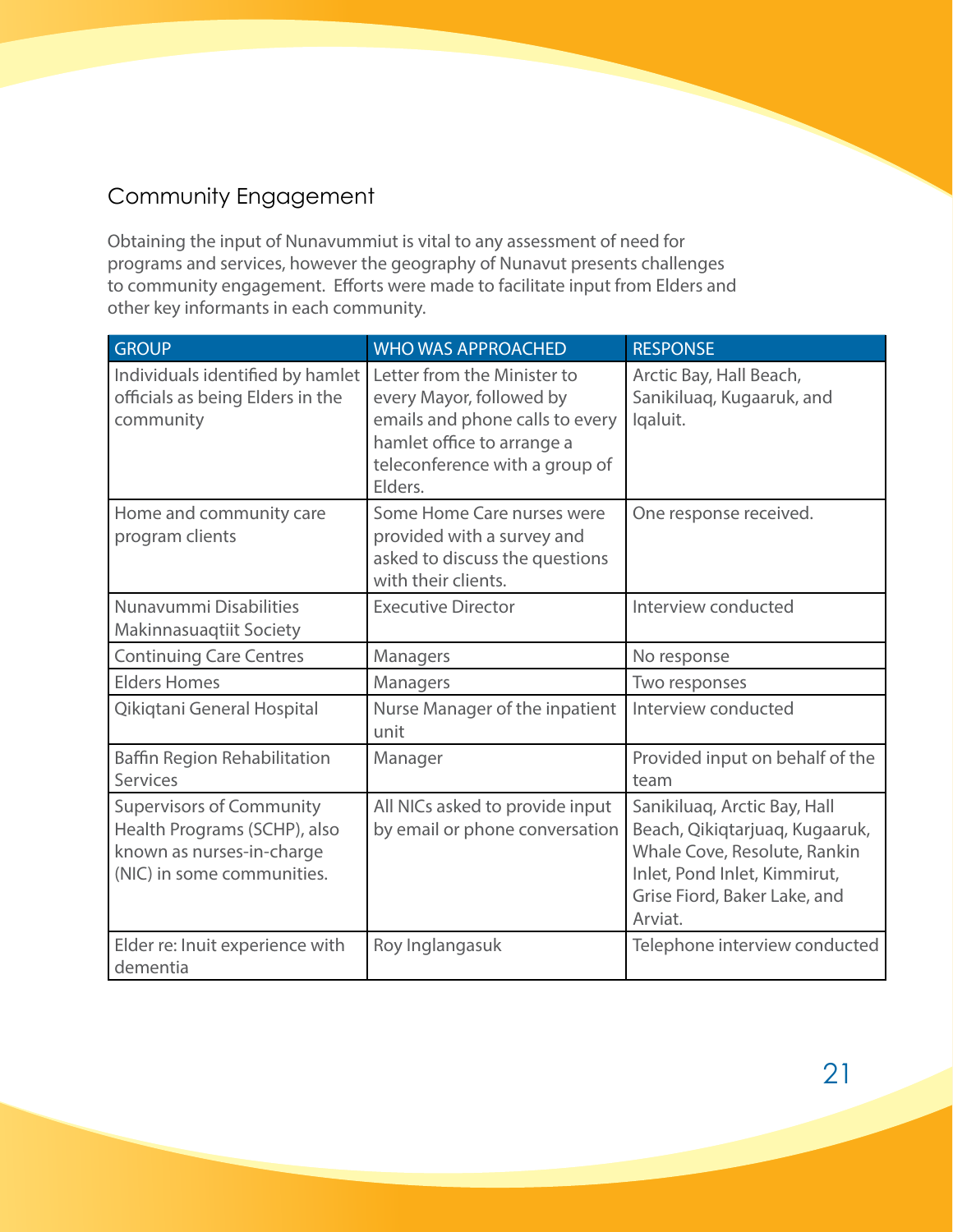| <b>GROUP</b>                          | <b>WHO WAS APPROACHED</b>                                                               | <b>RESPONSE</b>            |
|---------------------------------------|-----------------------------------------------------------------------------------------|----------------------------|
| <b>Family Services</b>                | Deputy Adult Guardian and<br>Family Services Specialist who<br>leads the Seniors' file. | Interviews conducted       |
| Department of Culture and<br>Heritage | Director for Elders and Youth                                                           | Interview conducted        |
| Department of Justice                 | <b>Public Trustee</b>                                                                   | Interview conducted        |
| Nunavut Housing Corporation           | Senior policy officials                                                                 | Provided comments and data |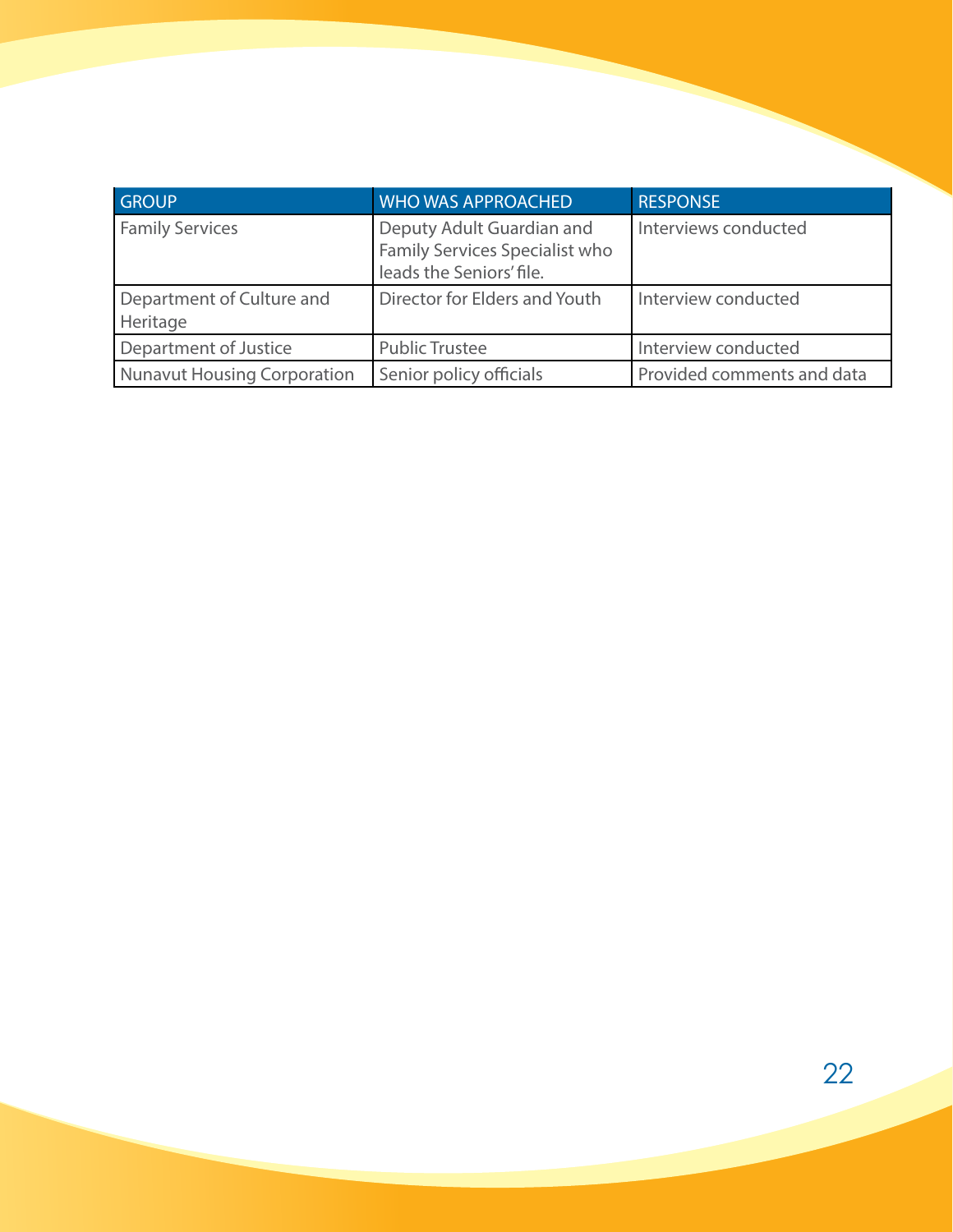### <span id="page-25-0"></span>Elders

Mayors and Senior Administration Officers (SAO) in five communities arranged gatherings of Elders for a teleconference with the project lead. In each participating community the hamlet staff member who is responsible for interpretation provided the service. Generally, three or four Elders plus the SAO were present to discuss long-term care for their community. In Iqaluit, a group of Elders and an interpreter met in person with the project lead.

Participating communities were: Arctic Bay, Hall Beach, Sanikiluaq, Kugaaruk, and Iqaluit.

Although the topic of residential long-term care was raised by the interviewer at each community consultation, the Elders focused on other topics instead. The following issues were identified by Elders in Nunavut as being important to them - seniors 4plex housing, family visits to loved ones residing in long-term care centres, Elders gatherings, ability to get out on the land, and transportation. The comments below are a consolidation of the discussions with Elders in five communities. Due to the fact that the conversations were interpreted, these comments are not direct quotes.

#### **Seniors 4 plex**

Elders stated that they need a good view of land/water. Right now when they look out the window at home they see only sky. They asked to make sure the houses do not have long walkways or high steps and do not put young families with seniors because the young families are loud and disruptive when they fight and drink alcohol. Elders stated that they want to face the sea rather than the land because they are used to living on the beach. If a senior's room is too small there are increased respiratory problems.

#### **Family visits**

Elders in two communities discussed at length the situation of an individual who was placed in a Continuing Care Centre. The Elders want family visits once or twice a year for this individual and others in the same situation. The resident who was the main subject of the discussion is nonverbal, so telehealth family visits would not be ideal.

#### **Ability to get out on the land**

Elders stated that they were nomadic and still want to get on the land, so consider an accessible van for seniors to go on the land; the health centre driver can be responsible.

No taxi service and cannot get onto the land.

#### **Transportation**

Elders stated they want to activate the Elders Committee to work on transportation.

Elders stated that there is no taxi service to go to gatherings and get groceries.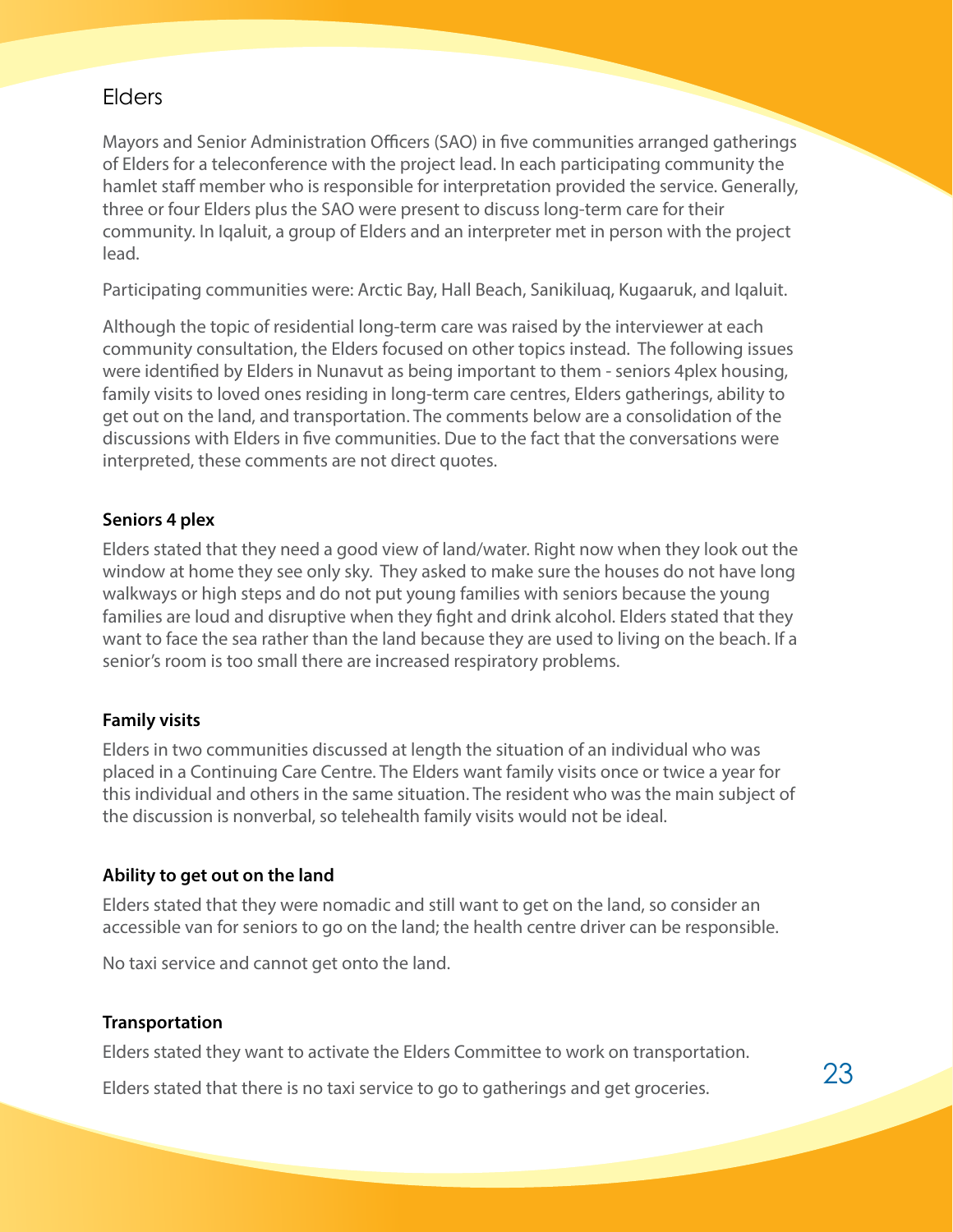#### <span id="page-26-0"></span>**Miscellaneous**

An Elder stated that some communities do not have a bank so seniors must go to Iqaluit to get direct deposit account for their pensions. The bank forms are only in English.

An Elder stated that public housing units for seniors do not have enough space. There are no ramps for wheelchairs and walkers in public housing units.

An Elder who had recently completed a lengthy caregiving journey emphasized need for caregiver support and education.

### Health Care Professionals and Government Stakeholders

The following themes were explored with health care professionals and government stakeholders. The comments are not direct quotes.

#### **How are seniors cared for currently?**

The most often cited reply to this question was family and home care. Additional comments were that very little home care is available so two seniors are being looked after by community members but the medications are being stolen, and in another situation, family look after the senior, who is being exploited financially.

One informant stated that there is no home care in the community due to difficulties hiring home care workers.

#### **What is the prevalence of chronic illnesses in the community?**

COPD (chronic obstructive pulmonary disease), Type II diabetes, and arthritis were mentioned most frequently. Hypertension, stroke and lung cancer were also mentioned. Dementia was spoken of twice.

#### **Availability of housing for seniors**

Comments:

• The local housing authority builds ramps.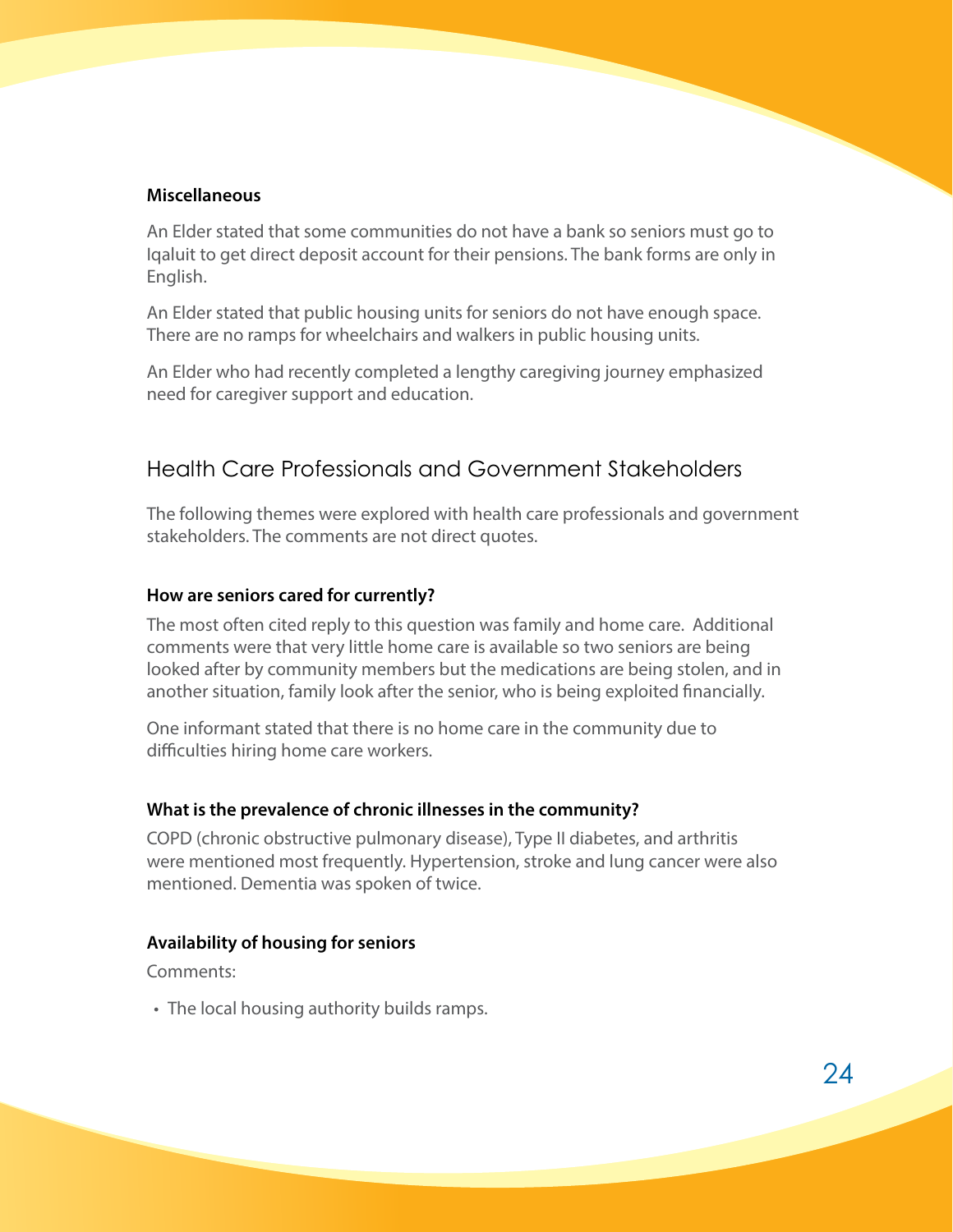- The community has two duplexes that are accessible by ramp.
- There is one designated house for the elderly or disabled.
- There is a seniors 4plex with one bedroom and a smaller room for the caregiver but families move in and cause overcrowding.

#### **Available programs to support seniors**

Comments:

- There is an Elders gathering place that is not much used by Elders anymore but the informant was unsure why it fell into disuse.
- The Elders Committee owns a little cabin on the land so Elders can have day trips.
- The home care team runs an Elders lunch at the Wellness Centre and the driver from the Community Health Centre takes Elders to gatherings.

#### **Suggestions for supportive living arrangements**

Comments:

- An Elders' complex staffed 24/7.
- An Elders' complex, keeping in mind that it would be difficult to staff.
- This is a traditional community so seniors will not live in a congregate setting unless they can bring families with them.
- Could designate a family member to give care and receive room and board in exchange.
- Increase home care hours.

#### **Suggestions for other senior supportive activities**

Comments:

- Create an adult day program to alleviate isolation.
- Establish programming in a seniors 4 plex.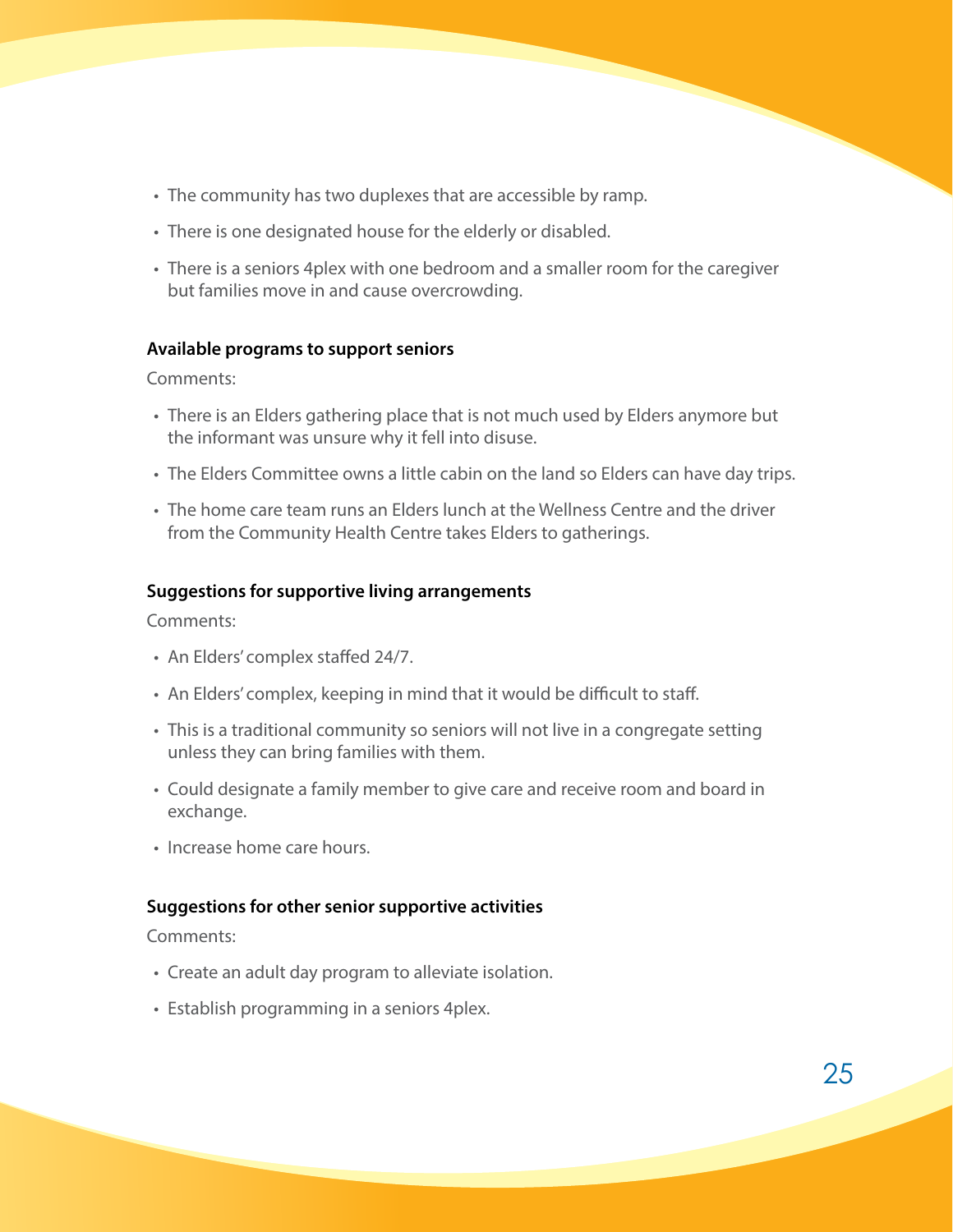- <span id="page-28-0"></span>• Establish day programs for tea and games.
- A subsidized taxi service is needed.
- Transportation to health appointments is needed.
- Ensure supports are available for elderly Nunavummiut who are experiencing financial abuse.

### Needs Assessment Limitations

The needs assessment did not include site visits in any communities other than Iqaluit (due to a lack of budget for travel).

Nunavut Tunngavik Incorporated (NTI) was invited to participate in the steering committee guiding the needs assessment, however NTI did not respond to the invitation. In addition, the Qikiqtani Inuit Association, Kivalliq Inuit Association, and the Kitikmeot Inuit Association were each invited to provide comments, however none of the organizations responded.

As a result, the needs assessment is largely based on comments from health system professionals and may be biased toward a medical model of continuing care services without adequately reflecting Inuit values and cultural preferences.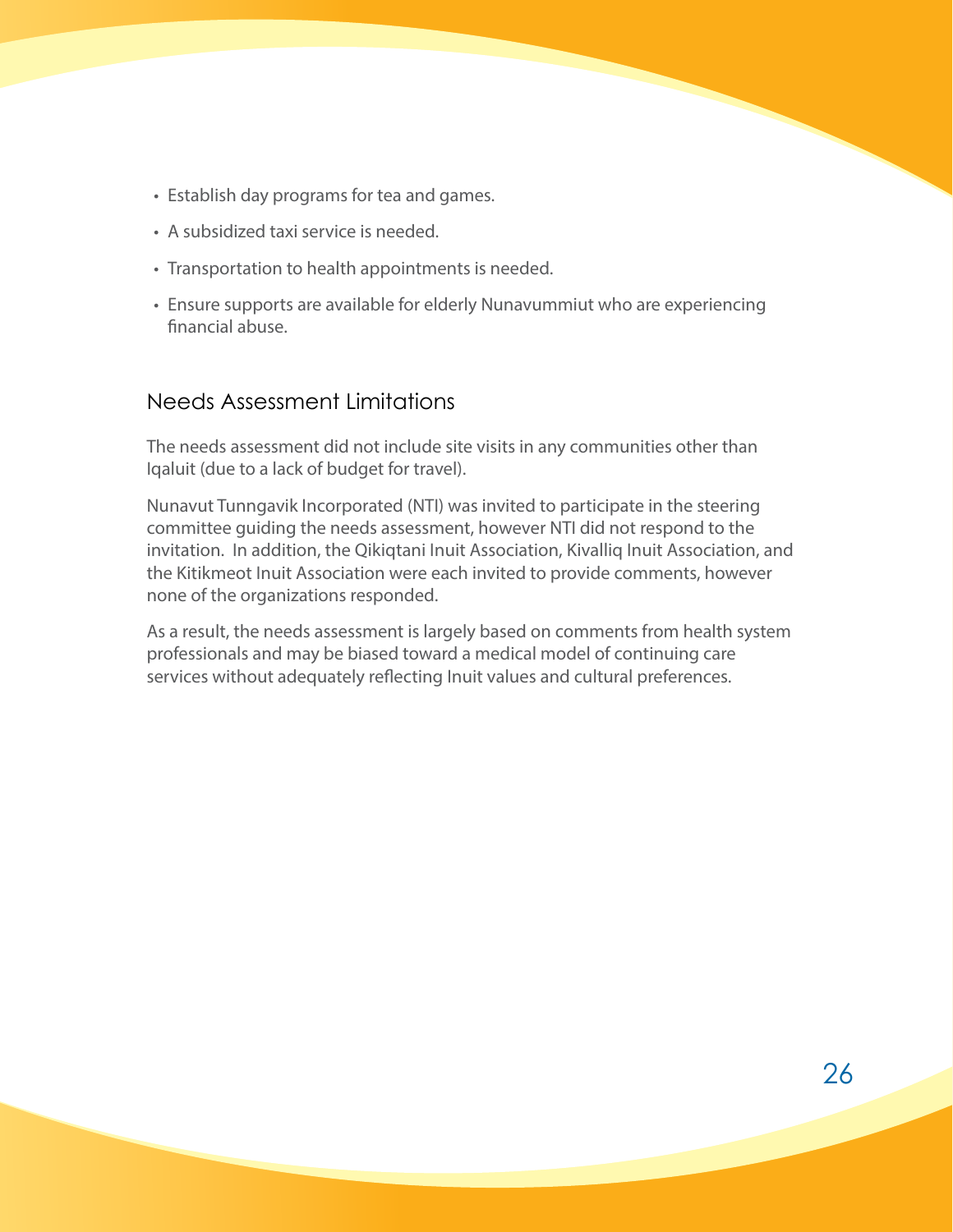## <span id="page-29-0"></span>DISCUSSION OF NEEDS

#### *"Families are the main living environment of Inuit" ALIANAIT Inuit Mental Wellness Action Plan p. 27*

Nunavummiut care for their frail elderly, chronically ill, or disabled family members as best they can in often crowded homes. Home care support is provided where available. However, the caregiving journey can be lengthy and demanding, particularly in cases of dementia, incontinence, or reduced mobility. At some point, it may no longer be feasible to provide care at home. When this happens, the individual is placed on the waiting list for residential long-term care. Increasingly, the person is sent to the Qikiqtani General Hospital or out of territory.

### Housing

Anecdotal evidence indicates that concerns for safety from elder abuse, financial exploitation, and/or extreme isolation are driving many referrals for residential longterm care, rather than care need. Conversely, there are known situations in which a senior requires care in a residential facility but the individual and/or the family refuse to consent to the placement for reasons that include the fear of losing public housing for the entire family. In some cases the Public Guardian becomes involved. The issues of elder abuse and the guardianship process are significant and require immediate attention but are beyond the scope of this report.

### Home and Community Care

During the community engagement process for this needs assessment it became clear that the provision of home and community care services is inconsistent across the territory. There is at least one community in which no home care is available due to the inability to recruit home care staff. In other communities, home care workers are unable to provide care in certain homes due to fear for their own safety, with the result that the individual in need is not getting the appropriate care. The current home care program is not configured to provide care in the evenings and on weekends, except in rare circumstances, such as palliative care.

In some hamlets, however, the home and continuing care (HCC) program is widely praised and highly regarded as the staff strives to care for community members.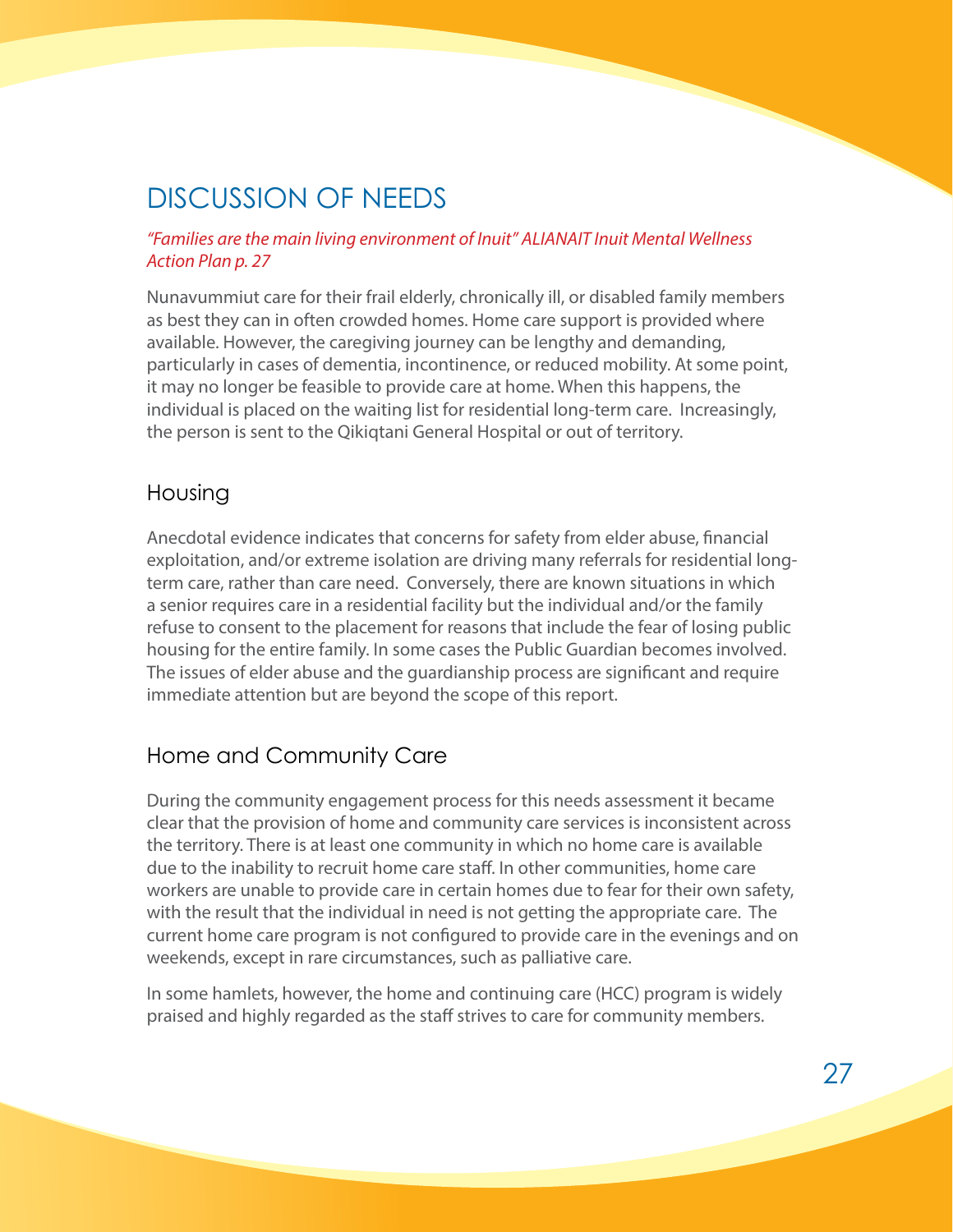<span id="page-30-0"></span>In one community the HCC program organizes lunch for seniors in addition to providing service in the home.

The importance of a strong HCC program and diligent service delivery to the quality of life in Nunavut's remote communities cannot be over-emphasized. Creativity and collaboration among home care staff and health care clinicians in the community and staff at the Department of Health were cited as the critical success factors for one particular home care situation. In this example, an individual experienced a catastrophic medical event but recovered sufficiently to return home. The care needs were extensive and beyond the capability of the home care staff at the time. There were not enough family members who were able to cope with the care needs due to employment and child rearing demands. The community health centre staff, home care staff, and the family devised a plan in which a family member from another community agreed to become the primary caregiver. With the support of the health team the family member was educated in caregiving tasks and received a small wage to pay for groceries. The local community pitched in as well, by providing a small cabin for the caregiver's accommodation. The care recipient and family were able to stay together in the home community and receive quality care.

### Single Entry Access (SEA)

Prior to 2014, each Elders Home and Continuing Care Centre in Nunavut maintained an independent waiting list for placement. A centralized intake system did not exist so it was difficult to determine the overall territory-wide need. There is no information regarding individuals who were on the list but were placed in care or are now deceased.

### Demand for Residential Long-term Care

#### **Waiting List**

As of December 31, 2014 there were insufficient residential long-term care spaces to meet the needs of Nunavummiut. At that time there were 32 individuals on the waiting list.

Three individuals on the list have been living in out-of territory facilities for several years so it is possible that repatriation to Nunavut is not in their best interest.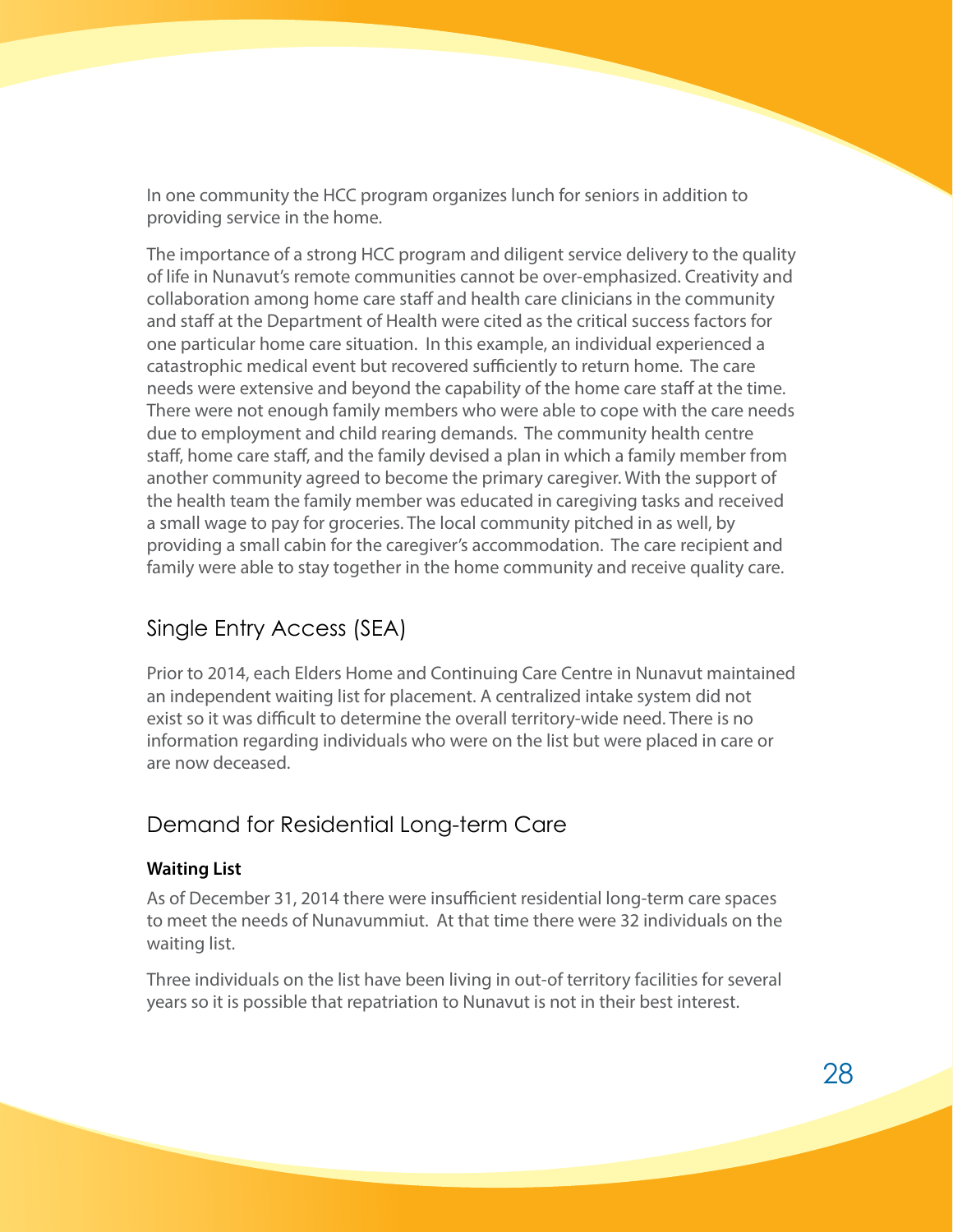Four other patients have been living in out-of-territory facilities and have expressed an interest in being repatriated to Nunavut.

Four people on the waiting list have been offered placement in the territory within the last two years but refused to leave their home communities at the time that placement was offered.

#### **Waiting List Analysis – Care Needs**

The care needs of Nunavummiut on the waiting list as of December 31, 2014 are as follows:

| LEVEL OF CARE      | # WAITING FOR PLACEMENT |
|--------------------|-------------------------|
| Not stated         | 12                      |
| One, two, or three |                         |
| Four or five       | 15                      |
| Palliative         |                         |
| <b>OTAL</b>        |                         |

Nineteen individuals waiting for placement are receiving care at home from family and the HCC program, seven are in out-of-territory facilities, two are in adult group homes in the territory, two are in the Pairijait Tigumivik Centre (Iqaluit), one is in the Kivalliq Regional Health Centre (Rankin Inlet) inpatient unit, and one is in the Qikiqtani General Hospital.

The ages of individuals on the waiting list range from 27 to 100. The majority are over the age of 60.

Removal from the waiting list occurs upon the death of a resident in a care facility or the death of the individual on the list while still waiting for placement. It is important to note that being placed out-of-territory does not mean an individual is removed from the Nunavut waiting list. The individual is eligible for repatriation.

#### **Waiting List Analysis – Days on the list**

Analysis of the wait times for placement, as of 31 December 2014, shows that three individuals were referred to the waiting list in 2010, three were referred in 2011, six were referred in 2012, five were referred in 2013 and 11 were referred in 2014. In other words, some Nunavummiut have been on the waiting list for over 1,000 days.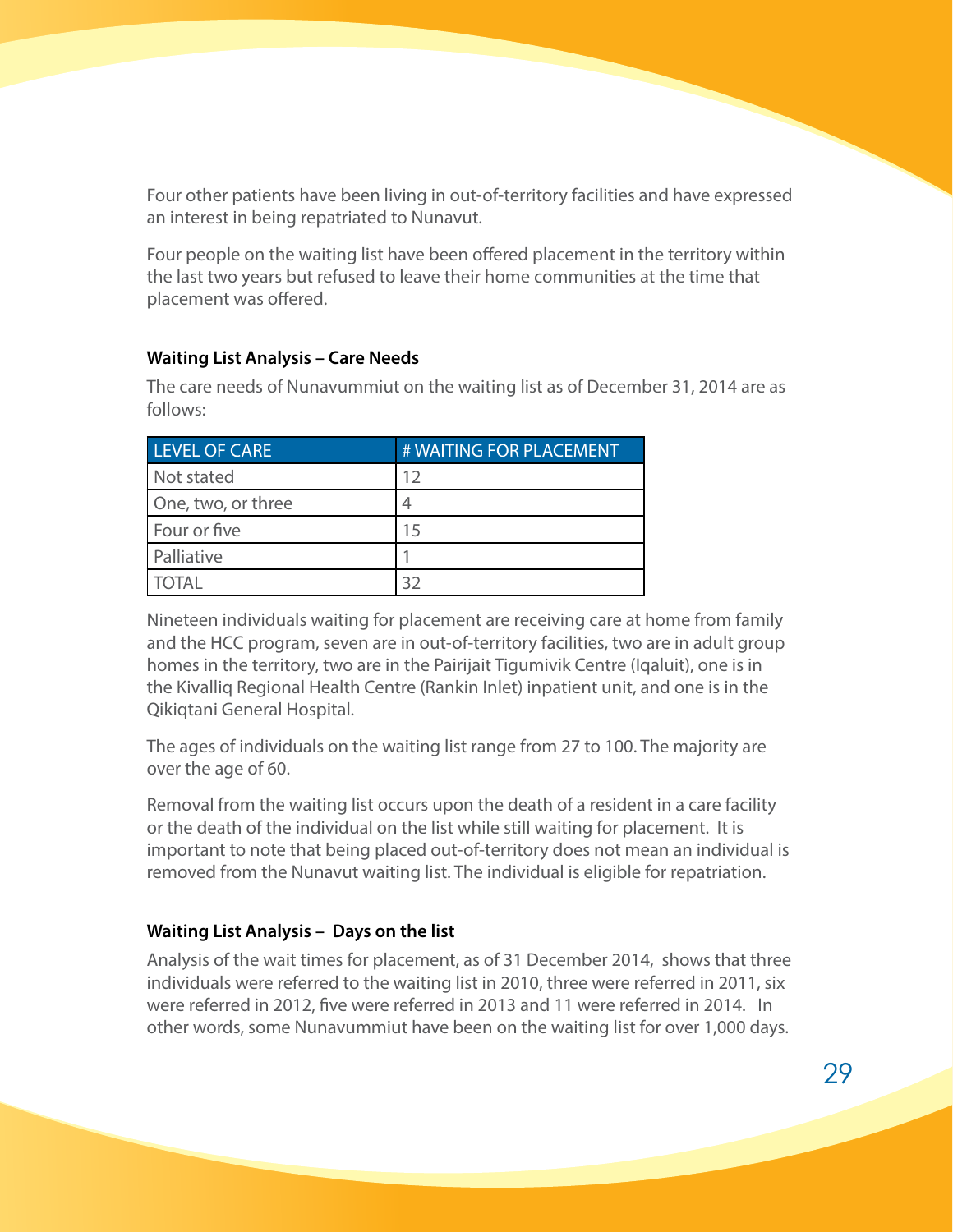Average wait times in Canadian jurisdictions vary from 34 days in Saskatchewan to 150 days in Nova Scotia.

It is of interest that the number of referrals to the Nunavut waiting list doubled in 2014 as compared to 2013 and 2012. This could be a result of increased need or increased awareness of the centralized intake system or a combination of both factors.

#### **Length of Stay in the Continuing Care Centres**

At the time of writing this report, data regarding the length of stay in the two Continuing Care Centres (CCCs) is not centrally collected. Such information could be useful for calculating future need. There has been minimal turnover in beds at the CCCs since they opened in 2009 and 2010. Most of the current residents are younger than 60, and have lived in the CCC for more than three years. The younger population of residents is significantly different than most other Canadian jurisdictions where less than 10% are younger than 60.

At the time the two CCCs opened in 2009 and 2010, adults aged 55 and older were eligible for placement, but there were not enough Nunavummiut to fill the beds. The age eligibility was reduced to 19. As a result, several younger patients were repatriated from out-of-territory placements, and adults were moved from the Naja Isabelle facility to free up spaces for children.

Based on the age of current residents at the CCCs it can be argued that the bedturnover rate will continue to be inadequate to meet demand for placement. Additions continue to be made to the waiting list. The lack of capacity in the Continuing Care system has recently resulted in seniors with high care needs due to dementia-related illness staying in the Qikiqtani General Hospital (QGH) for lengthy periods, despite the fact that they do not need acute medical care, they require an alternate level of care (ALC). This is known colloquially as "bed-blocking" and is a significant issue in southern jurisdictions. The fact that it is now happening in Nunavut is a sign of comparable pressure on the system.

#### **Average Long-term Care Bed Capacity in Canada**

The Canadian average in 2008/2009 was 46 residential long-term care beds of all levels of care in operation per 1,000 elderly aged 65 and older, according to a report by the Canadian Institute for Health Information (CIHI) titled Health Care in Canada,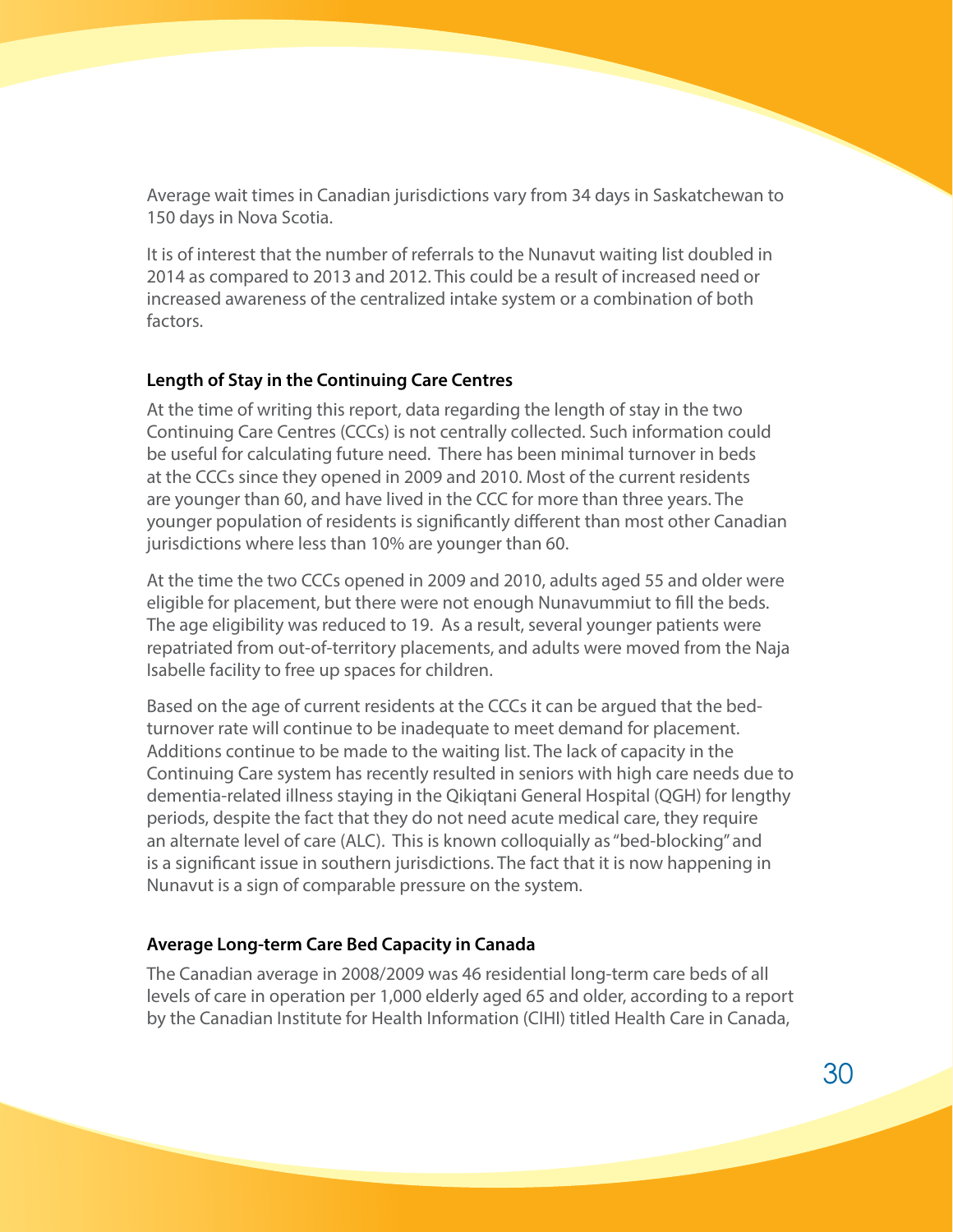2011: A Focus on Seniors and Aging.<sup>10</sup>

In the Northwest Territories, in 2013, there were 160 residential long-term care beds in operation for a population of 4,616 citizens aged 60+, which is a rate of 34.7 beds per 1,000 elderly aged 60+.

In Nunavut, in 2014, there are 44 residential long-term care beds combined in the Elders Homes and Continuing Care Centres for a population of 1,060 Nunavummiut aged 65+. At first glance this compares favourably to the Canadian average number of beds per capita, however a point of concern must be noted. The residents of the Continuing Care Centres in Nunavut are significantly younger than the residents of long-term care facilities in other jurisdictions, so the current beds will not be available to the system as often they are elsewhere. In addition, the Canadian average is not ideal, as evidenced by waiting times of up to 150 days before placement.

| <b>JURISDICTION</b>             | # OF LONG-TERM CARE BEDS PER<br>1,000 SENIORS |
|---------------------------------|-----------------------------------------------|
| Canada                          | Average 46 per 1,000 aged 65+                 |
| Northwest<br><b>Territories</b> | 34 per 1,000 aged 60+                         |
| Nunavut                         | 44 per 1,000 aged 65+                         |

#### **Estimating future residential long-term care bed requirements**

There is no Canadian standard method for estimating residential long-term care requirements. The most widely used method was developed by the Manitoba Centre for Health Policy (MCHP) in 2002 to estimate residential long-term care bed requirements forward to 2020. The method is fully described in a report titled Estimating Personal Care Home Bed Requirements by the Manitoba Centre for Health Policy, December 2002.11 It was determined that 110 beds per 1,000 population aged 75+ is a reasonable goal, based on a trend toward aging in place in the community longer and the elderly staying healthier longer. In 2012 the Manitoba Centre for Health Policy reviewed the 110/1000 ratio and found it continued to be valid for estimating bed requirements to 2020.<sup>12</sup> British Columbia,

10 https://secure.cihi.ca/free\_products/HCIC\_2011\_seniors\_report\_en.pdf

<sup>11</sup> http://mchp-appserv.cpe.umanitoba.ca/reference/pch2020.pdf

<sup>12</sup> http://mchp-appserv.cpe.umanitoba.ca/reference/MCHP\_pch\_days\_report\_ WEB.pdf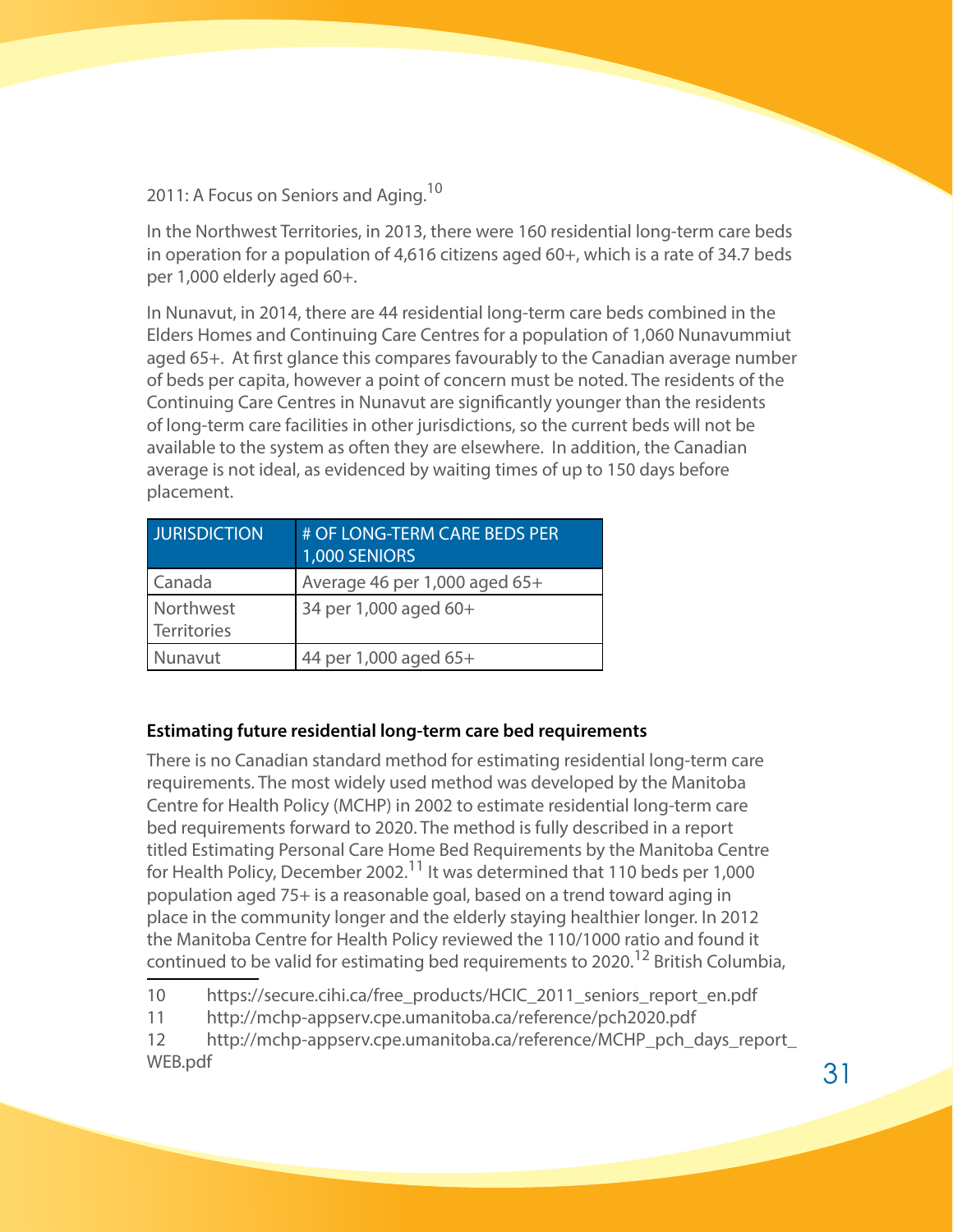Alberta, Quebec, and Prince Edward Island also use this ratio for planning purposes.

Applying the Manitoba ratio, and assuming a similar health status for this age group as for Manitoba's residents, Nunavut would need a total of 148 residential long-term care beds for all adults in the system by 2035.

Another method to estimate future residential long-term care bed requirements is based on historic use and demand. All residential long-term care facilities in Nunavut for both the adult and child populations are consistently fully occupied. At any given time there are approximately 30 adults on the waiting list for residential long-term care. Currently there are 44 beds for adults in the system, with an additional 7 beds in the Kitikmeot Regional Health Centre expected to be operational in 2015, bringing the total complement to 51 beds. The new beds will reduce the waiting list but new referrals can be expected.

In the short term, based on recent use, and assuming no changes to the current utilization pattern, the waiting list can be cleared if at least 25 beds are added to the system as soon as possible, bringing the total complement to 76 beds.

Assuming the total complement of 76 beds is an adequate approximation of current utilization, it can be argued that the ratio of adults in Nunavut requiring residential long-term care is 1 bed for every 102 adults. Note that this ratio was calculated using the population of Nunavummiut aged 45+ because that closely approximates the age range of the current residents and individuals on the waiting list. In the next 20 years, based on the recent use ratio, the total complement of residential longterm care beds should be 129 in 2035. This constitutes an additional 53 beds once the short-term needs are met.

To summarize, the current waiting list can be cleared if at least 25 beds are added to the system as soon as possible. In addition to those 25 beds, there is an estimated need for 72 more beds by 2035 if the Manitoba ratio is applied. An estimated additional 53 beds will be needed if the historic use ratio is applied.

#### **Predictors of Future Demand in Nunavut**

The causes of transition among the levels of care in the continuum of care include: frailty due to age, dementia-related wandering and/or challenging behaviours, a broken hip due to a fall, and incontinence.

Chronic disease such as COPD (chronic obstructive pulmonary disease), hypertension, diabetes, and arthritis also contribute to the need for transition along the continuum to residential long-term care.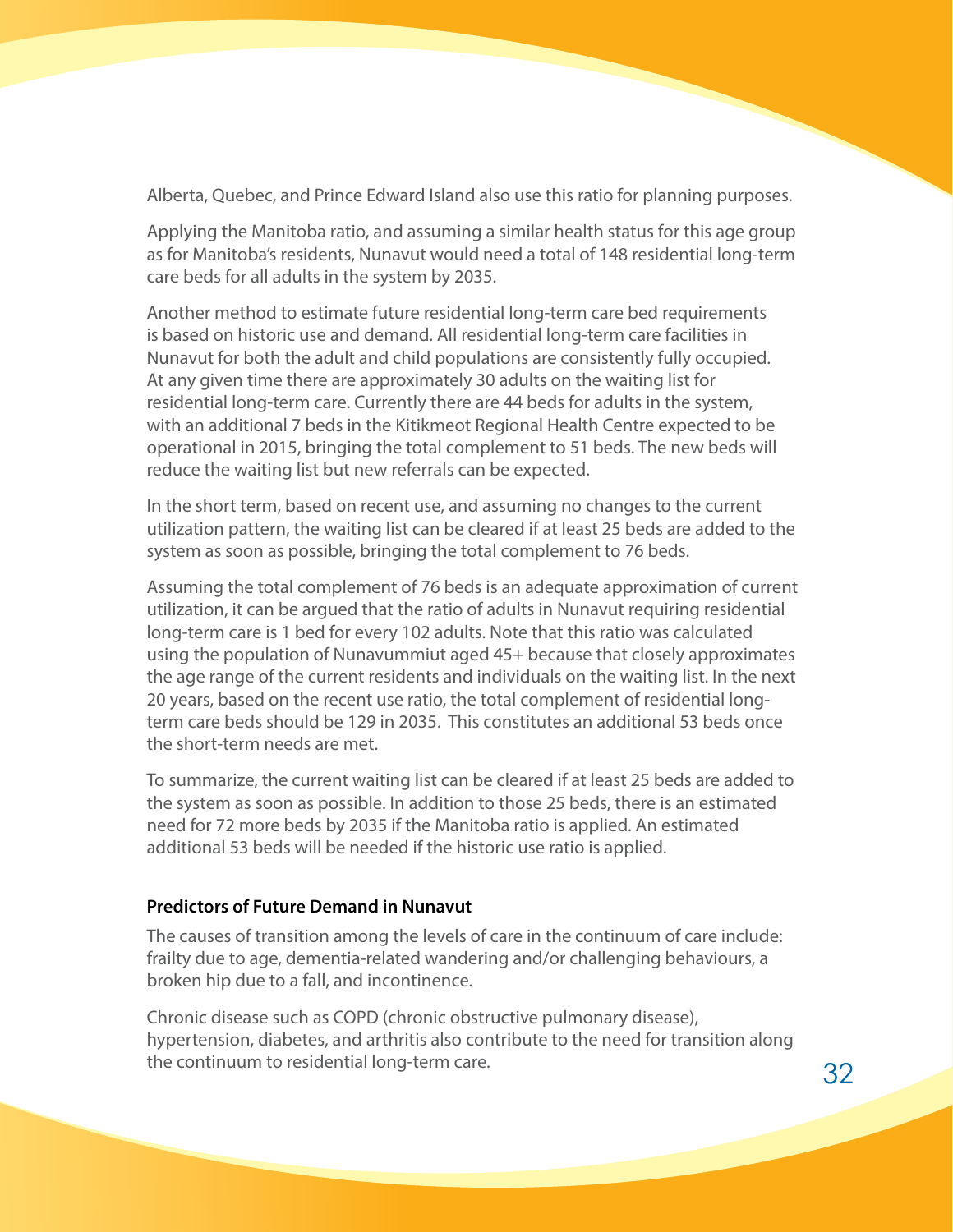#### **Frailty due to Age**

As defined by the Medical Council of Canada, "Frailty is a term that applies to some older adults who have varying degrees of weight loss and/or malnutrition, cognitive impairment, multiple medical comorbidities, decreased mobility, and/ or psychosocial stressors, leading to decreased function (e.g., activities of daily living)". $13$ 

"Frailty is a strong predictor of several negative outcomes including disabilities, institutionalization, and mortality", emphasis added  $()$ .<sup>14</sup>

Frailty is an emerging issue. The medical community is grappling with agreement on a standard definition of frailty due to age. The few studies completed to date indicate that individuals aged 80+ are at most risk.

As of 1 July 2014, the number of Nunavummiut aged 80+ was estimated to be less than 150, however this will double over the next 10 years and double again in the 10 years after that. In other words, the number of 80+ Nunavummiut is expected to quadruple in the next 20 years. This age demographic could be a predictor of demand.

| $80+$          | 2020 | 2025 | 2030 | 2035 |
|----------------|------|------|------|------|
| Qikiqtaaluk 87 |      | 157  | 270  | 372  |
| Kivallig       | 64   | 73   | 102  | 138  |
| Kitikmeot      | 59   | 59   | 81   | 112  |
| <b>NUNAVUT</b> | 209  | 289  | 453  | 623  |

Data provided by the Nunavut Bureau of Statistics, December 2014.

<sup>13</sup> http://apps.mcc.ca/Objectives\_Online/objectives.pl?lang=english&role=exp ert&id=31-1

<sup>14</sup> http://consultgerirn.org/topics/frailty\_and\_its\_implications\_for\_care\_new/ want to know more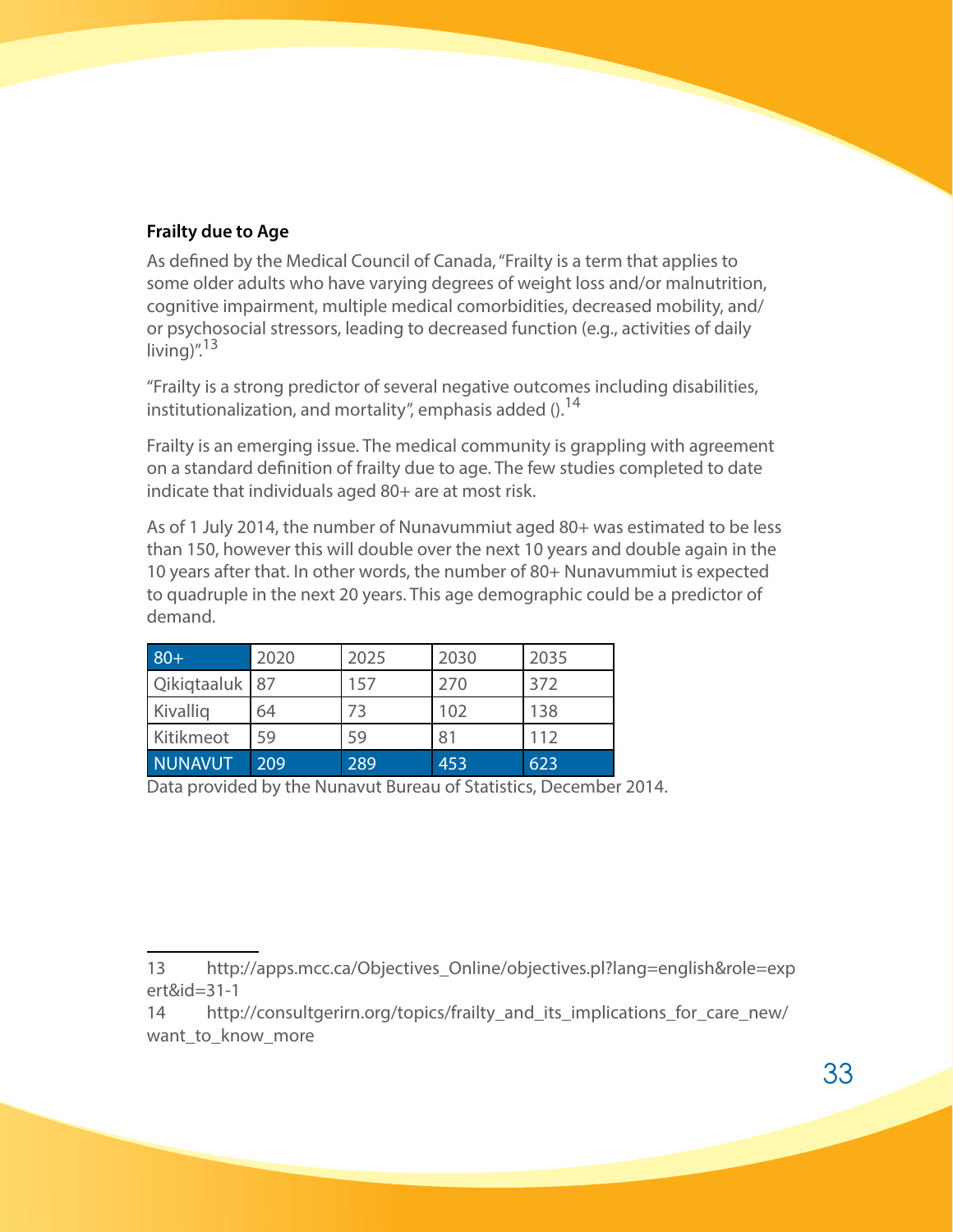#### **Dementia**

Dementia is a condition that affects memory, thinking, behaviour, and the ability to perform everyday activities.<sup>15</sup>

There are many types of dementia; Alzheimer disease is the most common.

Dementia is progressive and can be roughly divided into three stages for the purpose of this report:

- 1. Mild dementia means the person is slightly forgetful and has some mood changes;
- 2. Moderate dementia means the person is very forgetful, gets lost, needs support to live at home, may display inappropriate behaviour or aggression;
- 3. Severe dementia means the person is unaware of time or place, does not recognize family, has difficulty swallowing, may be confined to wheelchair or bed, may display escalated aggression (kicking, biting).

There are several risk factors for dementia, including age, diabetes, stroke, high blood pressure, alcoholism and obesity. Dementia is a major cause of disability for elders.<sup>16</sup>

Dementia falls within the mental health portfolio because it is classified as a mental disorder in the DSM (Diagnostic and Statistical Manual of Mental Disorders).

Dementia is a degenerative, progressive condition so the affected individual's care needs can fall anywhere within the range of levels of care. Initially, levels 2 and 3 care may be sufficient but challenges with behaviour and/or communication often result in transition to requiring higher levels of care. Individuals in the end stage of dementia often require total care due to catastrophic loss of mobility, cognition, and ability to communicate.

As of January 2015, there are Nunavummiut living with dementia in Elders Homes and in the Continuing Care Centres, but coordinated assessment, case management, and training standards for dementia care do not exist in the territory. Attempts to place Nunavummiut with dementia when care needs intensify are done in reaction to a crisis rather than as a planned transition.

<sup>15</sup> http://www.alz.co.uk/WHO-dementia-report

<sup>16</sup> http://www.alz.co.uk/WHO-dementia-report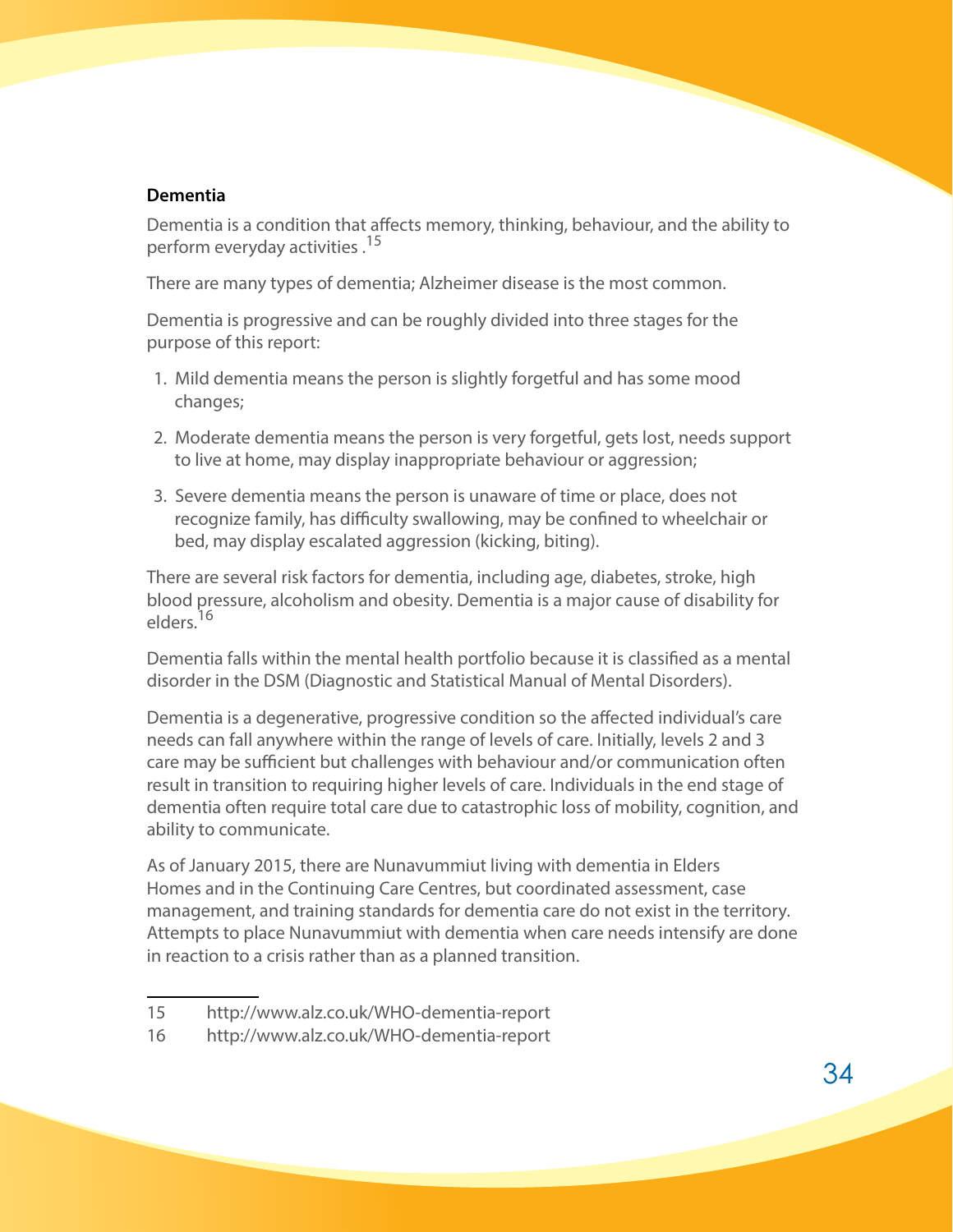As of 31 December 2014, there were six referrals to residential long-term care due to dementia. Of these, three patients were exhibiting symptoms such as wandering or challenging behaviours that are causing the case manager to recommend immediate placement out of territory due to lack of services in Nunavut.

Elderly individuals who are admitted to a hospital as the result of a medical event and also exhibit behavioural symptoms usually associated with dementia are medically stabilized and then often moved to ALC beds. If they lack community supports they stay in the ALC beds in the hospital to wait for placement in a residential long-term care facility. In the last six months of 2014 there was usually one ALC patient in the QGH. In 2013/2014 an ALC patient stayed in the QGH for over 360 days. Lacking adequate staff resources, appropriate training, and ALC protocols, the hospital administration managed challenging behaviours by posting security on the patient 24 hours per day, 7 days per week. This was a prohibitive cost to the system and caused great distress to the patient and family, and staff at the QHG.

The epidemiologists on staff in the Department of Health were consulted in attempts to obtain statistics regarding the incidence and prevalence of dementia in the territory. Currently there is no Canadian standard case definition for dementia. Data about each community health centre visit by a Nunavut Health Card holder is gathered using ICD-10 codes (International Classification of Diseases). Although there are ICD-10 codes for dementia and related symptoms, these are not used in practice.

Since data on the prevalence of dementia in Nunavut is not collected, it is necessary to extrapolate from Canadian data. In Canada, 1.5% of the population (all ages) has been diagnosed with a form of dementia; this is expected to grow to 3% in the next 20 years. The risk that a person will have dementia doubles every 5 years after the age of 65.

|                | 2020  | 2025  | 2030  | 2035  |
|----------------|-------|-------|-------|-------|
| Qikiqtaaluk    | 1125  | 1525  | 1905  | 2273  |
| Kivallig       | 451   | 578   | 781   | 1009  |
| Kitikmeot      | 370   | 474   | 606   | 743   |
| <b>NUNAVUT</b> | 1,946 | 2,577 | 3,292 | 4,025 |

Data prepared by the Nunavut Bureau of Statistics, December, 2014.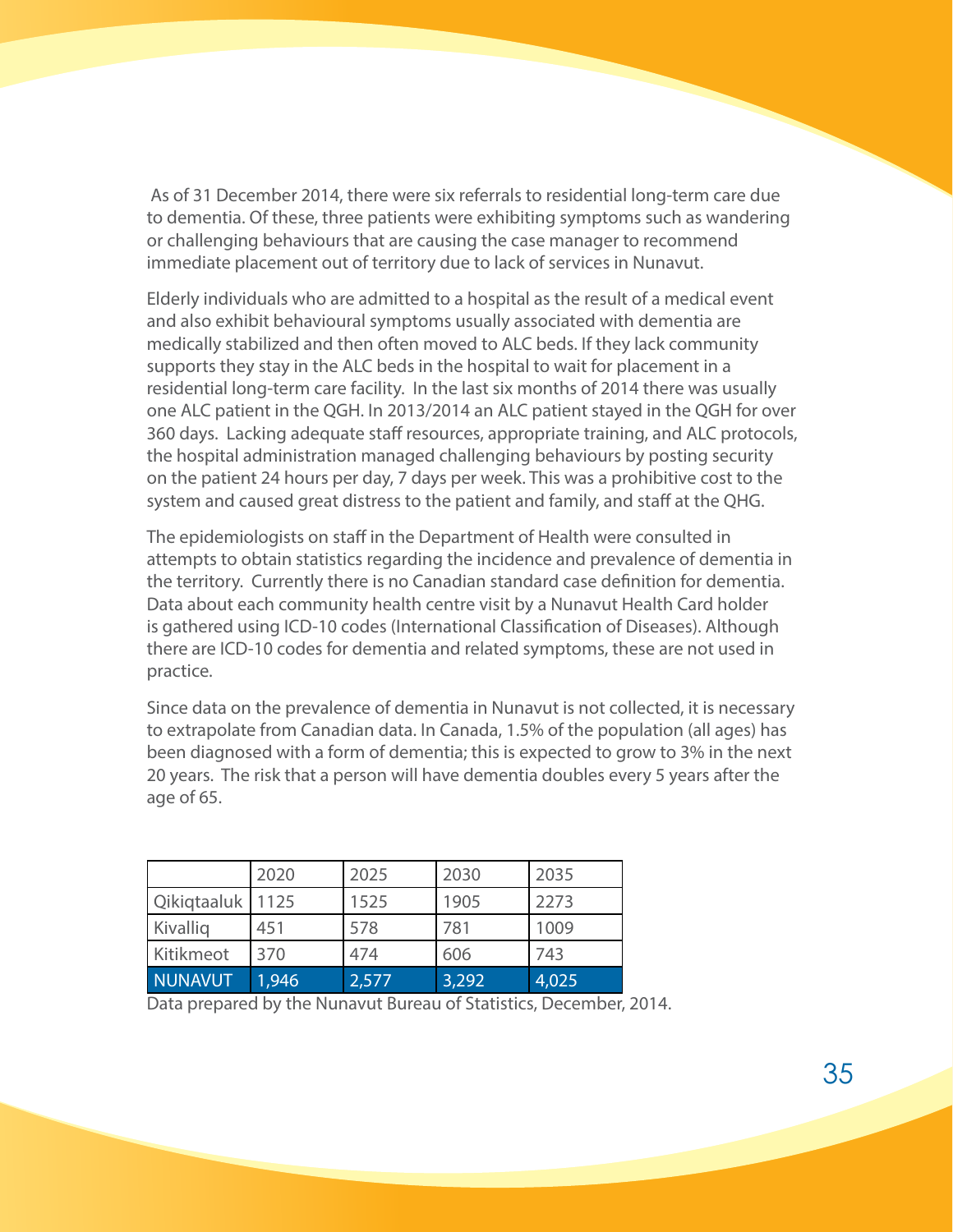<span id="page-38-0"></span>Due to a lack of age standardized prevalence rates, it is necessary to extrapolate the rate of dementia based on the Canadian rate applied to the population aged 65+ rather than the entire population. Accordingly, 1.5% of Nunavummiut currently aged over 65, (approximately 20 individuals) may have dementia. In 20 years, as the prevalence rate increases to 3% and the number of Nunavummiut aged 65+ increases, there could be as many as 120 Nunavummiut living with dementia. In other words, there could be a 600% increase in dementia in the next 20 years.

### Administration, Policy, and Planning

#### **Territorial Lead Continuing Care**

In 2005 an Interdepartmental Continuing Care Task Force led by the Department of Health and Social Services completed a needs analysis and developed a Continuing Care Plan. Cabinet approved the Continuing Care Plan containing nine recommendations. As of December 2014, only two of the nine have been fully implemented and one has been partially implemented. It can be argued that the failure to create a position for a Territorial Lead with the responsibility to move forward with the Continuing Care Plan upon its completion was a barrier to fully implementing all of the recommendations that had been accepted by Cabinet.

A business case was submitted in the fall of 2014 to request funding for an indeterminate position for Territorial Lead located at Health Headquarters to provide for consistent, proactive system planning and program design, project management, and evaluation of the Continuing Care System in Nunavut. In 2015 the position was approved.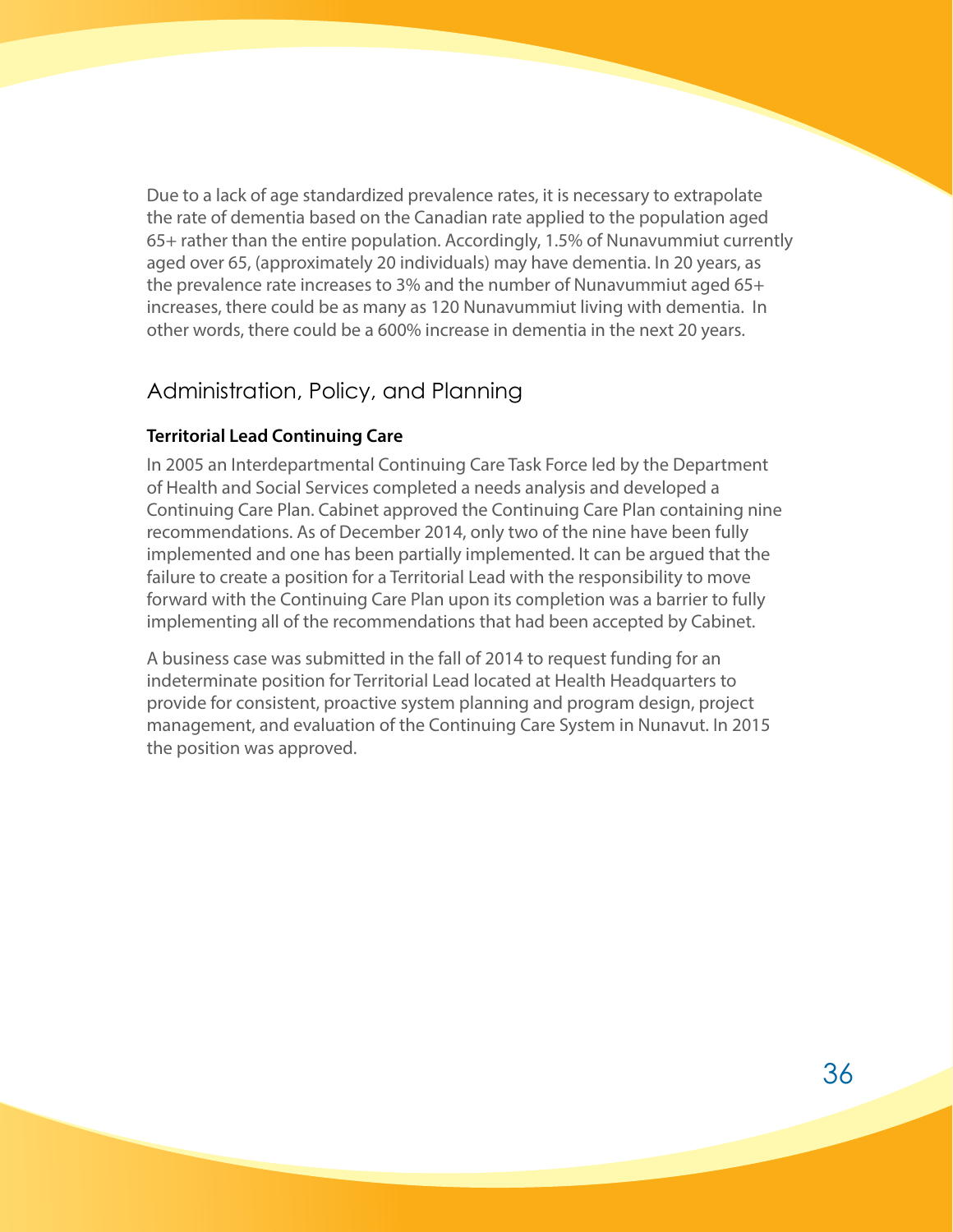## <span id="page-39-0"></span>RECOMMENDATIONS

Recommendations to address the pressure on the Continuing Care system can be divided into the following themes - consolidate the continuum of care, support aging in place, and increase capacity for residential long-term care.

### Consolidate the Continuing Care system

#### **Transfer responsibility for Elders Homes and Naja Isabelle Home to Health**

In order to streamline policy, planning, and service delivery within the Continuing Care system, transfer responsibility for the Elders Homes and the Children's Medical Care Home to the Department of Health from the Department of Family Services.

#### **Establish a Community of Practice**

Enable the managers of all the facilities, including the Elders Homes and the Naja Isabelle, to convene regularly to discuss issues of common interest and support each other.

#### **Investigate Standard Assessment Tools**

Standard assessment, case planning, case management, and referral should be a seamless process throughout the territory. This is a complex issue that needs further exploration. Nunavut does not use a tool that is common to other jurisdictions, such as RAI, to assess level of need for home care and residential long-term care. RAI, or some other commonly used tool, will help support case management and decision-making for out-of-territory placements. Further, using a tool that is common to other jurisdictions helps policymakers and planners develop systems of comparable quality and efficiency and allows for cross-jurisdictional comparison.

It is recommended that implementation of a standard assessment tool, such as the RAI tool, across the territory be investigated.

#### **Develop a Single Entry Access (SEA) Workshop**

Information about the newly-developed central intake and waiting list process has not been disseminated to all of the professional staff in the communities who may be impacted. Consider creating a short (1 hour) workshop to be delivered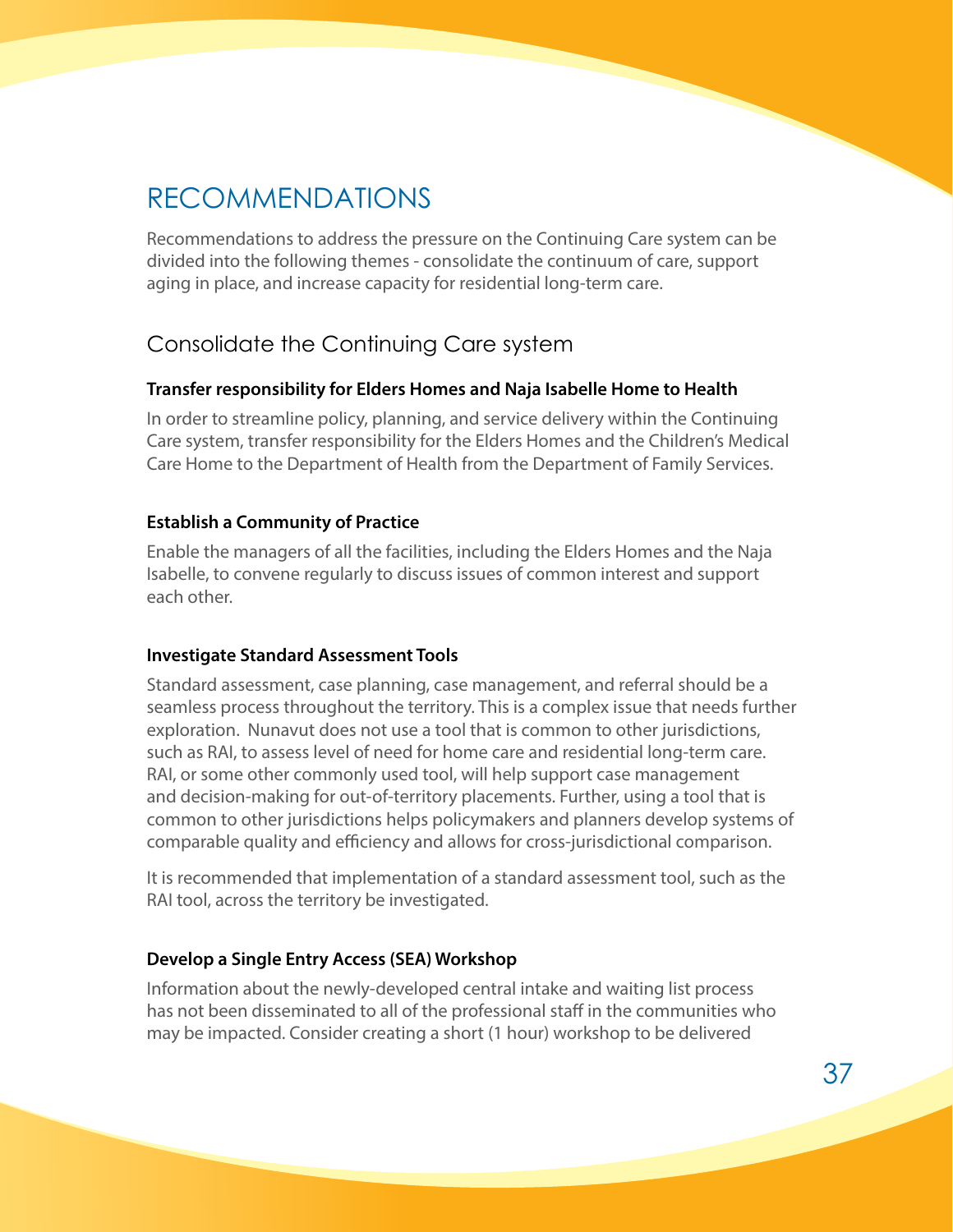<span id="page-40-0"></span>by Telehealth for home care professionals, physicians, and other health care professionals to explain the Single Entry Access process and answer questions.

#### **Establish Alternate Level of Care (ALC) Policies**

It is imperative that directives, policies and processes for ALC beds be developed at QGH as soon as possible so that patients receive appropriate care, social support and leisure programming while waiting for placement in residential long-term care.

#### **Arrange an Eldercare Solutions Summit**

Gather health care professionals, Elders, family caregivers, and hamlet officials together regionally to discuss elder care in general, share best practices and brainstorm solutions.

#### **Improve Seniors File Coordination**

Frameworks, strategies, policies, programs, and services concerning seniors are developed and delivered by various departments in the Government of Nunavut. This activity is uncoordinated, so it will potentially result in gaps or costly overlaps in service, mis-matched strategies, and duplicated work. Policies and programs that tangentially affect seniors are not reviewed using a seniors' lens to determine efficiencies and impact on the lives of seniors. Further work in long-term care planning and strategy development would benefit from a coordinated approach to seniors' issues within the Government of Nunavut.

### Support Aging in Place

#### **Examine the impact of Nunavut Housing Corporation policies**

Anecdotal evidence suggests that fear of losing access to public housing is a significant factor in the care choices being made by chronically ill or disabled seniors and their families, and preventing or delaying acceptance of placement in a residential long-term care facility. Anecdotal evidence further suggests that overcrowded housing, food insecurity, and determination to remain in the community of choice are resulting in poor quality of life for some chronically ill or disabled adults.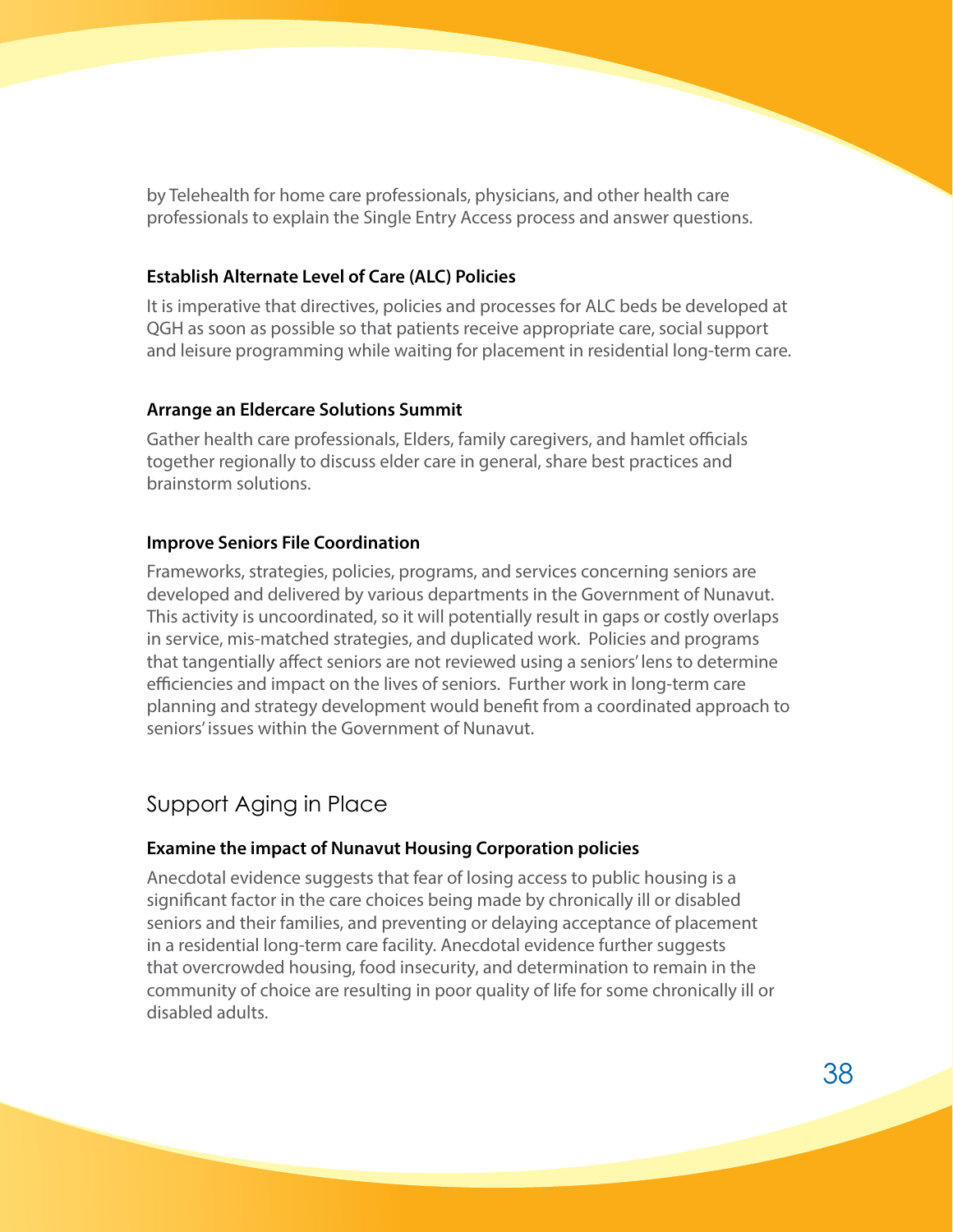It is recommended that a working group be created with the Nunavut Housing Corporation to examine the impact of housing policies that may be acting as a barrier to receiving care.

#### **Strengthen the delivery of the Home and Community Care (HCC) Program**

The 2012 Home and Community Care Evaluation Report contained recommendations that have not yet been implemented. This report should be revisited with an eye to implementing the recommendations.

Policies and directives are needed to ensure that delivery of the HCC program is strengthened in every community. Increasing home care hours to provide service during evenings and weekends is recommended.

#### **Investigate the possibility of programming in Seniors 4plexes**

Almost every hamlet has a seniors 4plex, which is a single building with four discrete apartments that is meant to be accessible for seniors. It is recommended that Health work with the Nunavut Housing Corporation and the local housing authorities to investigate the options for programming in existing seniors 4plexes.

#### **Provide family caregiver support**

Begin family caregiver support groups, particularly for dementia-related illness, collaborating with the Community Wellness workers and mental health staff in the hamlets.

Explore options for providing income support to a family member who is the primary caregiver.

#### **Consider creating a palliative care framework**

Consider developing a palliative care framework for Nunavut.

#### **Improve data collection**

There is a need for better data collection for planning purposes, including but not limited to, the number of dementia diagnoses, length of time on waiting list, utilization of respite beds, and utilization of palliative care services.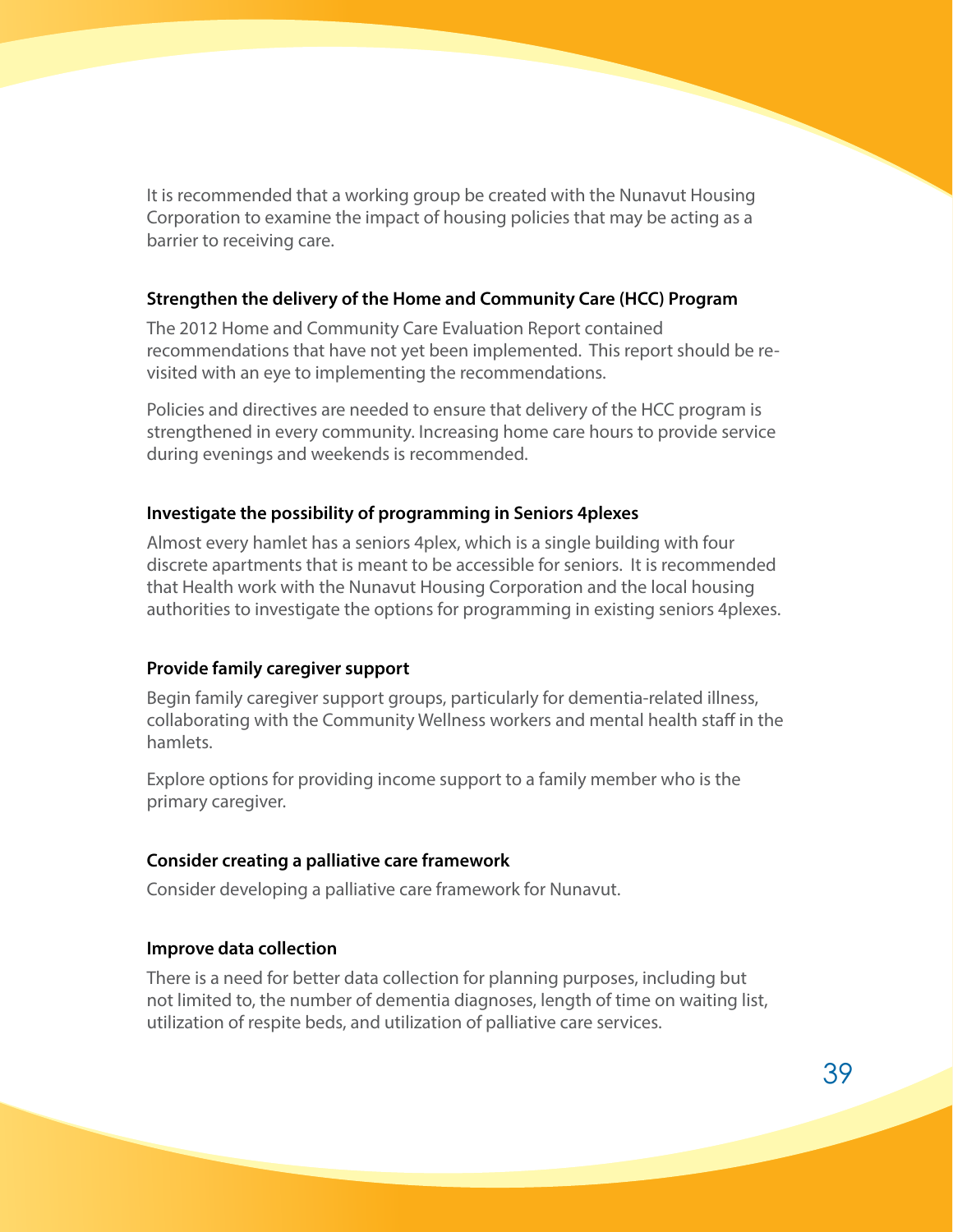<span id="page-42-0"></span>Work with health centre and HCC program staff to stress importance of completing the forms already in use.

### Increase capacity of residential long-term care

#### **Build a secured dementia care unit**

It is strongly recommended that a secured dementia care unit be created in Nunavut.

Individuals with dementia who are at risk for elopement and/or exhibit serious challenging behaviours cannot be safely cared for in the existing residential longterm care facilities in Nunavut. A secured unit devoted to dementia care is required. It is not feasible to mix residents who do not require a secured unit with those who do. As a result, the timely solution for Nunavummiut living with dementia who require placement in a secured unit is to find appropriate placements out of territory. Being placed out of territory is not the first choice for most Nunavummiut and their families due to the Inuit history with residential schools and tuberculosis sanitariums, and because they might live the rest of their lives far away from friends and family, with limited access to country food and conversation in their native language.

Nonetheless, as of December 31, 2014, to address the pressing need for safe, appropriate care, steps were being taken to find out-of-territory facilities willing to accept Nunavummiut residents. The discharge planner at QGH is working with the Community Care Access Centre (CCAC) to attempt to gain access to the central intake system for publicly funded beds in Ottawa and the Territorial Lead for Longterm Care Planning is working with OHSNI (Ontario Health Services Network Inc.) to find suitable private residential long-term care placement in Ottawa.

Due to the movement of baby boomers through the life course and inadequate government planning, each Canadian province and territory has insufficient capacity to meet the residential long-term care needs of their health card holders. As a result, access to beds by non-residents is difficult to obtain and expensive.

#### **Re-purpose existing infrastructure**

To begin reducing the waiting list and to add capacity as quickly as possible, the Department of Health is planning to re-purpose a section of the Kitikmeot Regional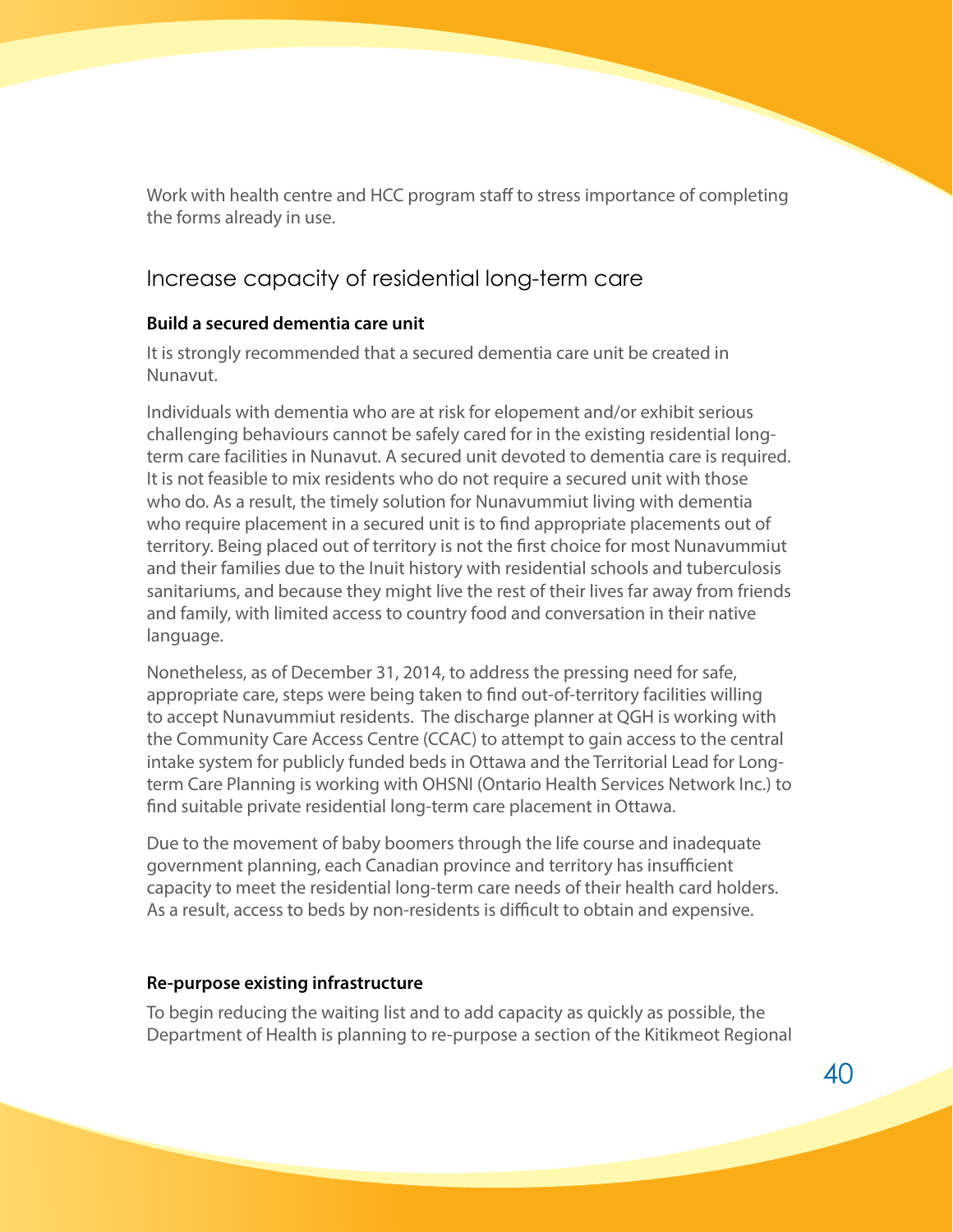Health Centre in Cambridge Bay from acute inpatient care to residential long-term care.

The health centre has a vacant inpatient unit on the upper floor. Staff housing challenges have historically acted as a barrier to making the inpatient acute care unit operational. The housing challenge is mitigated by a different staffing mix required for residential long-term care than for acute inpatient care.

The unit currently has three double rooms, a single room, and a palliative care suite. Re-purposing the unit will add seven beds to the Continuing Care system.

It is strongly recommended that the Department of Health continue to seek opportunities to re-purpose existing infrastructure in order to increase capacity in a timely manner. For example, the hamlet council in Taloyoak has expressed an interest in re-purposing the old health centre for residential long-term care when the new one is operational.

#### **Invest in Continuing Care Centre(s)**

During the period of 2015 – 2035 demand on residential long-term care will necessitate adding more capacity to the system. There are no plans to build new Continuing Care Centres in Nunavut at this time. Consideration is being given to adding long-term care beds to new health centres in Cape Dorset and Qikiqtarjuaq. Construction is planned to start in Cape Dorset in 2017 and construction will start in Qikiqtarjuaq in 2019.

The work required for capital planning and choice of location(s) for new Continuing Care Centre(s) should begin immediately. Opportunities to implement economies of scale should be rigorously investigated.

#### **Provide specialized dementia care training**

Training in dementia care, especially in responsive behaviours, is vital for all facility staff, QGH staff, and HCC program staff.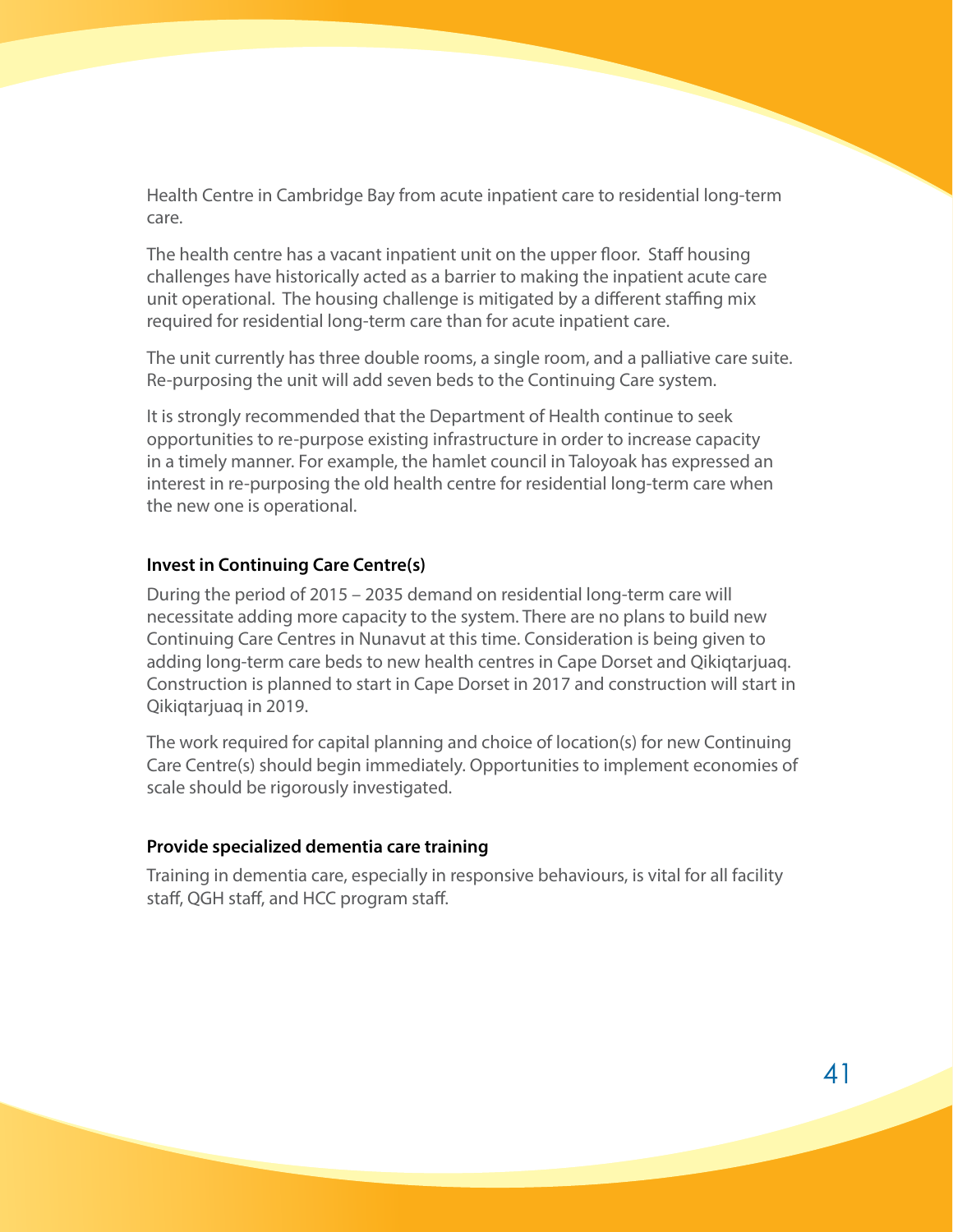## <span id="page-44-0"></span>Conclusion

In Nunavut, Continuing Care programs and services are provided to adults and children with chronic illness, physical disability or cognitive impairment, according to assessed need. As of December 2014, the programs and services consist of:

- the Home and Community Care Program;
- two Continuing Care Centres;
- three Elders Homes and a facility for children with significant disability;
- beds as needed in the Qikiqtani General Hospital; and
- placement in residential long-term care out-of-territory (OOT).

The Continuing Care system in Nunavut is under pressure just like every other Canadian jurisdiction. The current capacity is insufficient to meet demand. Nunavummiut care for their frail elderly, chronically ill, or disabled family members as best they can in often crowded homes. Home care support is provided where available. However, the caregiving journey can be lengthy and demanding. When it becomes infeasible to receive care at home, the individual is placed on the waiting list for residential long-term care. Increasingly, the person is sent to the Qikiqtani General Hospital or out of territory.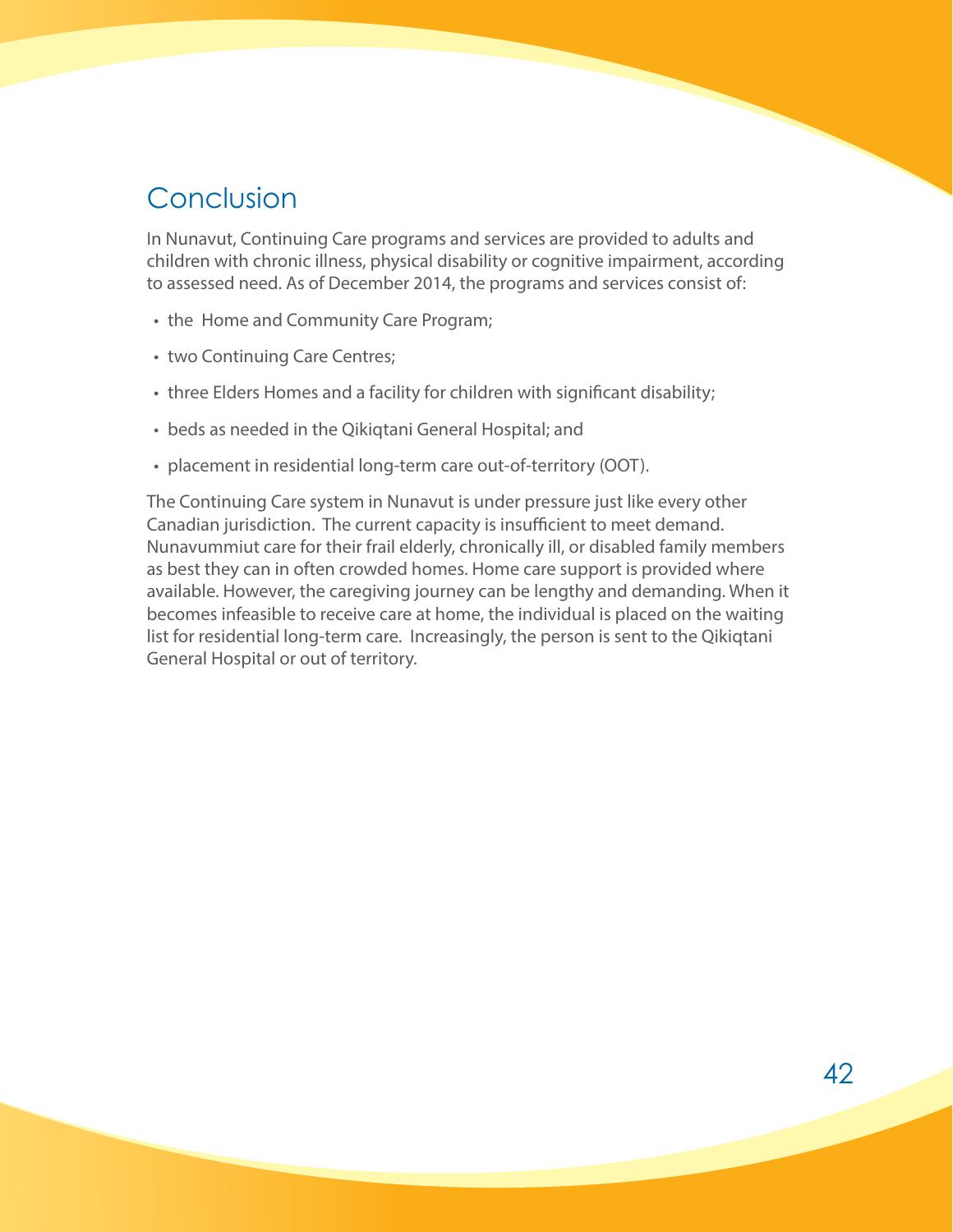## <span id="page-45-0"></span>Appendix A: Prioritization Criteria for Admission of Long-term Care Residents to Facilities providing Level 4-5 Care

Prioritization criteria for admission of Nunavummiut holding a Nunavut Health Care Card to continuing care facilities providing level 4-5 care, taking into account gender:

### Priority 1

Crisis Applicants: Person requiring immediate admission as a result of a crisis arising from the person's condition or circumstances; the absence of an available caregiver(s) who is able to provide required care without risk of harm to the person requiring care or to themselves; and the absence of community-based supports to provide the necessary support to meet the person's care needs in order for them to remain at home safely in their community.

Person occupying a bed in another facility that is temporarily or permanently closing.

Person occupying a bed at the Qikiqtani General Hospital or other acute care bed, and the absence of community-based supports to provide the necessary support, within the program's guidelines, to meet the person's care needs in order for them to remain at home safely in their community.

### Priority 2

Spousal Reunification: Spouses/partners who are determined eligible as a result of their care needs and wish to reside together in the same facility.

Cultural Reasons: Language or dialect preference by a resident that cannot be offered at another site.

Person who will likely require admission to a continuing care facility in the near future (next three (3) months):